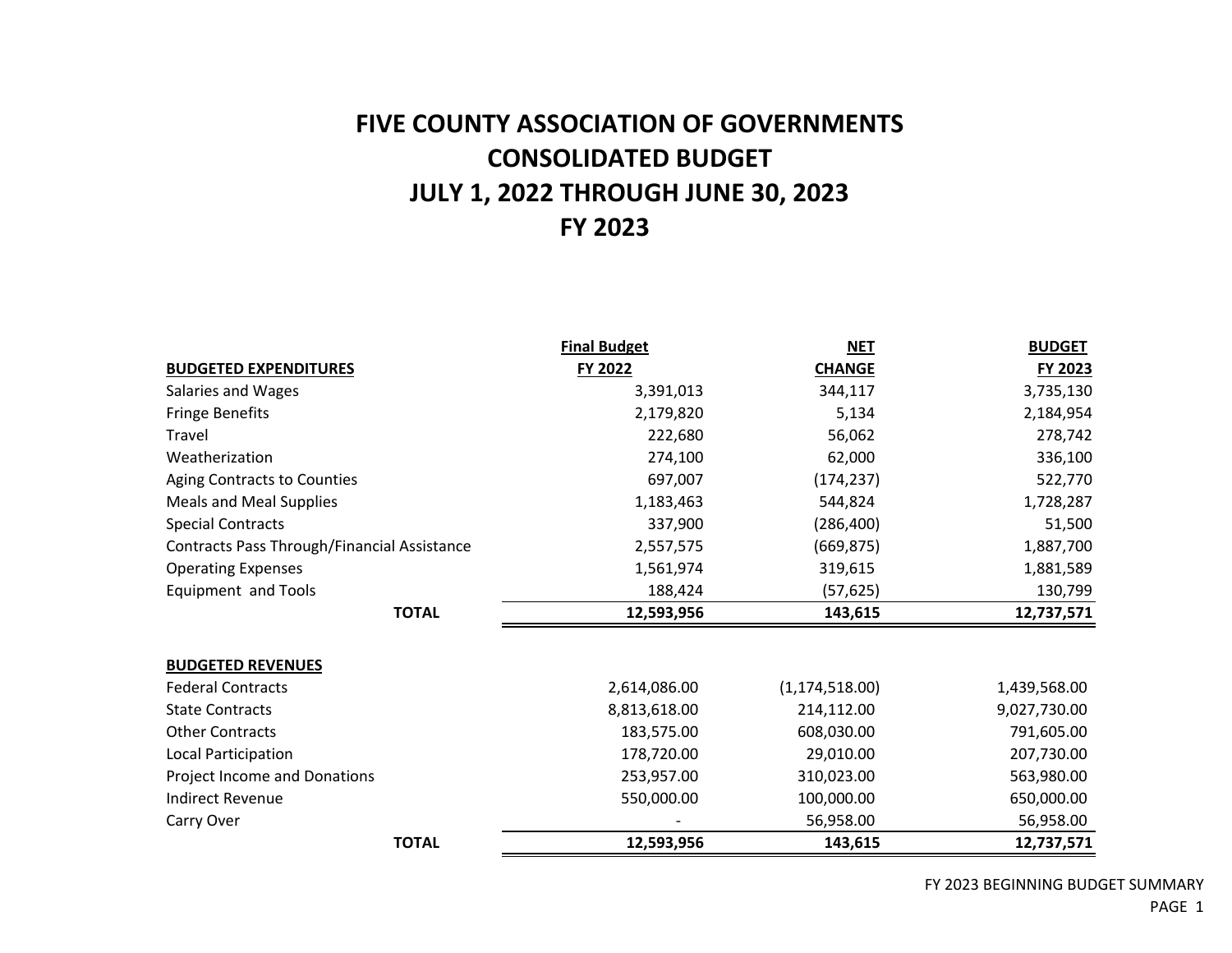### **ADMINISTRATION**

**Fiscal Year 2023**

|     |                                       | <b>FY 22 FINAL REVISED</b> |                    | FY 23 BEGINNING |
|-----|---------------------------------------|----------------------------|--------------------|-----------------|
|     |                                       | <b>BUDGET</b>              | <b>ADJUSTMENTS</b> | <b>BUDGET</b>   |
| 511 | <b>Executive Director</b>             | 44,200                     | 7,623              | 51,823          |
| 513 | <b>Accounting Technician</b>          | 175,800                    | 21,245             | 197,045         |
| 516 | Secretary                             | 19,400                     | 15,345             | 34,745          |
| 520 | <b>FICA Match</b>                     | 17,500                     | 4,196              | 21,696          |
| 521 | <b>State Retirement</b>               | 23,000                     | 9,835              | 32,835          |
| 522 | Health Insurance                      | 79,000                     | 10,470             | 89,470          |
| 523 | <b>Worker's Compensation</b>          | 900                        | 39                 | 939             |
| 524 | Unemployment Insurance                | 800                        | 341                | 1,141           |
| 525 | 401-K                                 | 18,000                     |                    | 18,000          |
| 530 | Travel                                | 19,025                     | 5,975              | 25,000          |
| 533 | Recognition                           | 4,000                      | 4,000              | 8,000           |
| 540 | <b>Office Supplies</b>                | 9,200                      |                    | 9,200           |
| 544 | Postage                               | 4,500                      |                    | 4,500           |
| 545 | Printing                              | 3,100                      |                    | 3,100           |
| 546 | Rent                                  | 28,000                     |                    | 28,000          |
| 547 | Telephone                             | 6,000                      | 1,000              | 7,000           |
| 548 | <b>Fiscal Management</b>              | 40,000                     | 10,000             | 50,000          |
| 554 | Modernize Processes (contractor)      | 30,000                     |                    | 30,000          |
| 555 | Insurance                             | 31,000                     | 2,432              | 33,432          |
| 556 | Program Cost                          | 15,000                     | 5,000              | 20,000          |
| 650 | Equipment                             | 7,500                      | 2,500              | 10,000          |
|     | <b>Department Total</b>               | 575,925                    | 100,000            | 675,925         |
|     |                                       |                            |                    |                 |
| 403 | Local Participation                   | 25,925                     |                    | 25,925          |
| 404 | Project Income                        |                            |                    |                 |
| 407 | <b>Indirect Cost Allocation 13.12</b> | 550,000                    | 100,000            | 650,000         |
|     | <b>Total Revenue</b>                  | 575,925                    | 100,000            | 675,925         |

FY 2023 BEGINNING BUDGET SUMMARY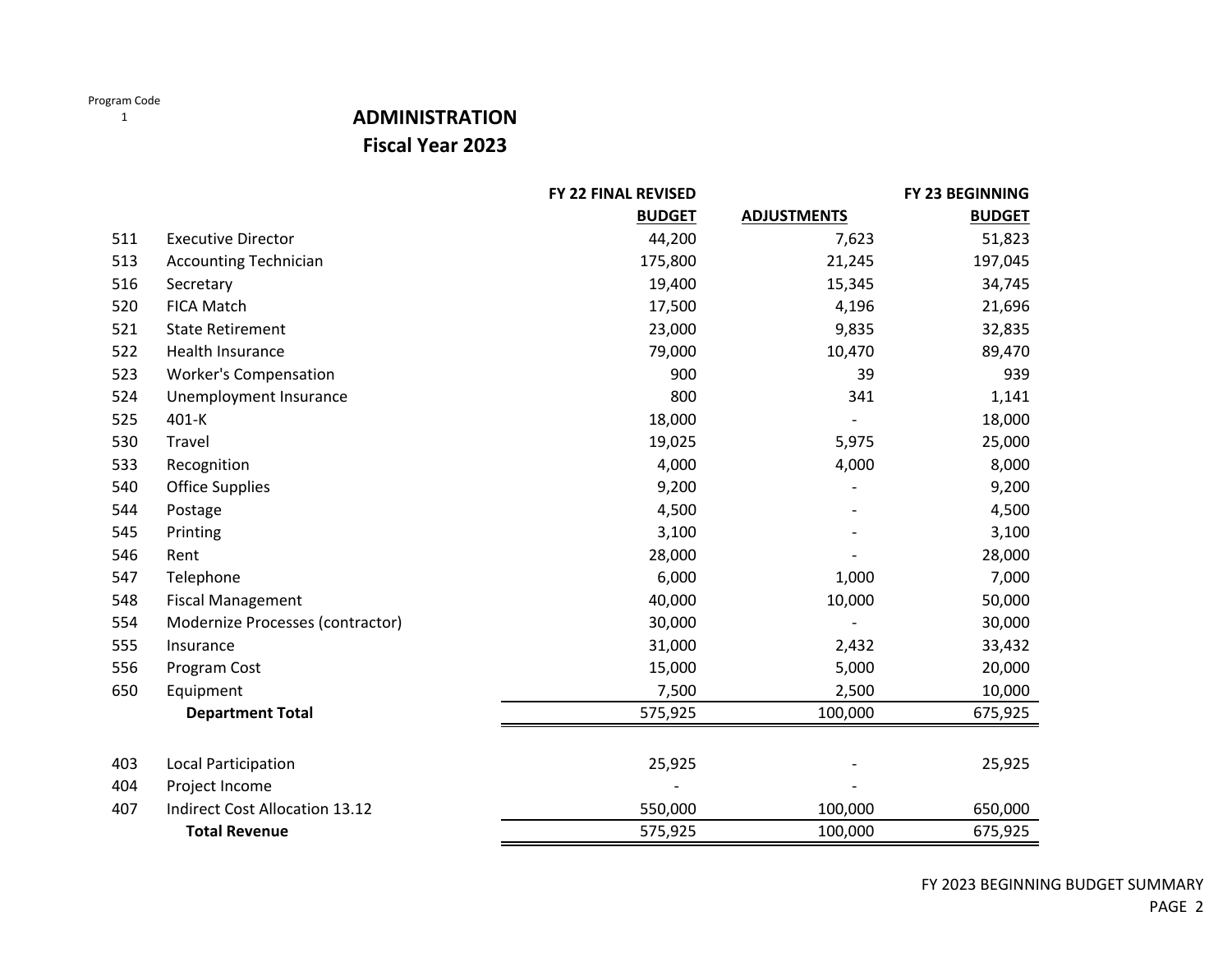### **AGING WAIVER ADMINISTRATIONFiscal Year 2023**

|     |                              | FY 22 FINAL REVISED |                    | <b>FY 23 BEGINNING</b> |
|-----|------------------------------|---------------------|--------------------|------------------------|
|     |                              | <b>BUDGET</b>       | <b>ADJUSTMENTS</b> | <b>BUDGET</b>          |
| 512 | Director                     | 18,500              | (2,750)            | 15,750                 |
| 514 | <b>Case Managers</b>         | 5,000               | (570)              | 4,430                  |
| 513 | <b>Accounting Technician</b> | 9,800               | (430)              | 9,370                  |
| 517 | <b>Nurses</b>                | 23,000              | 2,000              | 25,000                 |
| 520 | <b>FICA Match</b>            | 2,400               | (150)              | 2,250                  |
| 521 | <b>State Retirement</b>      | 5,200               | (260)              | 4,940                  |
| 522 | Health Insurance             | 13,500              | (1, 815)           | 11,685                 |
| 523 | <b>Worker's Compensation</b> | 150                 | (15)               | 135                    |
| 524 | Unemployment Insurance       | 100                 | 45                 | 145                    |
| 525 | 401-K                        | 100                 | 20                 | 120                    |
| 530 | Travel                       | 2,000               | 2,700              | 4,700                  |
| 540 | <b>Office Supplies</b>       | 2,400               | (400)              | 2,000                  |
| 544 | Postage                      | 250                 | 25                 | 275                    |
| 545 | Printing                     | 1,100               | (100)              | 1,000                  |
| 546 | Rent                         | 800                 | 50                 | 850                    |
| 547 | Telephone                    | 1,500               |                    | 1,500                  |
| 549 | <b>Contracted Services</b>   | 500                 | 3,900              | 4,400                  |
| 580 | <b>Indirect Costs</b>        | 7,200               | (750)              | 6,450                  |
| 650 | Equipment                    | 1,000               | 500                | 1,500                  |
|     | <b>Department Total</b>      | 94,500              | 2,000              | 96,500                 |
|     |                              |                     |                    |                        |
| 402 | <b>State Contracts</b>       | 94,500              | 2,000              | 96,500                 |
| 405 | Carryover                    |                     |                    |                        |
|     | <b>Total Revenue</b>         | 94,500              | 2,000              | 96,500                 |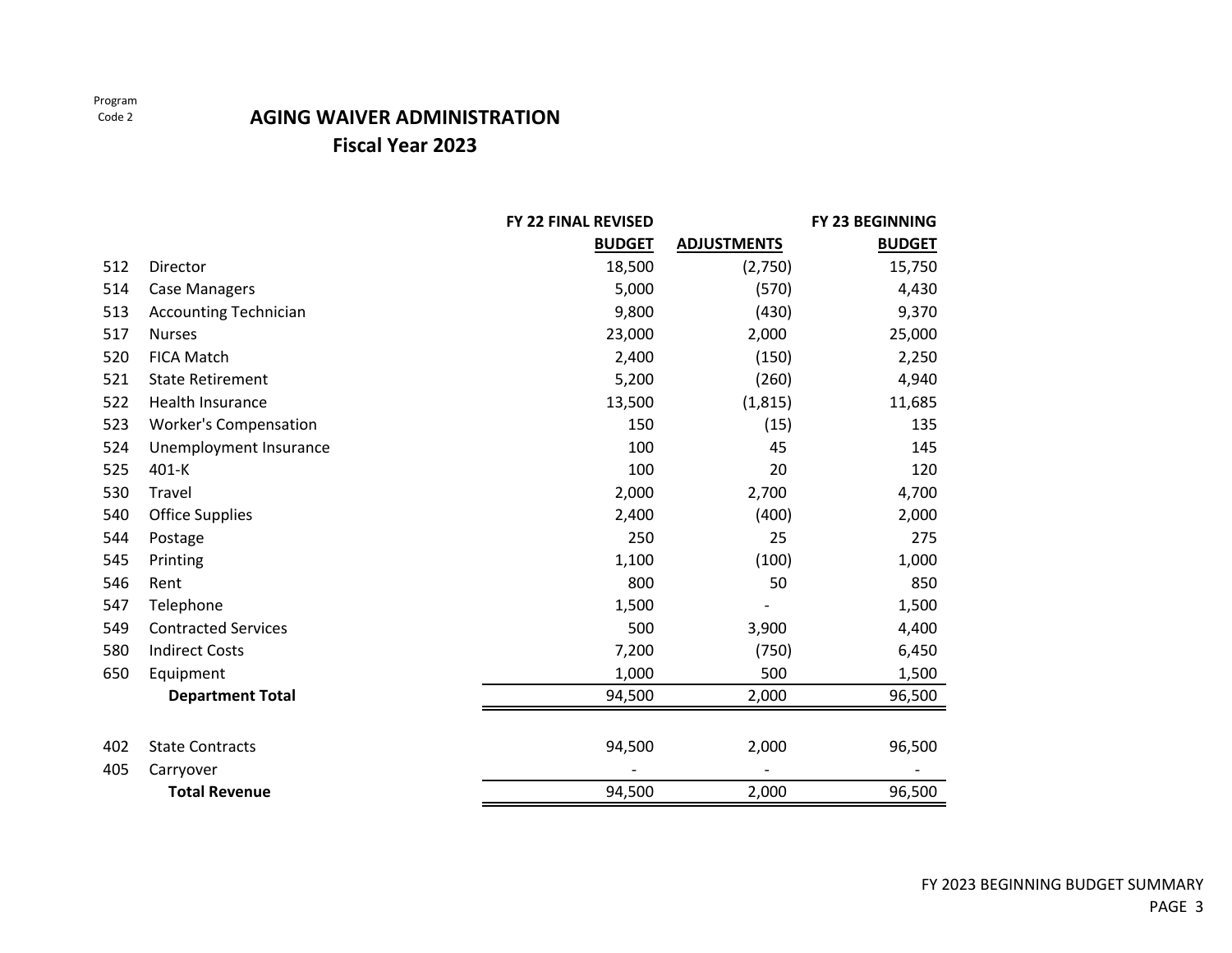### **VETERAN'S DIRECTFiscal Year 2023**

|     |                                 | <b>FY 22 FINAL REVISED</b> |                    | FY 23 BEGINNING |
|-----|---------------------------------|----------------------------|--------------------|-----------------|
|     |                                 | <b>BUDGET</b>              | <b>ADJUSTMENTS</b> | <b>BUDGET</b>   |
| 512 | Director                        | 8,200                      | (217)              | 7,983           |
| 513 | <b>Accounting Tech</b>          | 7,500                      | (754)              | 6,746           |
| 514 | <b>Case Managers</b>            | 28,000                     | (1, 421)           | 26,579          |
| 515 | <b>Administrative Assistant</b> |                            | 2,215              | 2,215           |
| 520 | FICA Match                      | 3,000                      | 330                | 3,330           |
| 521 | <b>State Retirement</b>         | 6,500                      | 593                | 7,093           |
| 522 | Health Insurance                | 14,000                     | 2,836              | 16,836          |
| 523 | <b>Worker's Compensation</b>    | 250                        | (8)                | 242             |
| 524 | Unemployment Insurance          | 200                        | 51                 | 251             |
| 525 | 401-K                           | 500                        | (370)              | 130             |
| 530 | Travel                          | 5,000                      | (500)              | 4,500           |
| 540 | <b>Office Supplies</b>          | 750                        |                    | 750             |
| 541 | <b>Emergency Home Repair</b>    | 3,000                      | (3,000)            |                 |
| 544 | Postage                         | 200                        |                    | 200             |
| 545 | Printing                        | 500                        |                    | 500             |
| 546 | Rent                            | 1,500                      | (300)              | 1,200           |
| 547 | Telephone                       | 1,800                      | (300)              | 1,500           |
| 549 | Providor/Vendor Costs           | 425,000                    | (45,000)           | 380,000         |
| 580 | <b>Indirect Costs</b>           | 9,500                      | (67)               | 9,433           |
| 650 | Equipment                       | 2,500                      | (1,500)            | 1,000           |
|     | <b>Department Total</b>         | 517,900                    | (47, 412)          | 470,488         |
|     |                                 |                            |                    |                 |
| 420 | <b>State Contract Medicaid</b>  | 517,900                    | (47, 412)          | 470,488         |
|     | <b>Total Revenue</b>            |                            |                    |                 |
|     |                                 | 517,900                    | (47, 412)          | 470,488         |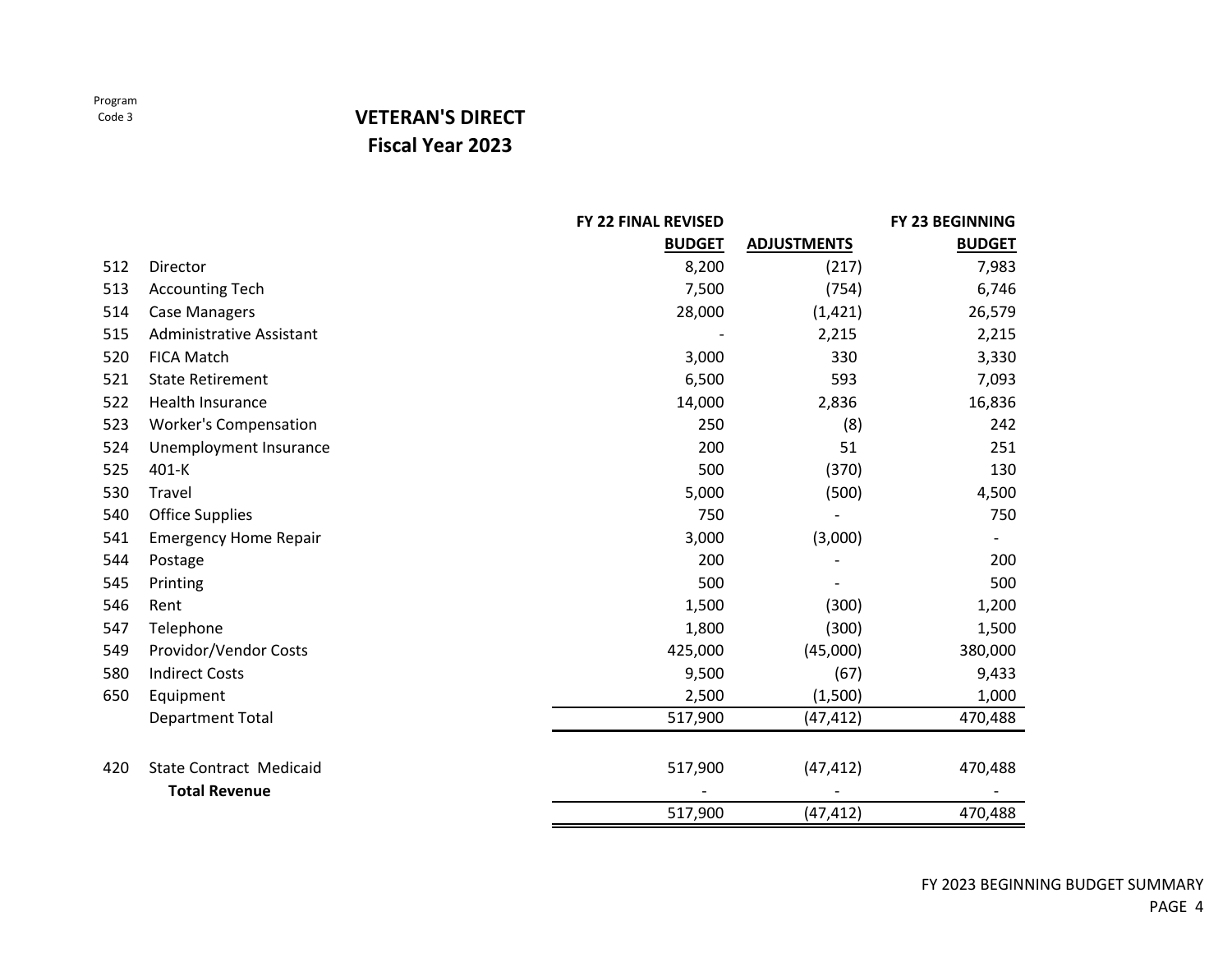### **AGING WAIVER SERVICES Fiscal Year 2023**

|     |                                | <b>FY 22 FINAL REVISED</b> |                    | <b>FY 23 BEGINNING</b> |
|-----|--------------------------------|----------------------------|--------------------|------------------------|
|     |                                | <b>BUDGET</b>              | <b>ADJUSTMENTS</b> | <b>BUDGET</b>          |
| 512 | Director                       | 500                        |                    | 4,000                  |
| 513 | <b>Accounting Tech</b>         | 1,000                      |                    |                        |
| 514 | <b>Case Managers</b>           | 66,000                     | (3,860)            | 62,140                 |
| 520 | <b>FICA Match</b>              | 4,800                      | 260                | 5,060                  |
| 521 | <b>State Retirement</b>        | 13,000                     | (1,000)            | 12,000                 |
| 522 | Health Insurance               | 42,000                     | (9, 167)           | 32,833                 |
| 523 | <b>Worker's Compensation</b>   | 550                        | (120)              | 430                    |
| 524 | Unemployment Insurance         | 325                        | 29                 | 354                    |
| 525 | 401-K                          | 100                        | (84)               | 16                     |
| 530 | Travel                         | 5,500                      | 500                | 6,000                  |
| 540 | <b>Office Supplies</b>         | 400                        |                    | 400                    |
| 544 | Postage                        | 500                        | (150)              | 350                    |
| 545 | Printing                       | 600                        |                    | 600                    |
| 546 | Rent                           | 2,300                      | 100                | 2,400                  |
| 547 | Telephone                      | 2,000                      |                    | 2,000                  |
| 549 | <b>Contractor Costs</b>        | 32,000                     | (2,000)            | 30,000                 |
| 580 | <b>Indirect Costs</b>          | 19,000                     | (3, 566)           | 15,434                 |
| 650 | Equipment                      | 1,500                      | (500)              | 1,000                  |
|     | <b>Department Total</b>        | 190,575                    | (19, 558)          | 175,017                |
| 420 | <b>State Contract Medicaid</b> | 190,575                    | (15, 558)          | 175,017                |
|     | <b>Total Revenue</b>           | 190,575                    | (15, 558)          | 175,017                |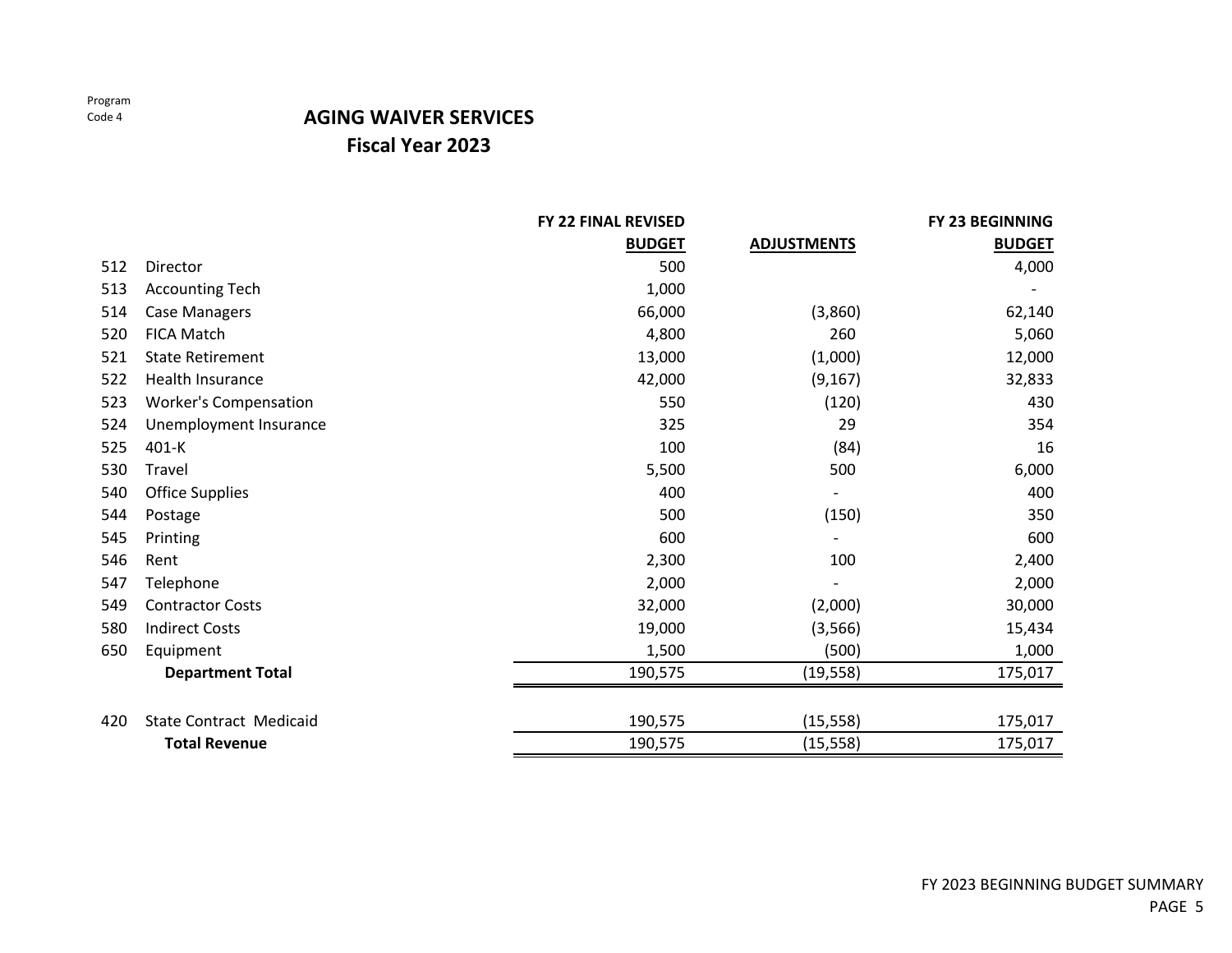#### **COMMUNITY AND ECONOMIC DEVELOPMENT**

|     |                                              | FY 22 FINAL REVISED |                    | FY 23 BEGINNING |
|-----|----------------------------------------------|---------------------|--------------------|-----------------|
|     |                                              | <b>BUDGET</b>       | <b>ADJUSTMENTS</b> | <b>BUDGET</b>   |
| 511 | <b>Executive Director</b>                    | 35,221              | 10,844             | 46,065          |
| 514 | Planners                                     | 245,338             | 67,625             | 312,963         |
| 520 | FICA Match                                   | 20,966              | 6,514              | 27,480          |
| 521 | <b>State Retirement</b>                      | 43,445              | 13,394             | 56,839          |
| 522 | <b>Health Insurance</b>                      | 79,003              | 7,860              | 86,863          |
| 523 | <b>Worker's Compensation</b>                 | 2,336               | 959                | 3,295           |
| 524 | Unemployment Insurance                       | 839                 | 535                | 1,374           |
| 525 | 401-K                                        | 5,251               | (251)              | 5,000           |
| 530 | Travel                                       | 20,000              | (5, 335)           | 14,665          |
| 540 | <b>Office Supplies</b>                       | 5,000               | (2, 140)           | 2,860           |
| 544 | Postage                                      | 1,589               | 611                | 2,200           |
| 545 | Printing                                     | 1,545               | 594                | 2,139           |
| 546 | Rent                                         | 3,600               | 1,600              | 5,200           |
| 547 | Telephone                                    | 4,200               | 330                | 4,530           |
| 549 | <b>Contractor Costs</b>                      | 1,000               | (1,000)            |                 |
| 550 | Contractor Costs (Modernize Processes)       |                     |                    |                 |
| 551 | <b>RLF Closing Costs</b>                     | 2,500               | 2,500              | 5,000           |
| 552 | Natural Hazard Match                         | 11,000              | (11,000)           |                 |
| 557 | Software Licensing                           | 2,500               |                    | 2,500           |
| 558 | <b>CDBG CV Business Grants</b>               | 192,000             | (192,000)          |                 |
| 580 | <b>Indirect Costs</b>                        | 61,962              | 8,870              | 70,832          |
| 650 | Equipment                                    | 10,035              | (1,685)            | 8,350           |
|     | <b>Department Total</b>                      | 749,330             | (91, 175)          | 658,155         |
|     |                                              |                     |                    |                 |
| 402 | <b>State Contracts</b>                       | 150,000             | 250,000            | 400,000         |
| 403 | Local Participation                          | 30,000              | 18,005             | 48,005          |
| 404 | Project Income                               | 41,275              |                    | 42,150          |
| 405 | <b>State Contract CDBG Covid</b>             | 200,000             | (200,000)          |                 |
| 406 | <b>CDBG State Contract</b>                   | 97,000              | 1,000              | 98,000          |
| 407 | Federal Contracts (EDA Cares)                | 106,055             | (106, 055)         |                 |
| 408 | Federal Contract (Natural Hazard Mitigation) | 55,000              | (55,000)           |                 |
| 409 | <b>Federal Contracts</b>                     | 70,000              |                    | 70,000          |
|     | <b>Total Revenue</b>                         | 749,330             | (92,050)           | 658,155         |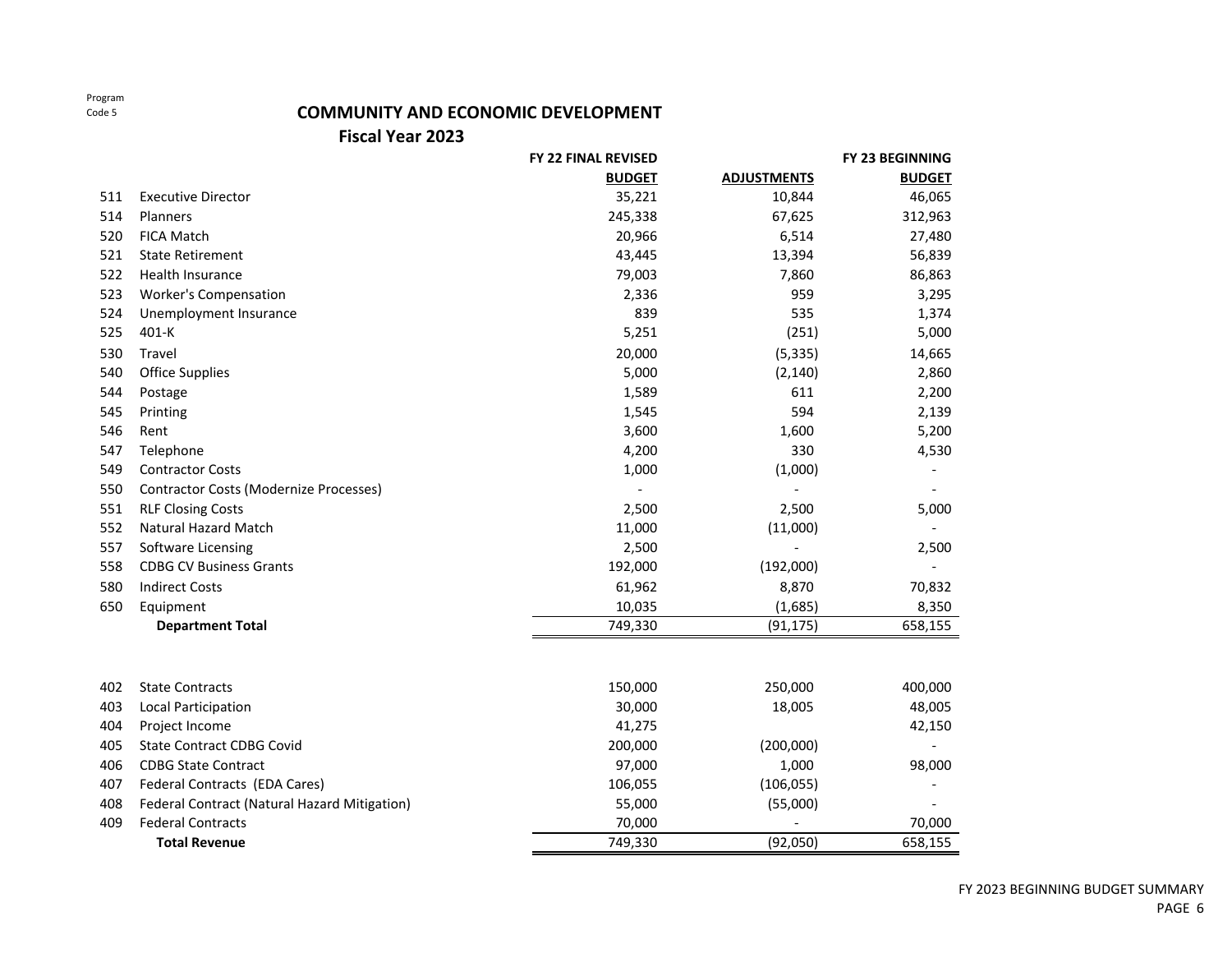### **SPECIAL CONTRACTS Fiscal Year 2023**

|     |                                       | <b>FY 22 FINAL REVISED</b> |                          | <b>FY 23 BEGINNING</b>    |
|-----|---------------------------------------|----------------------------|--------------------------|---------------------------|
|     |                                       | <b>BUDGET</b>              | <b>ADJUSTMENTS</b>       | <b>BUDGET</b>             |
| 803 | Ombudsman                             | 67,900                     | (67,900)                 | Transferred to Program 34 |
| 805 | AOG Office Building                   | 40,500                     |                          | 40,500                    |
| 813 | Senior Medicare Patrol                | 20,000                     | (20,000)                 | Transferred to Program 55 |
| 814 | Health Insurance Counseling (SHIIP)   | 38,500                     | (38,500)                 | Transferred to Program 56 |
| 826 | State Covid 19 Aging                  | 5,000                      | (5,000)                  |                           |
| 832 | <b>ADRC Covid 19</b>                  | 5,000                      | (5,000)                  |                           |
| 839 | <b>Options Counseling/Services VA</b> | 75,000                     | (75,000)                 | Transferred to Program 37 |
| 840 | <b>Benefit Enrollment Center</b>      | 75,000                     | (75,000)                 | Transferred to Program 57 |
| 850 | Out and About                         | 11,000                     |                          | 11,000                    |
|     | <b>Department Total</b>               | 337,900                    | (286, 400)               | 51,500                    |
|     |                                       |                            |                          |                           |
| 404 | AOG Office Building                   | 40,500                     | $\overline{\phantom{0}}$ | 40,500                    |
| 422 | Ombudsman                             | 67,900                     | (67,900)                 |                           |

|     |                                     | .       | , , , , , , , , |        |
|-----|-------------------------------------|---------|-----------------|--------|
| 426 | State Covid 19 Aging                | 5,000   |                 |        |
| 431 | Senior Medicare Patrol              | 20,000  |                 |        |
| 432 | ADRC Covid 19                       | 5,000   |                 |        |
| 433 | Health Insurance Counseling (SHIIP) | 38,500  | (38,500)        |        |
| 437 | <b>Options Counseling</b>           | 75,000  | (75,000)        |        |
| 456 | <b>Benefit Enrollment Center</b>    | 75,000  |                 |        |
| 460 | Out and About                       | 11.000  |                 | 11,000 |
|     | <b>Total Revenue</b>                | 337,900 | (286,400)       | 51,500 |

Program Code 6

 $\sim$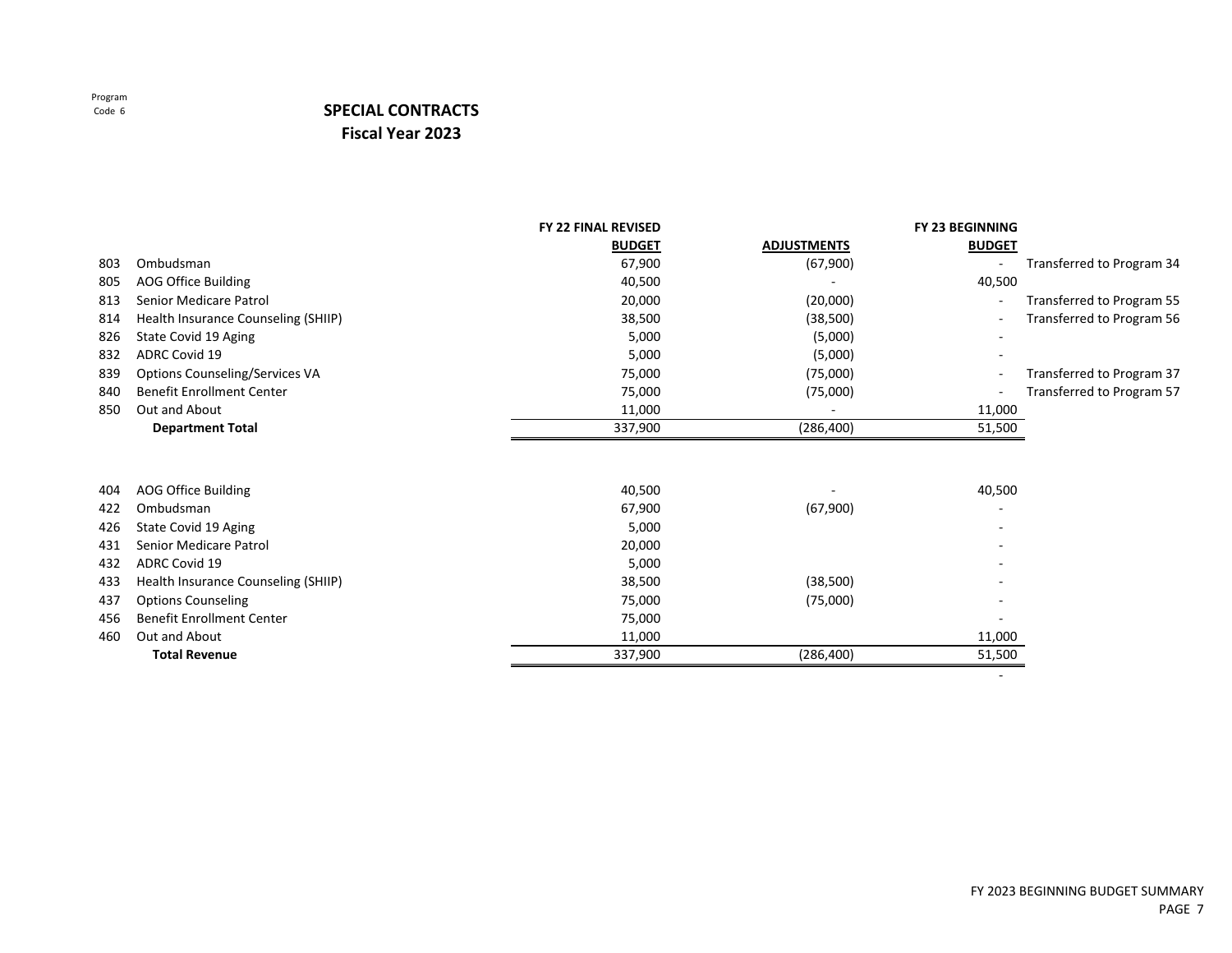### **AREA AGENCY ON AGING Fiscal Year 2023**

|     |                                                 | <b>FY 22 FINAL REVISED</b> |                    | <b>FY 23 BEGINNING</b> |
|-----|-------------------------------------------------|----------------------------|--------------------|------------------------|
|     |                                                 | <b>BUDGET</b>              | <b>ADJUSTMENTS</b> | <b>BUDGET</b>          |
| 512 | Director                                        | 65,000                     | 8,360              | 73,360                 |
| 513 | <b>Accounting Tech</b>                          | 3,200                      | (951)              | 2,249                  |
| 514 | OC/Program Staff                                | 12,000                     | (9,658)            | 2,342                  |
| 515 | Administrative Assistant                        |                            | 10,188             | 10,188                 |
| 516 | Secretary                                       |                            |                    |                        |
| 520 | <b>FICA Match</b>                               | 5,800                      | 943                | 6,743                  |
| 521 | <b>State Retirement</b>                         | 13,500                     | 2,037              | 15,537                 |
| 522 | Health Insurance                                | 23,000                     | 5,995              | 28,995                 |
| 523 | <b>Worker's Compensation</b>                    | 530                        | 29                 | 559                    |
| 524 | Unemployment Insurance                          | 250                        | 82                 | 332                    |
| 525 | 401-K                                           | 600                        | (552)              | 48                     |
| 530 | Travel                                          | 4,000                      | 2,000              | 6,000                  |
| 540 | <b>Office Supplies</b>                          | 5,000                      | (1,000)            | 4,000                  |
| 544 | Postage                                         | 500                        |                    | 500                    |
| 545 | Printing                                        | 800                        | 200                | 1,000                  |
| 546 | Rent                                            | 1,000                      | 500                | 1,500                  |
| 547 | Telephone                                       | 3,800                      | 700                | 4,500                  |
| 552 | <b>County Councils on Aging</b>                 | 697,007                    | (174, 237)         | 522,770                |
| 553 | <b>Preventative Health</b>                      |                            | 3,000              | 3,000                  |
| 555 | Miscellaneous Dues, Insurance, Software License | 5,000                      | 4,100              | 9,100                  |
| 580 | <b>Indirect Costs</b>                           | 25,500                     | 1,700              | 27,200                 |
| 650 | Equipment                                       | 1,000                      |                    | 1,000                  |
|     | <b>Department Total</b>                         | 867,487                    | (146, 564)         | 720,923                |
|     |                                                 |                            |                    |                        |
| 402 | <b>State Contracts</b>                          | 867,487                    | (146, 564)         | 720,923                |
|     | <b>Total Revenue</b>                            | 867,487                    | (146, 564)         | 720,923                |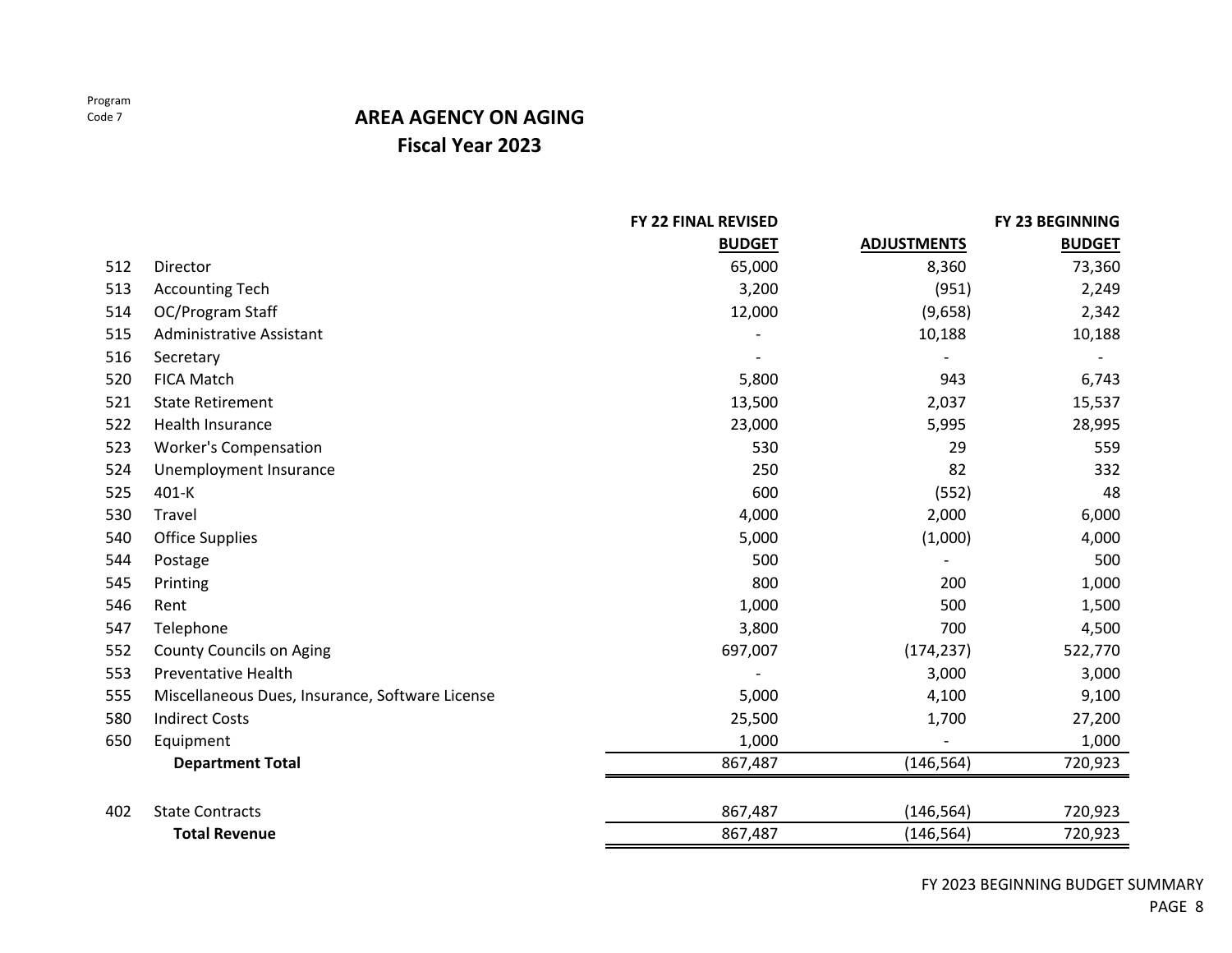#### **WEATHERIZATION Fiscal Year 2023**

#### Weatherization now split with

program 58 Weatherization WAP

|     |                                | FY 22 FINAL REVISED |                    | <b>FY 23 BEGINNING</b> |
|-----|--------------------------------|---------------------|--------------------|------------------------|
|     |                                | <b>BUDGET</b>       | <b>ADJUSTMENTS</b> | <b>BUDGET</b>          |
| 512 | Coordinator                    | 58,000              | (23,000)           | 35,000                 |
| 516 | Secretary                      | 55,900              | (22, 300)          | 33,600                 |
| 517 | <b>Weatherization Crew</b>     | 285,000             | (85,500)           | 199,500                |
| 520 | FICA Match                     | 30,000              | (9,000)            | 21,000                 |
| 521 | <b>State Retirement</b>        | 68,000              | (20, 300)          | 47,700                 |
| 522 | Health Insurance               | 149,000             | (44,600)           | 104,400                |
| 523 | <b>Worker's Compensation</b>   | 2,700               | (900)              | 1,800                  |
| 524 | Unemployment Insurance         | 1,700               | (500)              | 1,200                  |
| 525 | 401-K                          | 1,500               | (400)              | 1,100                  |
| 530 | Travel                         | 29,000              | (9,200)            | 19,800                 |
| 540 | <b>Office Supplies</b>         | 5,300               | (1,600)            | 3,700                  |
| 544 | Postage                        | 1,000               | (100)              | 900                    |
| 545 | Printing                       | 2,000               | (500)              | 1,500                  |
| 546 | Rent                           | 38,000              | (15, 200)          | 22,800                 |
| 547 | Telephone                      | 12,000              | (4,800)            | 7,200                  |
| 549 | <b>Contractor Costs</b>        |                     |                    |                        |
| 550 | <b>DOE Contractor Labor</b>    |                     | 10,000             | 10,000                 |
| 551 | <b>LIHEAP Contractor Labor</b> |                     |                    |                        |
| 553 | Materials - DOE                | 30,000              |                    | 30,000                 |
| 554 | <b>Health and Safety</b>       | 1,100               |                    | 1,100                  |
| 557 | Materials - State              |                     |                    |                        |
| 558 | Materials - LIHEAP             | 24,000              |                    | 24,000                 |
| 559 | Questar                        | 30,000              |                    | 30,000                 |
| 561 | <b>Field Supplies</b>          | 8,000               |                    | 8,000                  |
| 562 | Vehicles                       | 48,000              | 45,000             | 93,000                 |
| 563 | <b>LIHEAP Energy Crisis</b>    | 133,000             |                    | 133,000                |
| 580 | <b>Indirect Costs</b>          | 76,000              |                    | 76,000                 |
| 650 | Equipment                      | 1,000               |                    | 1,000                  |
| 651 | Tools                          | 2,500               |                    | 2,500                  |
| 531 | Training                       | 1,300               | (100)              | 1,200                  |
|     | <b>Department Total</b>        | 1,094,000           | (183,000)          | 911,000                |
| 402 | <b>State Contracts</b>         | 1,094,000           | (183,000)          | 911,000                |
|     | <b>Total Revenue</b>           | 1,094,000           | (183,000)          | 911,000                |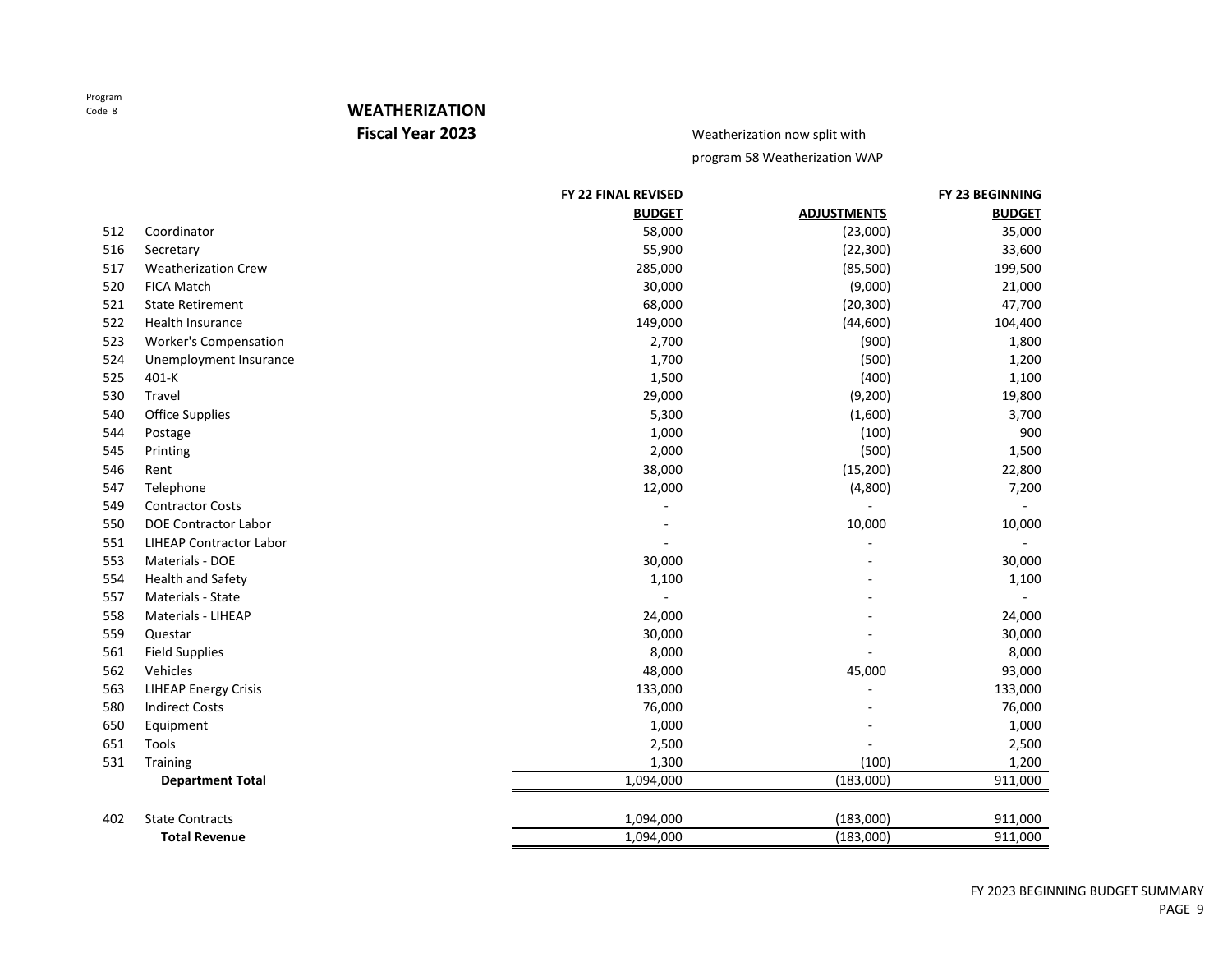#### **RSVP**

|     |                                  | <b>FY 22 FINAL REVISED</b> |                    | <b>FY 23 BEGINNING</b> |
|-----|----------------------------------|----------------------------|--------------------|------------------------|
|     |                                  | <b>BUDGET</b>              | <b>ADJUSTMENTS</b> | <b>BUDGET</b>          |
| 512 | Director                         | 15,000                     | (230)              | 14,770                 |
| 513 | <b>Accounting Tech</b>           | 2,000                      | (875)              | 1,125                  |
| 514 | Coordinator                      | 39,500                     | 1,250              | 40,750                 |
| 517 | Volunter Staff Support           | 4,000                      |                    | 6,625                  |
| 520 | <b>FICA Match</b>                | 4,200                      | 545                | 4,745                  |
| 521 | <b>State Retirement</b>          | 10,000                     | (645)              | 9,355                  |
| 522 | Health Insurance                 | 14,500                     | (1,925)            | 12,575                 |
| 523 | Worker's Compensation            | 600                        | (205)              | 395                    |
| 524 | Unemployment Insurance           | 300                        | 55                 | 355                    |
| 525 | 401-K                            | 500                        | (425)              | 75                     |
| 530 | Travel                           | 3,000                      | 6,500              | 9,500                  |
| 533 | Recognition                      | 5,000                      | 500                | 5,500                  |
| 535 | <b>Volunteer Travel</b>          | 3,000                      | 8,850              | 11,850                 |
| 540 | <b>Office Supplies</b>           | 1,000                      | (200)              | 800                    |
| 541 | Background Checks/Fingerprinting | 250                        |                    | 250                    |
| 542 | Meals                            | 750                        | 1,410              | 2,160                  |
| 543 | <b>Program Supplies</b>          | 11,000                     | (4,000)            | 7,000                  |
| 544 | Postage                          | 1,100                      | (550)              | 550                    |
| 545 | Printing                         | 2,500                      | (1,000)            | 1,500                  |
| 546 | Rent                             | 300                        | 100                | 400                    |
| 547 | Telephone                        | 1,500                      | (300)              | 1,200                  |
| 549 | <b>Contractor Costs</b>          | 8,000                      | (500)              | 7,500                  |
| 555 | Insurance                        | 1,200                      | (200)              | 1,000                  |
| 580 | <b>Indirect Costs</b>            | 13,000                     | (1,945)            | 11,055                 |
| 650 | Equipment                        | 1,000                      | 500                | 1,500                  |
|     |                                  | 143,200                    | 6,710              | 152,535                |
|     |                                  |                            |                    |                        |
|     | <b>Department Total</b>          |                            |                    |                        |
| 402 | <b>State Contracts</b>           | 28,000                     | 14,200             | 42,200                 |
| 405 | Aging Revenue                    |                            |                    |                        |
| 404 | Donations                        | 7,100                      | (5,010)            | 2,090                  |
| 408 | <b>Federal Contracts</b>         | 82,500                     |                    | 82,500                 |
| 407 | Department of Health             | 25,000                     |                    | 25,000                 |
| 444 | InKind                           | 600                        | 145                | 745                    |
|     | <b>Total Revenue</b>             | 143,200                    | 9,335              | 152,535                |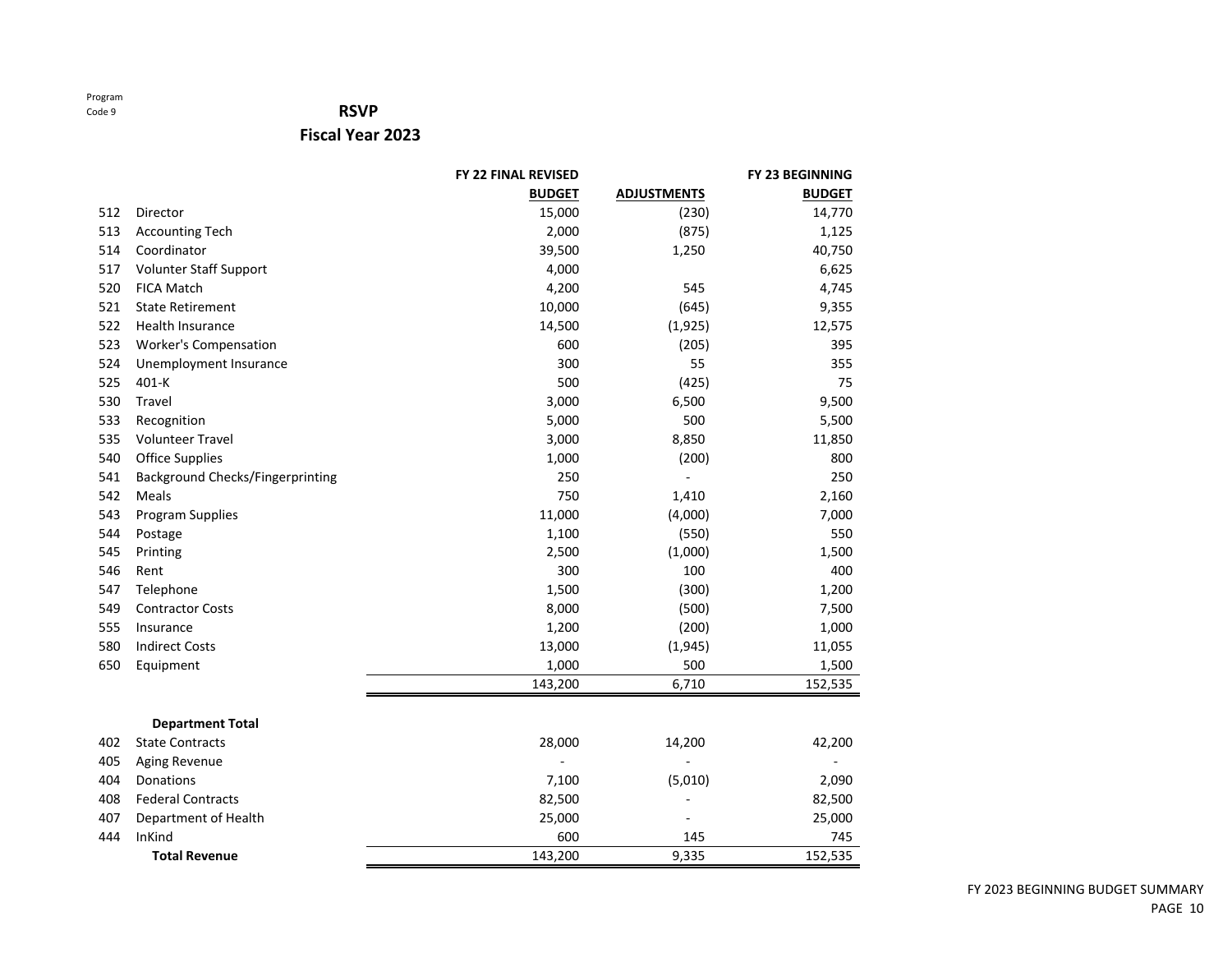### **Hurricane Valley Pantry Fiscal Year 2023**

|     |                              | FY 22 FINAL REVISED |                    | <b>FY 23 BEGINNING</b> |
|-----|------------------------------|---------------------|--------------------|------------------------|
|     |                              | <b>BUDGET</b>       | <b>ADJUSTMENTS</b> | <b>BUDGET</b>          |
| 512 | Director                     |                     |                    |                        |
| 514 | Pantry Workers               | 6,600               | 2,034              | 8,634                  |
| 520 | <b>FICA Match</b>            | 500                 | 161                | 661                    |
| 521 | <b>State Retirement</b>      |                     |                    |                        |
| 522 | <b>Health Insurance</b>      |                     |                    |                        |
| 523 | <b>Worker's Compensation</b> | 100                 | (21)               | 80                     |
| 524 | Unemployment Insurance       | 60                  | 1                  | 61                     |
| 525 | 401-K                        |                     |                    |                        |
| 530 | Travel                       |                     |                    |                        |
| 533 | Recognition                  |                     |                    |                        |
| 540 | <b>Office Supplies</b>       | 600                 | (300)              | 300                    |
| 543 | <b>Merchant Charges</b>      |                     |                    |                        |
| 544 | Postage                      |                     |                    |                        |
| 545 | Printing                     | 100                 |                    | 100                    |
| 546 | Rent                         | 10,200              | 800                | 11,000                 |
| 547 | Telephone                    | 800                 | 128                | 928                    |
| 580 | <b>Indirect Costs</b>        | 1,040               | 197                | 1,238                  |
| 680 | Equipment                    | 6,000               | (6,000)            |                        |
|     | <b>Department Total</b>      | 26,000              | (3,000)            | 23,000                 |
| 402 | <b>State Contracts</b>       |                     |                    |                        |
| 405 | Carryover                    | 26,000              | (3,000)            | 23,000                 |
|     | <b>Total Revenue</b>         |                     |                    |                        |
|     |                              | 26,000              | (3,000)            | 23,000                 |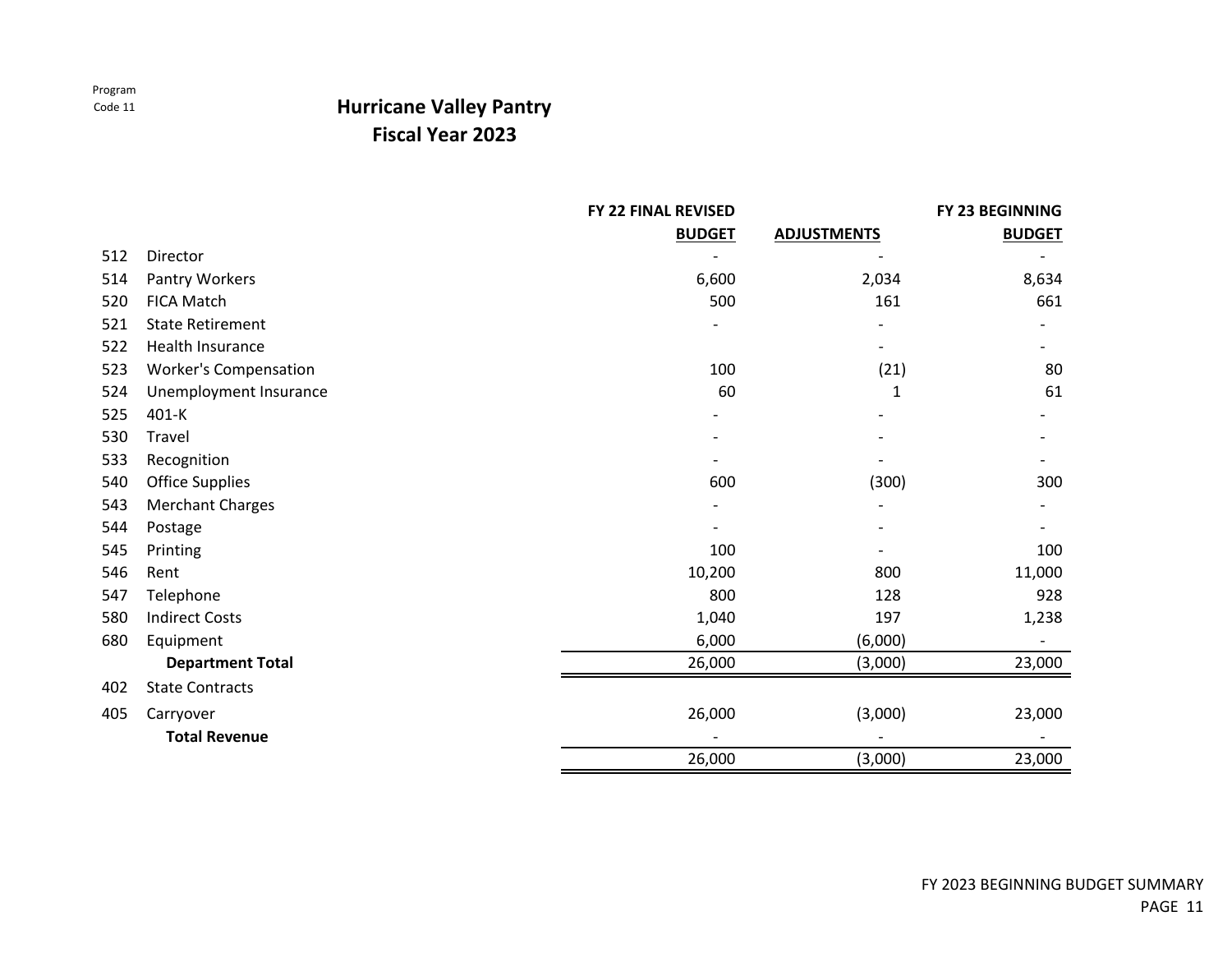### **Continuum of Care Fiscal Year 2023**

|     |                                 | FY 22 FINAL REVISED |                    | FY 23 BEGINNING |
|-----|---------------------------------|---------------------|--------------------|-----------------|
|     |                                 | <b>BUDGET</b>       | <b>ADJUSTMENTS</b> | <b>BUDGET</b>   |
| 512 | Director of Community Action    | 4,904               | (2, 161)           | 2,743           |
| 514 | Case Manager                    |                     | 19,708             | 19,708          |
| 520 | <b>FICA Match</b>               | 375                 | 1,343              | 1,718           |
| 521 | <b>State Retirement</b>         | 328                 | 3,500              | 3,828           |
| 522 | Health Insurance                | 2,441               | 3,398              | 5,839           |
| 523 | <b>Worker's Compensation</b>    | 103                 | 105                | 208             |
| 524 | Unemployment Insurance          | 14                  | 122                | 136             |
| 525 | 401-K                           | 490                 | (471)              | 19              |
| 530 | Travel                          |                     |                    |                 |
| 541 | <b>Rental Assistance</b>        | 102,237             | (2,809)            | 99,428          |
| 542 | Supportive Services/Subgrantees | 32,000              | (20, 690)          | 11,310          |
| 544 | Postage                         |                     |                    |                 |
| 545 | Printing                        |                     |                    |                 |
| 547 | Telephone                       |                     |                    |                 |
| 549 | Contracts/Consultant            |                     |                    |                 |
| 580 | <b>Indirect Costs</b>           | 1,072               | 3,910              | 4,982           |
| 650 | Equipment                       |                     |                    |                 |
| 999 | <b>Unallocated Expense</b>      |                     |                    |                 |
|     | <b>Department Total</b>         | 143,964             | 5,954              | 149,918         |
|     |                                 |                     |                    |                 |
| 408 | <b>Federal Contract</b>         | 143,964             | 5,954              | 149,918         |
|     | <b>Total Revenue</b>            | 143,964             | 5,954              | 149,918         |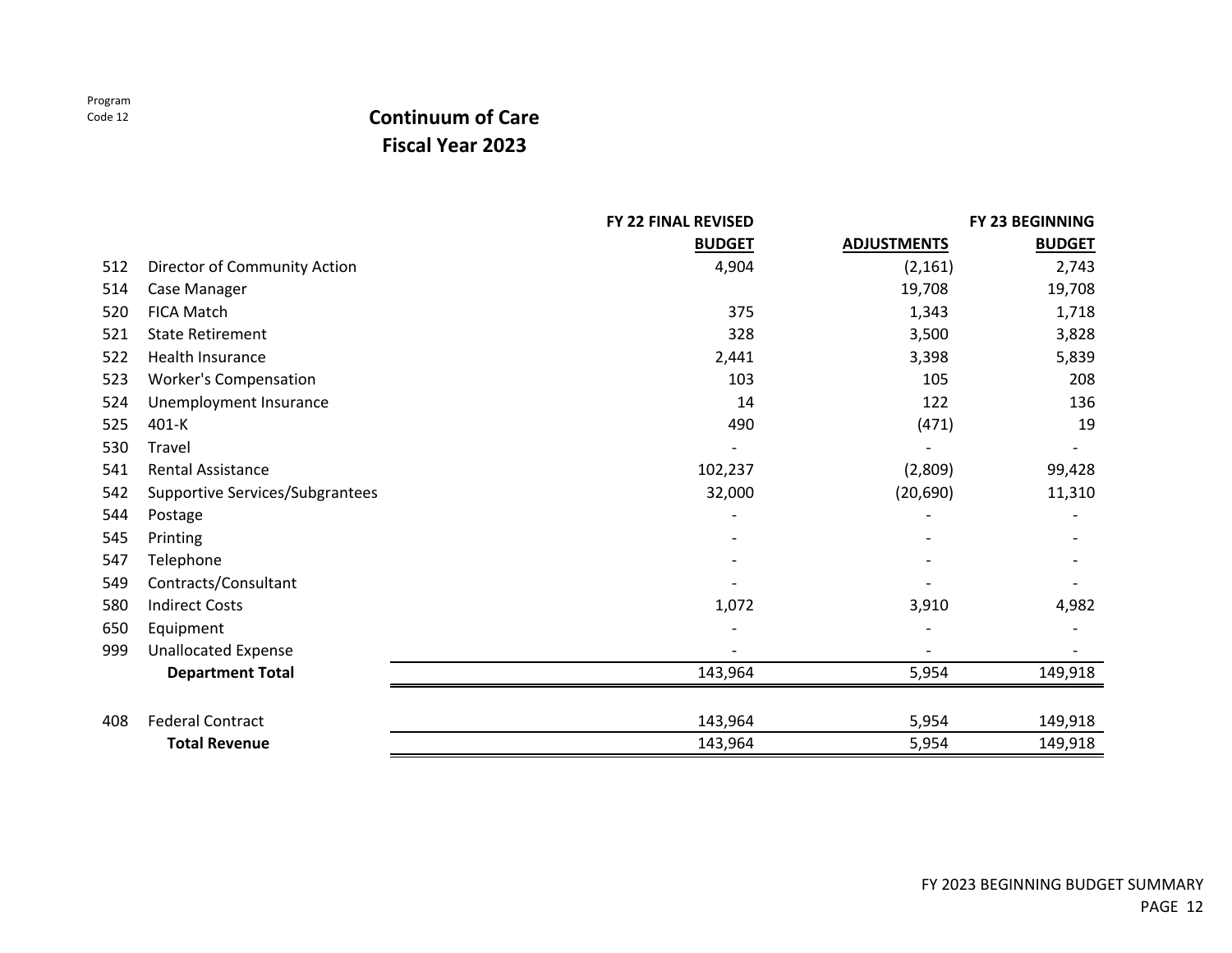### **CHILD CARE RESOURCE & REFERRAL Fiscal Year 2023**

|     |                                              | FY 22 FINAL REVISED |                    | <b>FY 23 BEGINNING</b> |
|-----|----------------------------------------------|---------------------|--------------------|------------------------|
|     |                                              | <b>BUDGET</b>       | <b>ADJUSTMENTS</b> | <b>BUDGET</b>          |
| 512 | Director                                     | 55,524              | 3,887              | 59,411                 |
| 514 | Program Staff                                | 309,107             | 32,742             | 341,849                |
| 517 | <b>Contract Trainers and Mentor Stipends</b> | 19,000              | 3,470              | 22,470                 |
| 520 | <b>FICA Match</b>                            | 28,375              | 2,321              | 30,696                 |
| 521 | <b>State Retirement</b>                      | 60,644              | 1,924              | 62,568                 |
| 522 | Health Insurance                             | 178,000             | (31, 202)          | 146,798                |
| 523 | <b>Worker's Compensation</b>                 | 3,138               | 259                | 3,397                  |
| 524 | Unemployment Insurance                       | 1,702               | 803                | 2,505                  |
| 525 | 401-K                                        | 3,214               | 1,101              | 4,315                  |
| 530 | Travel                                       | 39,500              | 500                | 40,000                 |
| 532 | Start Up Grants                              |                     |                    |                        |
| 543 | <b>Rural Outreach Grants</b>                 | 4,000               |                    | 4,000                  |
| 540 | <b>Office Supplies</b>                       | 4,500               | (300)              | 4,200                  |
| 541 | Marketing/Advertising                        |                     |                    |                        |
| 542 | <b>Training Materials</b>                    | 8,750               | (1,550)            | 7,200                  |
| 543 | <b>Community Outreach</b>                    | 2,000               |                    | 2,000                  |
| 544 | Postage                                      | 750                 |                    | 750                    |
| 545 | Printing                                     | 3,900               |                    | 3,900                  |
| 546 | Rent                                         | 22,700              |                    | 22,700                 |
| 547 | Telephone                                    | 13,760              | 1,590              | 15,350                 |
| 550 | Dues & Subscriptions                         | 1,000               |                    | 1,000                  |
| 551 | Conferences Workshops and Meetings           | 6,000               | 4,877              | 10,877                 |
| 552 | <b>CDA Expense</b>                           | 3,350               | (1,600)            | 1,750                  |
| 557 | <b>Fingerprint Grant</b>                     | 1,000               |                    | 1,000                  |
| 580 | <b>Indirect Costs</b>                        | 95,113              | 12,588             | 107,701                |
| 650 | Equipment                                    | 12,446              | 3,214              | 15,660                 |
| 651 | <b>Collaboration Conference</b>              | 8,000               |                    | 8,000                  |
|     | <b>Department Total</b>                      | 885,473             | 34,624             | 920,097                |
| 402 | <b>State Contracts</b>                       | 885,473             | 34,624             | 920,097                |
|     | <b>Total Revenue</b>                         | 885,473             | 34,624             | 920,097                |

FY 2023 BEGINNING BUDGET SUMMARY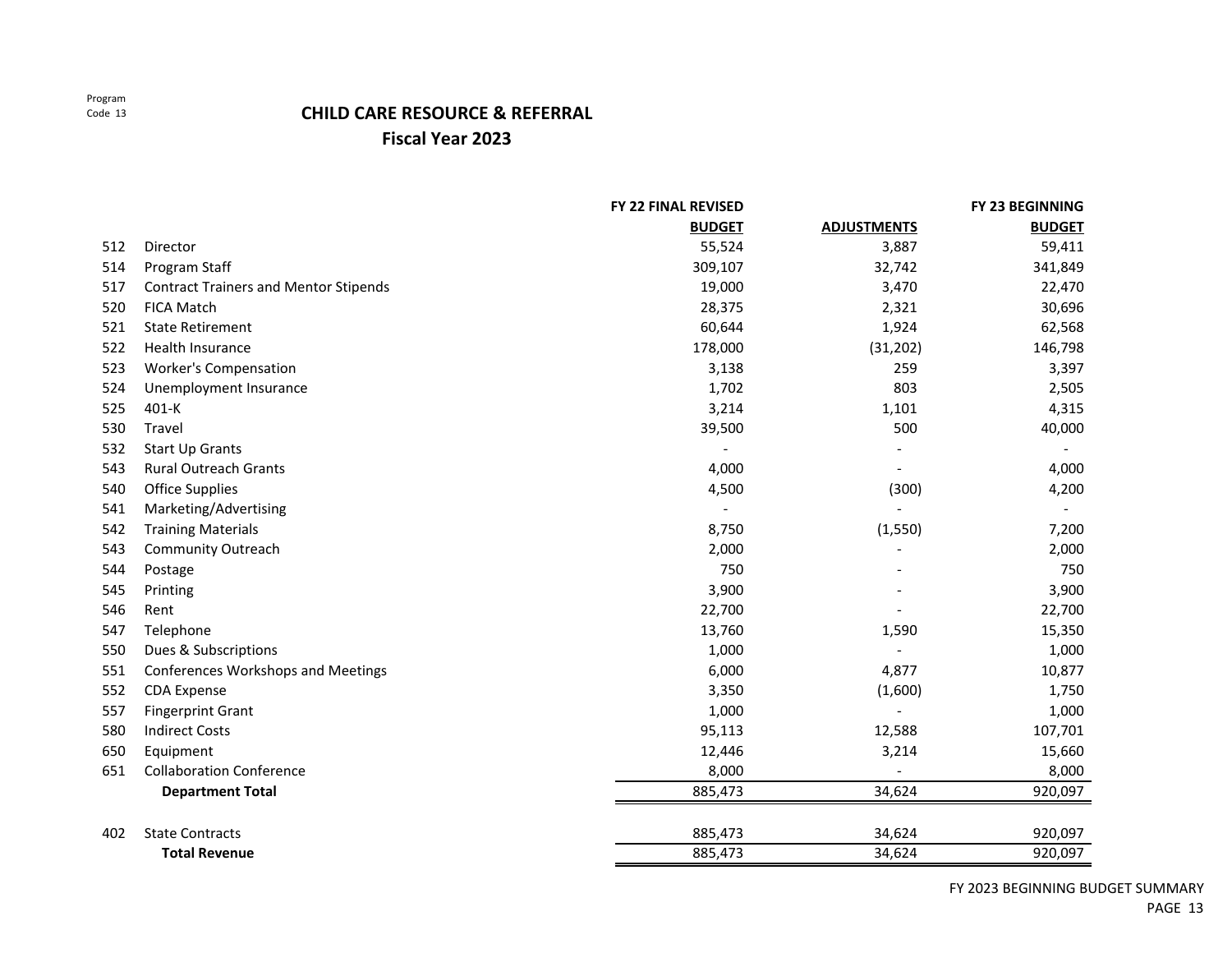### **NUTRITIONFiscal Year 2023**

#### **FY 22 FINAL REVISED FY 23 BEGINNINGBUDGET ADJUSTMENTS BUDGETBUDGET** 512 Director 6,500 303 6,803 516 Data Entry Tech a Entry Tech 11,000 2,290 13,290 520 FICA Match Match 1,250 287 1,537 521 State Retirement Retirement 2,200 1,150 3,350 522 Health Insurance Insurance 3,500 4,682 8,182 523 Worker's Compensation 125 5 130 524 Unemployment Insurance 100 100 104 104 525 401‐K 600 (576) 24 530 Travel 1,000 1,500 2,500 540 Office Supplies Supplies 2,000 1,500 3,500 541 Kitchen Supplies Supplies 100,000 (35,000) 65,000 542 Meals 1,127,178 448,414 1,575,592 544 Postage 100 - 100 - 100 - 100 - 100 - 100 - 100 - 100 - 100 - 100 - 100 - 100 - 100 - 100 - 100 - 100 - 10 545 Printing 200 300 500 546 Rent 500 150 650 547 Telephone 700 100 800 556 Nutritionist 13,000 (1,000) 12,000 580 Indirectt Costs 3,800 615 4,415 650 Equipment 75,000 (70,000) 5,000 680 Capital Outlay (MOW Vehicles) **Department Total** 1,348,753 354,724 1,703,477 402 State Contracts Contracts 968,753 344,724 1,313,477 404 Project Income 380,000 10,000 390,000 405 Carry Over **Figure 2018 Total Revenue**1,348,753 354,724 1,703,477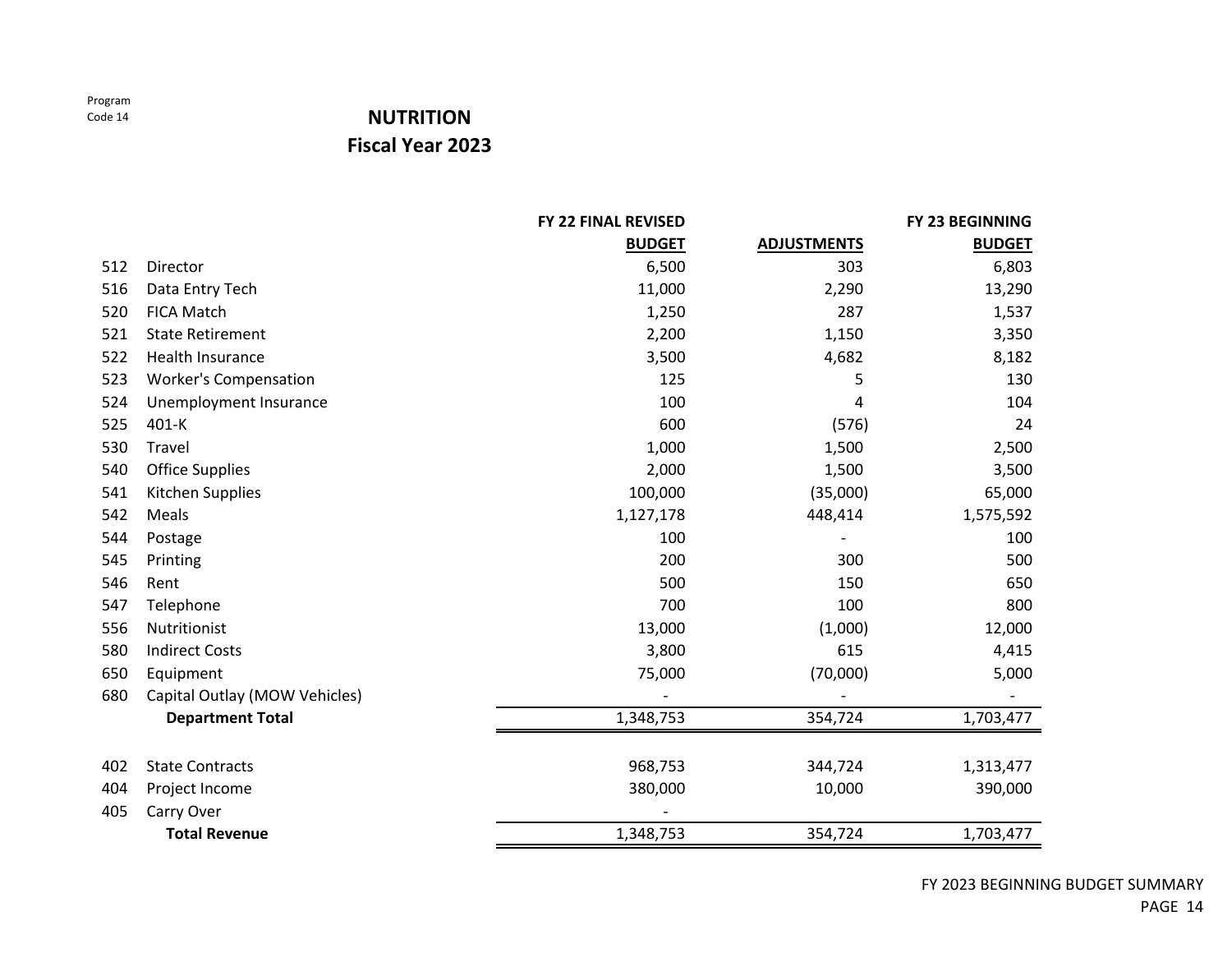### **HEAT ASSISTANCE PROGRAMFiscal Year 2023**

|     |                                          | <b>FY 22 FINAL REVISED</b> |                    | FY 23 BEGINNING |
|-----|------------------------------------------|----------------------------|--------------------|-----------------|
|     |                                          | <b>BUDGET</b>              | <b>ADJUSTMENTS</b> | <b>BUDGET</b>   |
| 514 | <b>HEAT Program Supervisor</b>           | 47,200                     |                    | 47,200          |
| 517 | <b>HEAT Program Staff</b>                | 356,723                    |                    | 356,723         |
| 520 | <b>FICA Match</b>                        | 30,900                     |                    | 30900           |
| 521 | <b>State Retirement</b>                  | 65,749                     |                    | 65,749          |
| 522 | Health Insurance                         | 140,864                    |                    | 140,864         |
| 523 | <b>Worker's Compensation</b>             | 3,710                      |                    | 3,710           |
| 524 | Unemployment Insurance                   | 1,858                      |                    | 1,858           |
| 525 | 401-K                                    | 2,920                      |                    | 2,920           |
| 530 | Travel                                   | 13,500                     |                    | 13,500          |
| 540 | <b>Office Supplies</b>                   | 17,520                     |                    | 17,520          |
| 542 | Conferences/Workshops/Training/Symposium | 22,500                     |                    | 22,500          |
| 544 | Postage                                  | 240                        |                    | 240             |
| 545 | Printing                                 | 240                        |                    | 240             |
| 546 | Rent                                     | 71,100                     |                    | 71,100          |
| 547 | Telephone                                | 21,600                     |                    | 21,600          |
| 553 | <b>Crisis Funds</b>                      | 18,000                     |                    | 18,000          |
| 556 | <b>Energy Conservation Materials</b>     | 18,000                     |                    | 18,000          |
| 580 | <b>Indirect Costs</b>                    | 93,134                     | (0)                | 93,134          |
| 650 | Equipment                                | 21,600                     |                    | 21,600          |
|     | <b>Department Total</b>                  | 947,358                    | (0)                | 947,358         |
| 402 | <b>State Contracts</b>                   | 947,358                    |                    | 947,358         |
|     | <b>Total Revenue</b>                     | 947,358                    |                    | 947,358         |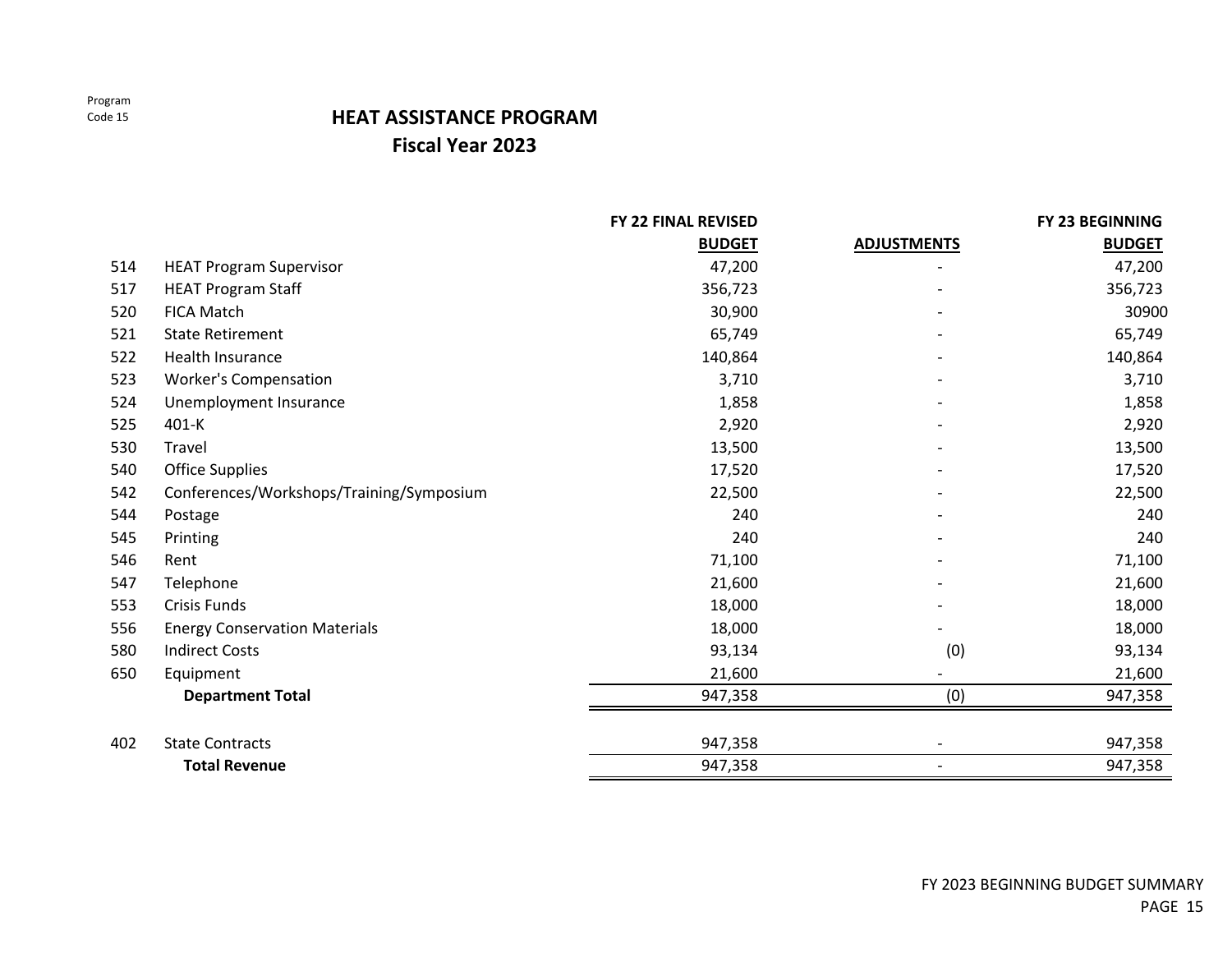### **MOBILITY MANAGEMENT Fiscal Year 2023**

|     |                              | <b>FY 22 FINAL REVISED</b> |                    | FY 23 BEGINNING |
|-----|------------------------------|----------------------------|--------------------|-----------------|
|     |                              | <b>BUDGET</b>              | <b>ADJUSTMENTS</b> | <b>BUDGET</b>   |
| 512 | <b>Planning Manager</b>      | 5,000                      | (2,074)            | 2,926           |
| 514 | Planners                     | 42,000                     | 3,575              | 45,575          |
| 520 | <b>FICA Match</b>            | 3,213                      | 497                | 3,710           |
| 521 | <b>State Retirement</b>      | 7,600                      | 647                | 8,247           |
| 522 | Health Insurance             | 16,000                     | (1, 158)           | 14,842          |
| 523 | <b>Worker's Compensation</b> | 400                        | 48                 | 448             |
| 524 | Unemployment Insurance       | 150                        | 49                 | 199             |
| 525 | 401-K                        | 95                         | (95)               |                 |
| 530 | Travel                       | 5,000                      | 5,000              | 10,000          |
| 540 | <b>Office Supplies</b>       | 2,000                      | 500                | 2,500           |
| 544 | Postage                      | 500                        | 588                | 1,088           |
| 545 | Printing                     | 500                        | 1,000              | 1,500           |
| 546 | Rent                         | 250                        | 150                | 400             |
| 547 | Telephone                    | 1,600                      | -                  | 1,600           |
| 580 | <b>Indirect Costs</b>        | 9,919                      | 46                 | 9,965           |
| 650 | Equipment                    | 5,000                      |                    | 5,000           |
|     | <b>Department Total</b>      | 99,227                     | 8,773              | 108,000         |
|     |                              |                            |                    |                 |
| 402 | <b>State Contracts</b>       | 79,382                     | 10,618             | 90,000          |
| 403 | Local Participation          | 19,845                     | (1, 845)           | 18,000          |
|     | <b>Total Revenue</b>         | 99,227                     | 8,773              | 108,000         |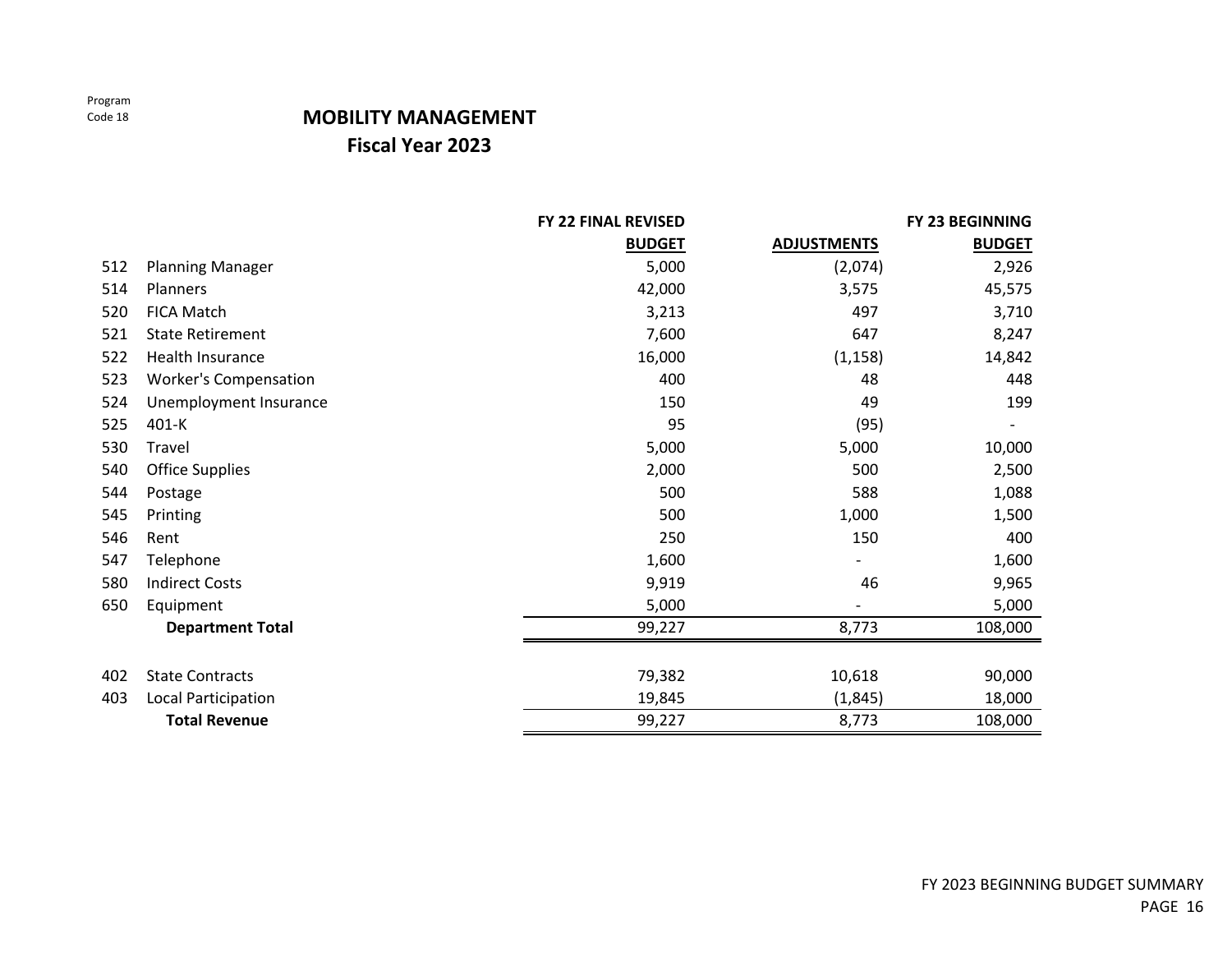### **VOLUNTEER PROGRAM SUPPORT Fiscal Year 2023**

|     |                              | <b>FY 22 FINAL REVISED</b> |                          | FY 23 BEGINNING |
|-----|------------------------------|----------------------------|--------------------------|-----------------|
|     |                              | <b>BUDGET</b>              | <b>ADJUSTMENTS</b>       | <b>BUDGET</b>   |
| 512 | Director                     |                            |                          |                 |
| 514 | Coordinator                  | 6,000                      |                          | 6,000           |
| 520 | <b>FICA Match</b>            | 459                        |                          | 459             |
| 521 | <b>State Retirement</b>      | 1,108                      |                          | 1,108           |
| 522 | Health Insurance             | 3,000                      |                          | 3,000           |
| 523 | <b>Worker's Compensation</b> | 133                        |                          | 133             |
| 524 | Unemployment Insurance       | 78                         |                          | 78              |
| 525 | 401-K                        |                            |                          |                 |
| 530 | Travel                       |                            |                          |                 |
| 533 | Recognition                  |                            |                          |                 |
| 540 | <b>Office Supplies</b>       |                            |                          |                 |
| 541 | <b>Rental Assistance</b>     |                            |                          |                 |
| 542 | <b>Contractual Services</b>  |                            |                          |                 |
| 544 | Postage                      |                            |                          |                 |
| 545 | Printing                     |                            |                          |                 |
| 546 | Rent                         |                            |                          |                 |
| 547 | Telephone                    |                            |                          |                 |
| 580 | <b>Indirect Costs</b>        |                            |                          |                 |
| 650 | Equipment                    |                            |                          |                 |
| 999 | Allocations to Senior Corp   | 50,000                     |                          | 50,000          |
|     |                              | 60,778                     |                          | 60,778          |
|     |                              |                            |                          |                 |
| 403 | Local Participation          | 10,000                     |                          | 10,000          |
| 404 | Donations                    | 50,778                     | $\qquad \qquad -$        | 50,778          |
|     | <b>Total Revenue</b>         | 60,778                     | $\overline{\phantom{0}}$ | 60,778          |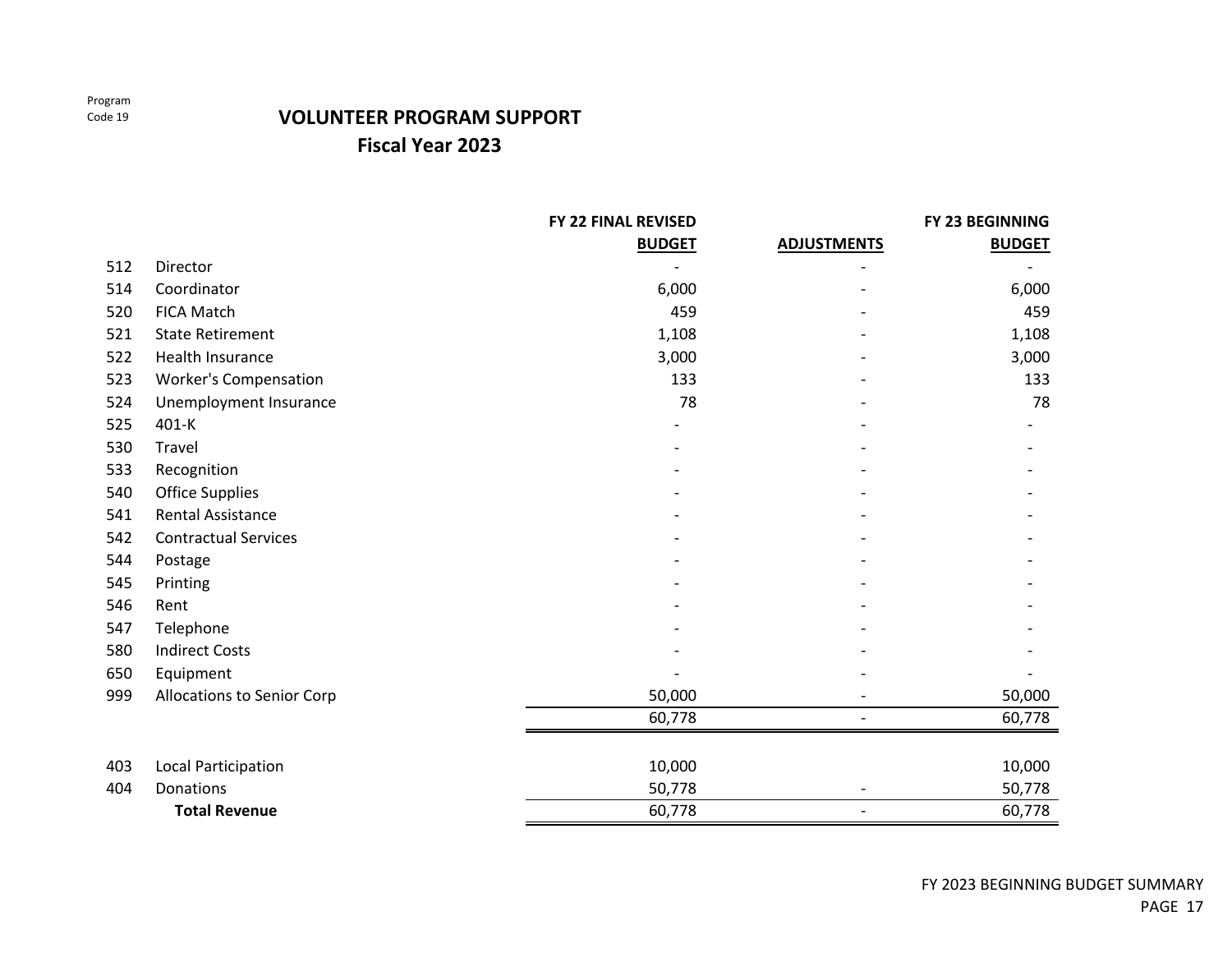#### **FOSTER GRANDPARENT PROGRAM**

|     |                                         | FY 22 FINAL REVISED |                    | <b>FY 23 BEGINNING</b> |
|-----|-----------------------------------------|---------------------|--------------------|------------------------|
|     |                                         | <b>BUDGET</b>       | <b>ADJUSTMENTS</b> | <b>BUDGET</b>          |
| 512 | Director                                | 4,745               | (2,704)            | 2,041                  |
| 514 | Coordinators                            | 18,709              | (607)              | 18,102                 |
| 516 | Supervisor                              | 6,226               | 399                | 6,625                  |
| 520 | <b>FICA Match</b>                       | 2,268               | (220)              | 2,048                  |
| 521 | <b>State Retirement</b>                 | 4,332               | (612)              | 3,720                  |
| 522 | Health Insurance                        | 11,572              | (1,904)            | 9,668                  |
| 523 | <b>Worker's Compensation</b>            | 417                 | (243)              | 174                    |
| 524 | Unemployment Insurance                  | 150                 | 25                 | 175                    |
| 525 | 401-K                                   |                     | $\overline{a}$     |                        |
| 530 | Travel                                  | 2,930               | 200                | 3,130                  |
| 533 | Recognition                             | 3,500               |                    | 3,500                  |
| 535 | <b>Volunteer Travel</b>                 | 9,000               | 800                | 9,800                  |
| 536 | Physicals                               | 250                 | 125                | 375                    |
| 540 | <b>Office Supplies</b>                  | 1,000               | 600                | 1,600                  |
| 541 | <b>Background Checks/Fingerprinting</b> | 600                 | 400                | 1,000                  |
| 542 | Meals                                   | 6,000               |                    | 6,000                  |
| 543 | Stipends                                | 56,376              | 2,826              | 59,202                 |
| 544 | Postage                                 | 400                 | (160)              | 240                    |
| 545 | Printing                                | 600                 |                    | 600                    |
| 546 | Rent                                    | 567                 | $\overline{a}$     | 567                    |
| 547 | Telephone                               | 900                 | (158)              | 742                    |
| 549 | <b>Contractor Costs</b>                 | 583                 | 717                | 1,300                  |
| 555 | Insurance                               | 650                 | (350)              | 300                    |
| 580 | <b>Indirect Costs</b>                   | 6,939               | (1, 318)           | 5,621                  |
| 650 | Equipment                               |                     |                    |                        |
|     | <b>Department Total</b>                 | 138,714             | (2, 184)           | 136,530                |
|     |                                         |                     |                    |                        |
| 402 | <b>State Contracts</b>                  | 9,800               |                    | 9,800                  |
| 405 | <b>Aging Revenue</b>                    |                     |                    |                        |
| 404 | <b>Donations</b>                        | 11,647              | (5, 516)           | 6,131                  |
| 408 | <b>Federal Contracts</b>                | 116,767             | 3,332              | 120,099                |
| 444 | InKind                                  | 500                 |                    | 500                    |
|     | <b>Total Revenue</b>                    | 138,714             | (2, 184)           | 136,530                |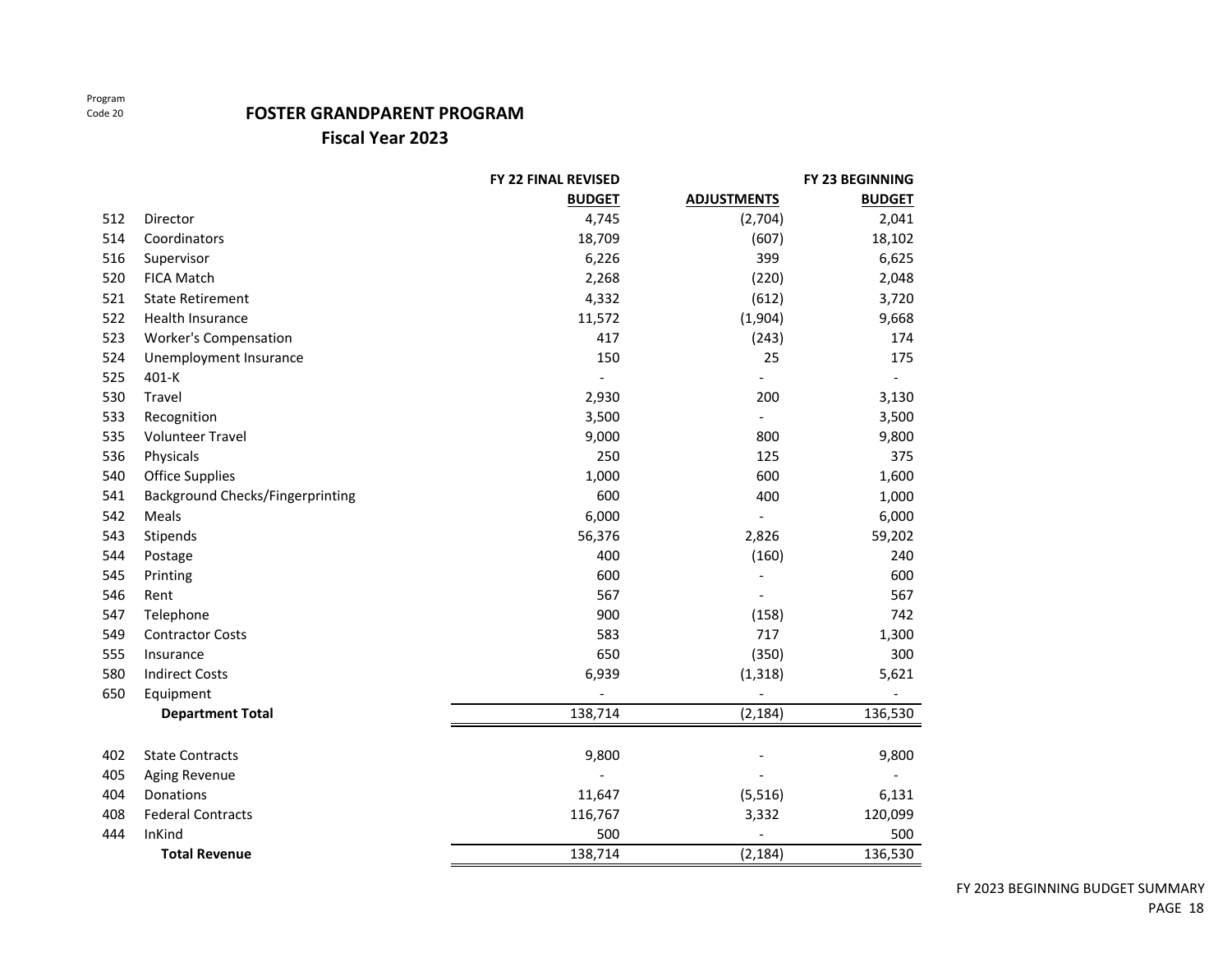### **HEAT LIHWAP WATER PROGRAMFiscal Year 2023**

|     |                                          | <b>FY 22 FINAL REVISED</b> |                          | <b>FY 23 BEGINNING</b> |
|-----|------------------------------------------|----------------------------|--------------------------|------------------------|
|     |                                          | <b>BUDGET</b>              | <b>ADJUSTMENTS</b>       | <b>BUDGET</b>          |
| 514 | <b>HEAT Program Supervisor</b>           | 5,208                      | 3,360                    | 8,568                  |
| 517 | <b>HEAT Program Staff</b>                | 39,672                     | 9,918                    | 49,590                 |
| 520 | <b>FICA Match</b>                        | 3,434                      | 858                      | 4292                   |
| 521 | <b>State Retirement</b>                  | 7,306                      | 1,826                    | 9,132                  |
| 522 | Health Insurance                         | 15,651                     | 3,913                    | 19,564                 |
| 523 | <b>Worker's Compensation</b>             | 413                        | 103                      | 516                    |
| 524 | Unemployment Insurance                   | 206                        | 52                       | 258                    |
| 525 | 401-K                                    | 325                        | 81                       | 406                    |
| 530 | Travel                                   | 1,500                      | (1,500)                  |                        |
| 540 | <b>Office Supplies</b>                   | 1,952                      | (1, 952)                 |                        |
| 542 | Conferences/Workshops/Training/Symposium | 2,500                      | (2,500)                  |                        |
| 544 | Postage                                  | 24                         | (24)                     |                        |
| 545 | Printing                                 | 24                         | (24)                     |                        |
| 546 | Rent                                     | 7,900                      | (7,900)                  |                        |
| 547 | Telephone                                | 2,400                      | (2,400)                  |                        |
| 553 | <b>Crisis Funds</b>                      | 2,000                      | (2,000)                  |                        |
| 556 | <b>Energy Conservation Materials</b>     | 2,000                      | (2,000)                  |                        |
| 580 | <b>Indirect Costs</b>                    | 10,348                     | 2,588                    | 12,936                 |
| 650 | Equipment                                | 2,400                      | (2,400)                  |                        |
|     | <b>Department Total</b>                  | 105,262                    | (0)                      | 105,262                |
| 402 | <b>State Contracts</b>                   | 105,262                    |                          | 105,262                |
|     | <b>Total Revenue</b>                     | 105,262                    | $\overline{\phantom{a}}$ | 105,262                |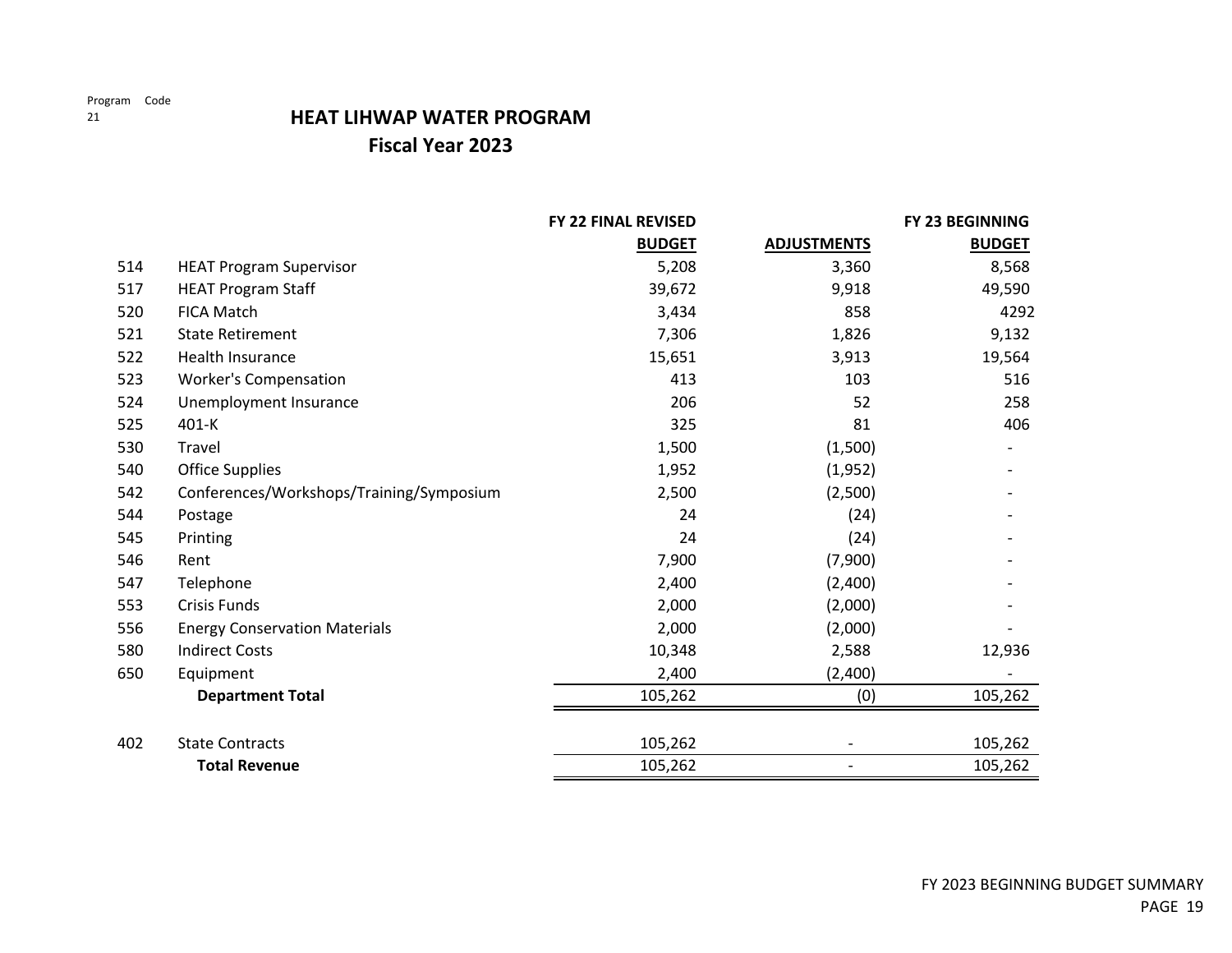|     |                              | <b>FY 22 FINAL REVISED</b> |                          | FY 23 BEGINNIN |
|-----|------------------------------|----------------------------|--------------------------|----------------|
|     |                              | <b>BUDGET</b>              | <b>ADJUSTMENTS</b>       | <b>BUDG</b>    |
| 512 | Director                     |                            | $\overline{\phantom{0}}$ |                |
| 513 | <b>Accounting Tech</b>       |                            |                          |                |
| 514 | Case Managers/Program Staff  |                            | 10,200                   | 10,2           |
| 516 | Administrative Assistant     |                            | 11,960                   | 11,9           |
| 520 | <b>FICA Match</b>            |                            | 1,695                    | 1,6            |
| 521 | <b>State Retirement</b>      |                            | 1,920                    | 1,9            |
| 522 | Health Insurance             |                            | 5,410                    | 5,4            |
| 523 | <b>Worker's Compensation</b> |                            | 145                      | 1              |
| 524 | Unemployment Insurance       |                            | 145                      | 1              |
| 525 | 401-K                        |                            | 25                       |                |
| 530 | Travel                       |                            | 2,000                    | 2,0            |
| 540 | <b>Office Supplies</b>       |                            | 600                      | 6              |
|     | E42 Drogram Cunnlice         |                            |                          |                |

### **Senior Support Fiscal Year 2023**

Transferred from Special Contracts

**FY 23 BEGINNING**

**BUDGET** 

| 514 | Case Managers/Program Staff  | 10,200 | 10,200 |
|-----|------------------------------|--------|--------|
| 516 | Administrative Assistant     | 11,960 | 11,960 |
| 520 | FICA Match                   | 1,695  | 1,695  |
| 521 | <b>State Retirement</b>      | 1,920  | 1,920  |
| 522 | Health Insurance             | 5,410  | 5,410  |
| 523 | <b>Worker's Compensation</b> | 145    | 145    |
| 524 | Unemployment Insurance       | 145    | 145    |
| 525 | 401-K                        | 25     | 25     |
| 530 | Travel                       | 2,000  | 2,000  |
| 540 | <b>Office Supplies</b>       | 600    | 600    |
| 543 | <b>Program Supplies</b>      |        |        |
| 544 | Postage                      | 200    | 200    |
| 545 | Printing                     | 600    | 600    |
| 546 | Rent                         | 650    | 650    |
| 547 | Telephone                    | 500    | 500    |
| 551 | Provider/Vendor Costs        |        |        |
| 580 | <b>Indirect Costs</b>        |        |        |
| 650 | Equipment                    | 750    | 750    |
|     | <b>Department Total</b>      | 36,800 | 36,800 |
| 402 | <b>State Contract</b>        | 36,800 | 36,800 |
| 404 | Project Income               |        |        |

**Total Revenue**‐ 36,800 36,800

Program Code 22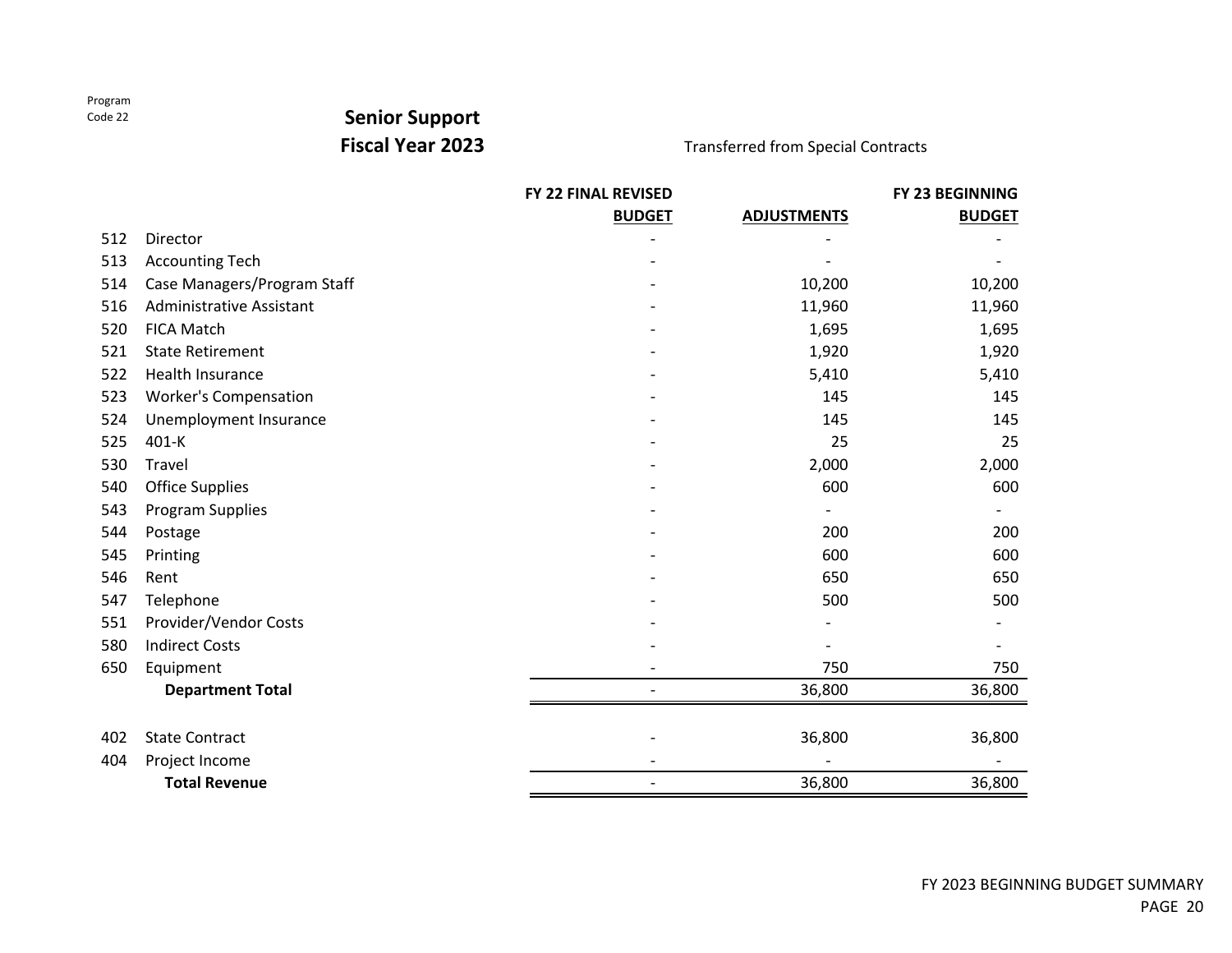### **H.S. TRANSPORTATION PLANNING Fiscal Year 2023**

|     |                              | <b>FY 22 FINAL REVISED</b> |                    | FY 23 BEGINNING |
|-----|------------------------------|----------------------------|--------------------|-----------------|
|     |                              | <b>BUDGET</b>              | <b>ADJUSTMENTS</b> | <b>BUDGET</b>   |
|     |                              |                            |                    |                 |
| 512 | <b>Planning Manager</b>      | 4,500                      | 380                | 4,880           |
| 514 | Program Specialist           | 8,200                      | 1,410              | 9,610           |
| 520 | <b>FICA Match</b>            | 1,000                      | 108                | 1,108           |
| 521 | <b>State Retirement</b>      | 2,500                      | 102                | 2,602           |
| 522 | Health Insurance             | 5,000                      | 500                | 5,500           |
| 523 | <b>Worker's Compensation</b> | 200                        | 0                  | 200             |
| 524 | Unemployment Insurance       | 100                        | 0                  | 100             |
| 525 | 401-K                        |                            | 0                  |                 |
| 530 | Travel                       | 300                        | 900                | 1,200           |
| 540 | Office Supplies              | 100                        | 150                | 250             |
| 544 | Postage                      | 100                        | 50                 | 150             |
| 545 | Printing                     | 200                        | 0                  | 200             |
| 546 | Rent                         | 250                        | 50                 | 300             |
| 547 | Telephone                    | 200                        | 50                 | 250             |
| 580 | <b>Indirect Costs</b>        | 3,100                      | 50                 | 3,150           |
| 650 | Equipment                    | 500                        | 0                  | 500             |
| 999 | <b>Unallocated Expense</b>   |                            | 0                  |                 |
|     | <b>Department Total</b>      | 26,250                     | 3,750              | 30,000          |
|     |                              |                            |                    |                 |
| 402 | State Contracts (2)          | 20,000                     | 5,000              | 25,000          |
| 403 | Local Participation          | 6,250                      | $-1,250$           | 5,000           |
|     | <b>Total Revenue</b>         | 26,250                     | 3,750              | 30,000          |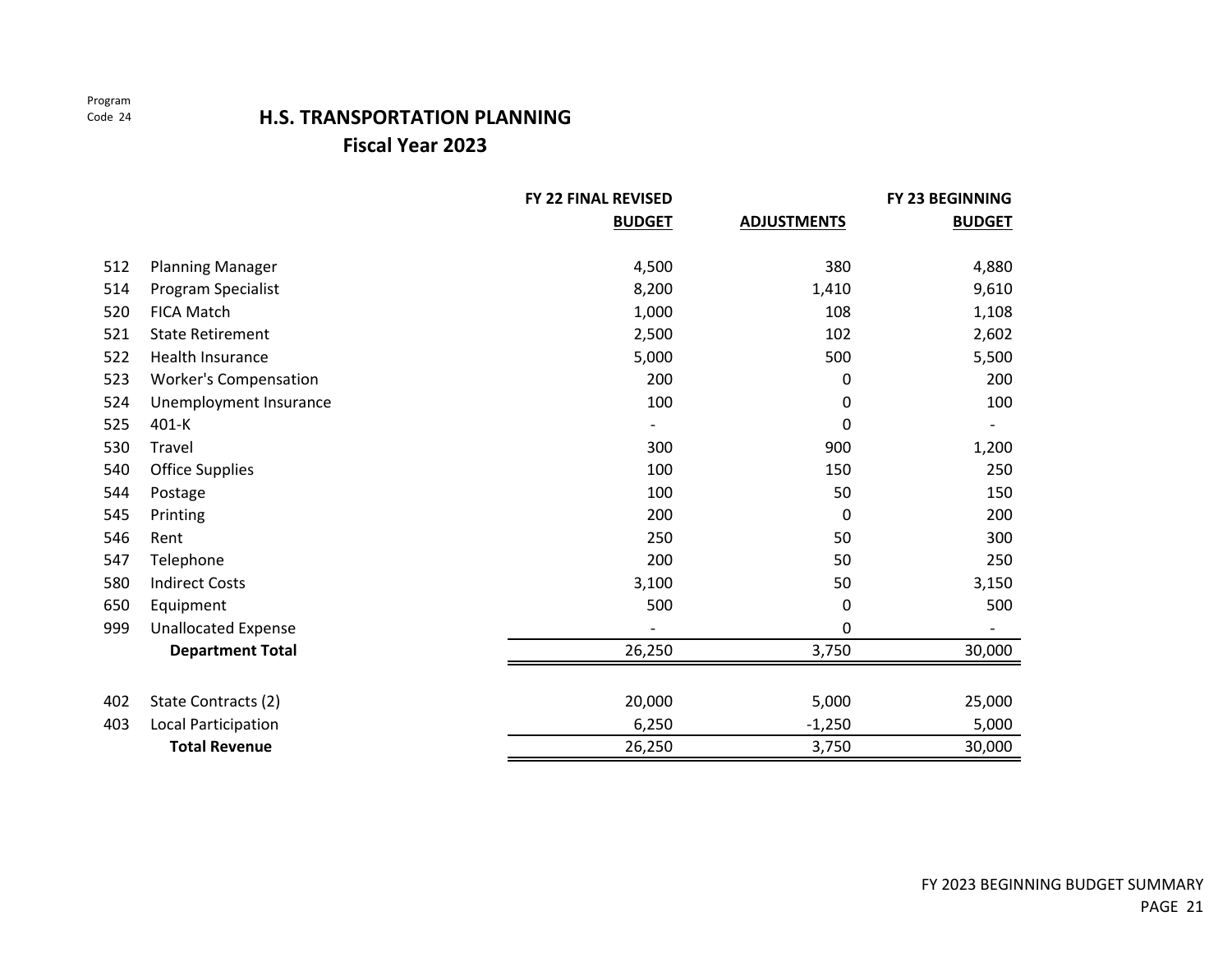### **Dixie MPO**

|     |                              | FY 22 FINAL REVISED |                    | <b>FY 23 BEGINNING</b> |
|-----|------------------------------|---------------------|--------------------|------------------------|
|     |                              | <b>BUDGET</b>       | <b>ADJUSTMENTS</b> | <b>BUDGET</b>          |
| 511 | <b>Executive Director</b>    | 13,100              | 4,174              | 17,274                 |
| 512 | Director                     | 86,250              | 2,493              | 88,743                 |
| 514 | Planners                     | 115,000             | 41,018             | 156,018                |
| 520 | <b>FICA Match</b>            | 16,110              | 3,936              | 20,046                 |
| 521 | <b>State Retirement</b>      | 30,250              | 6,909              | 37,159                 |
| 522 | <b>Health Insurance</b>      | 73,000              | 11,815             | 84,815                 |
| 523 | <b>Worker's Compensation</b> | 3,000               | (604)              | 2,396                  |
| 524 | Unemployment Insurance       | 1,000               | (86)               | 914                    |
| 525 | 401-K                        | 1,500               | 393                | 1,893                  |
| 530 | Travel                       | 18,000              | (3,000)            | 15,000                 |
| 540 | <b>Office Supplies</b>       | 2,500               |                    | 2,500                  |
| 542 | <b>Consultant Services</b>   | 140,000             |                    | 140,000                |
| 543 | <b>Agency Services</b>       | 12,200              |                    | 12,200                 |
| 544 | Postage                      | 400                 |                    | 400                    |
| 545 | Printing                     | 3,000               |                    | 3,000                  |
| 546 | Rent                         | 3,500               |                    | 3,500                  |
| 547 | Telephone                    | 3,400               |                    | 3,400                  |
| 557 | Software Licensing           | 7,000               |                    | 7,000                  |
| 580 | <b>Indirect Costs</b>        | 46,000              | 7,700              | 53,700                 |
| 650 | Equipment                    | 5,000               |                    | 5,000                  |
|     | <b>Department Total</b>      | 580,210             | 74,748             | 654,958                |
|     |                              |                     |                    |                        |
| 402 | <b>State Contracts</b>       | 520,000             | 34,000             | 554,000                |
| 403 | Local Participation          | 40,000              | 4,000              | 44,000                 |
| 405 | Reserve                      | 20,210              | 36,748             | 56,958                 |
|     | <b>Total Revenue</b>         | 580,210             | 74,748             | 654,958                |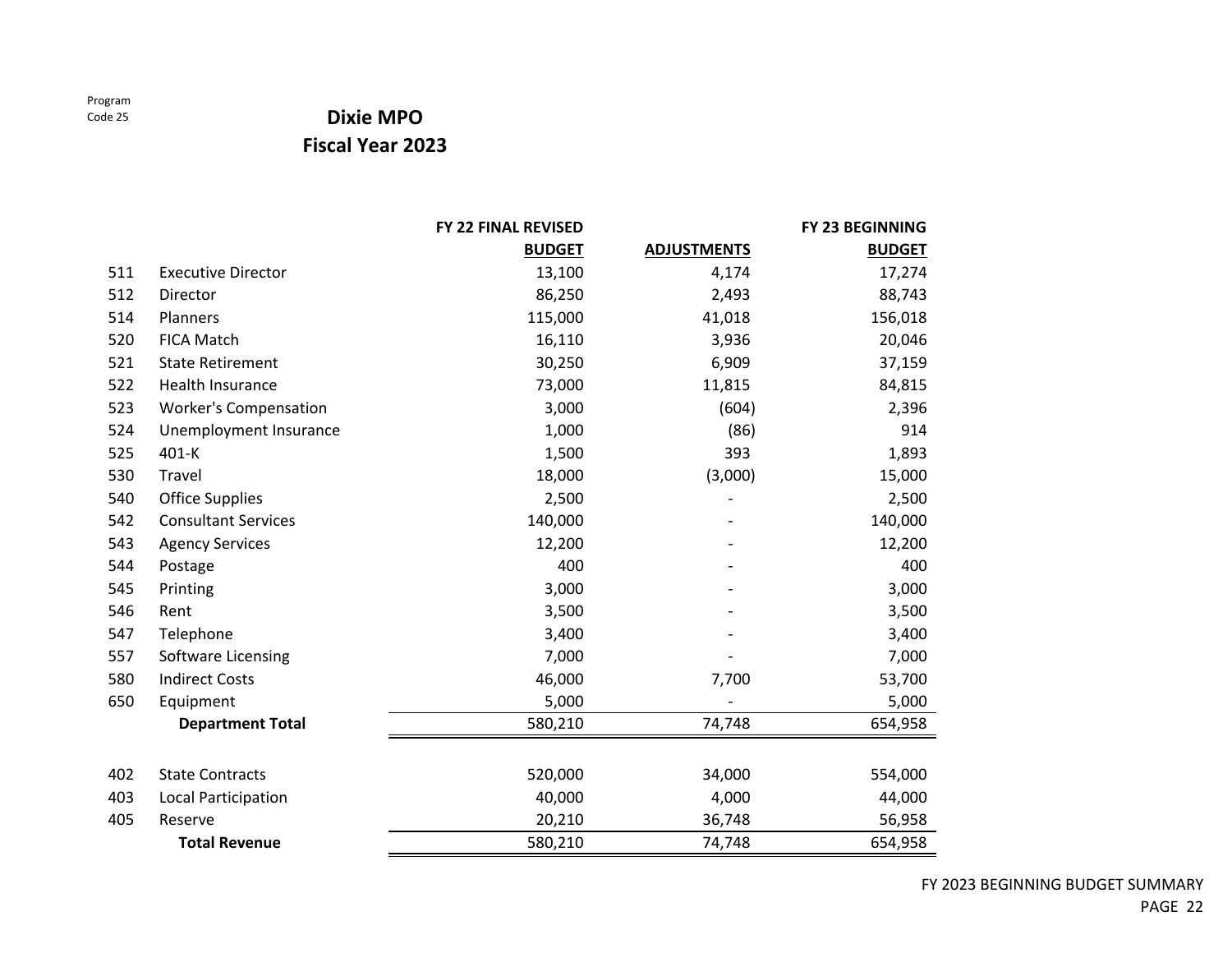### **SSBG**

|     |                              | FY 22 FINAL REVISED |                    | FY 23 BEGINNING |
|-----|------------------------------|---------------------|--------------------|-----------------|
|     |                              | <b>BUDGET</b>       | <b>ADJUSTMENTS</b> | <b>BUDGET</b>   |
| 512 | Director                     | 2,812               | 2,002              | 4,814           |
| 514 | Coordinator                  |                     |                    |                 |
| 516 | Contractor                   |                     |                    |                 |
| 520 | <b>FICA Match</b>            | 215                 | 153                | 368             |
| 521 | <b>State Retirement</b>      | 188                 | 679                | 867             |
| 522 | Health Insurance             | 1,278               | 767                | 2,045           |
| 523 | <b>Worker's Compensation</b> | 26                  | 16                 | 42              |
| 524 | Unemployment Insurance       | 10                  | 6                  | 16              |
| 525 | 401-K                        | 281                 | 200                | 481             |
| 530 | Travel                       | 500                 | (500)              |                 |
| 540 | <b>Office Supplies</b>       | 300                 | (300)              |                 |
| 541 | <b>Financial Assistance</b>  | 5,311               | (5,076)            | 235             |
| 542 | <b>Contractual Services</b>  | 100,000             | (32,500)           | 67,500          |
| 544 | Postage                      | 40                  | (40)               |                 |
| 545 | Printing                     | 200                 | (200)              |                 |
| 546 | Rent                         |                     |                    |                 |
| 547 | Telephone                    | 450                 | (450)              |                 |
| 551 | <b>Unclassified Other</b>    |                     |                    |                 |
| 568 | Senior Corp                  |                     |                    |                 |
| 580 | <b>Indirect Costs</b>        | 689                 | 443                | 1,132           |
| 650 | Equipment                    | 200                 | (200)              |                 |
|     | <b>Department Total</b>      | 112,500             | (35,000)           | 77,500          |
| 408 | <b>Federal Contract</b>      | 112,500             | (35,000)           | 77,500          |
| 404 | <b>Other Match</b>           |                     |                    |                 |
|     | <b>Total Revenue</b>         | 112,500             | (35,000)           | 77,500          |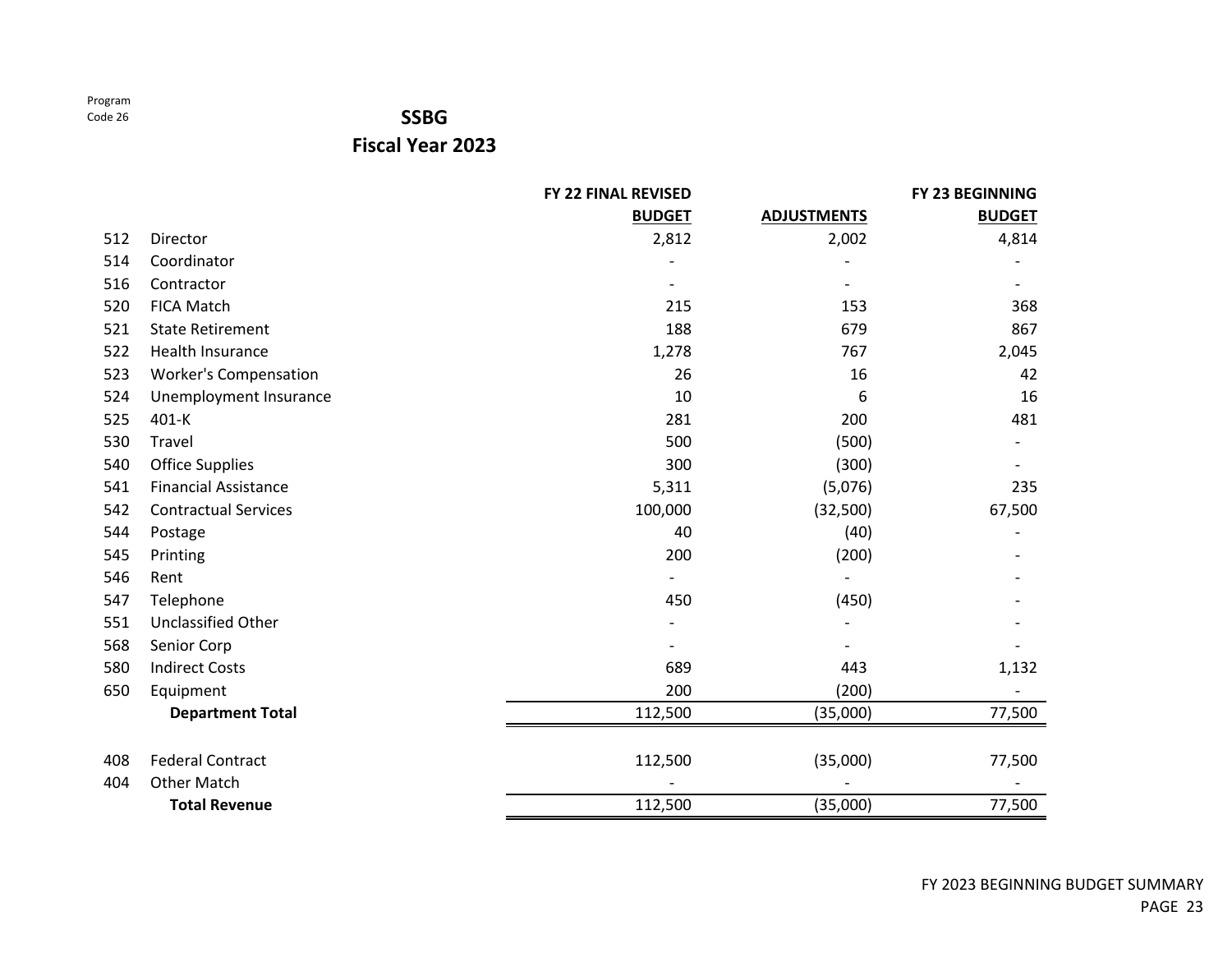#### **SENIOR COMPANION PROGRAM**

**Fiscal Year 2023**

|     |                                         | <b>FY 22 FINAL REVISED</b> |                          | <b>FY 23 BEGINNING</b> |
|-----|-----------------------------------------|----------------------------|--------------------------|------------------------|
|     |                                         | <b>BUDGET</b>              | <b>ADJUSTMENTS</b>       | <b>BUDGET</b>          |
| 512 | Director                                | 4,745                      | (4, 745)                 |                        |
| 514 | Coordinator                             | 18,709                     | (1,009)                  | 17,700                 |
| 516 | Executive Secretary/Accounting Tech     | 6,191                      | 434                      | 6,625                  |
| 520 | <b>FICA Match</b>                       | 2,268                      | (407)                    | 1,861                  |
| 521 | <b>State Retirement</b>                 | 4,332                      | 4,485                    | 8,817                  |
| 522 | Health Insurance                        | 11,572                     | (8, 303)                 | 3,269                  |
| 523 | <b>Worker's Compensation</b>            | 490                        | (332)                    | 158                    |
| 524 | Unemployment Insurance                  | 100                        | 66                       | 166                    |
| 525 | 401-K                                   |                            |                          |                        |
| 530 | Travel                                  | 2,930                      | 200                      | 3,130                  |
| 533 | Recognition                             | 3,140                      |                          | 3,140                  |
| 535 | <b>Volunteer Travel</b>                 | 25,900                     | $\overline{\phantom{m}}$ | 25,900                 |
| 540 | <b>Office Supplies</b>                  | 1,000                      | 400                      | 1,400                  |
| 541 | <b>Background Checks/Fingerprinting</b> | 1,200                      | (200)                    | 1,000                  |
| 536 | Physicals                               | 200                        | 175                      | 375                    |
| 542 | Meals                                   | 7,035                      |                          | 7,035                  |
| 543 | Stipends                                | 56,376                     | 2,826                    | 59,202                 |
| 544 | Postage                                 | 400                        | (160)                    | 240                    |
| 545 | Printing                                | 700                        | (100)                    | 600                    |
| 546 | Rent                                    | 567                        |                          | 567                    |
| 547 | Telephone                               | 860                        | (118)                    | 742                    |
| 549 | <b>Contractual Services</b>             | 360                        | 940                      | 1,300                  |
| 555 | Insurance                               | 650                        | (388)                    | 262                    |
| 580 | <b>Indirect Costs</b>                   | 6,937                      | (1,838)                  | 5,099                  |
| 999 | <b>Unallocated Expense</b>              |                            |                          |                        |
|     | <b>Department Total</b>                 | 156,662                    | (8,074)                  | 148,588                |
|     |                                         |                            |                          |                        |
| 402 | <b>State Contracts</b>                  | 27,500                     | (17,500)                 | 10,000                 |
| 402 | <b>County Participations</b>            |                            | 10,000                   | 10,000                 |
| 404 | Donations                               | 8,266                      | (249)                    | 8,017                  |
| 408 | <b>Federal Contracts</b>                | 120,036                    | (325)                    | 119,711                |
| 444 | In Kind                                 | 860                        |                          | 860                    |
|     | <b>Total Revenue</b>                    | 156,662                    | (8,074)                  | 148,588                |

FY 2023 BEGINNING BUDGET SUMMARY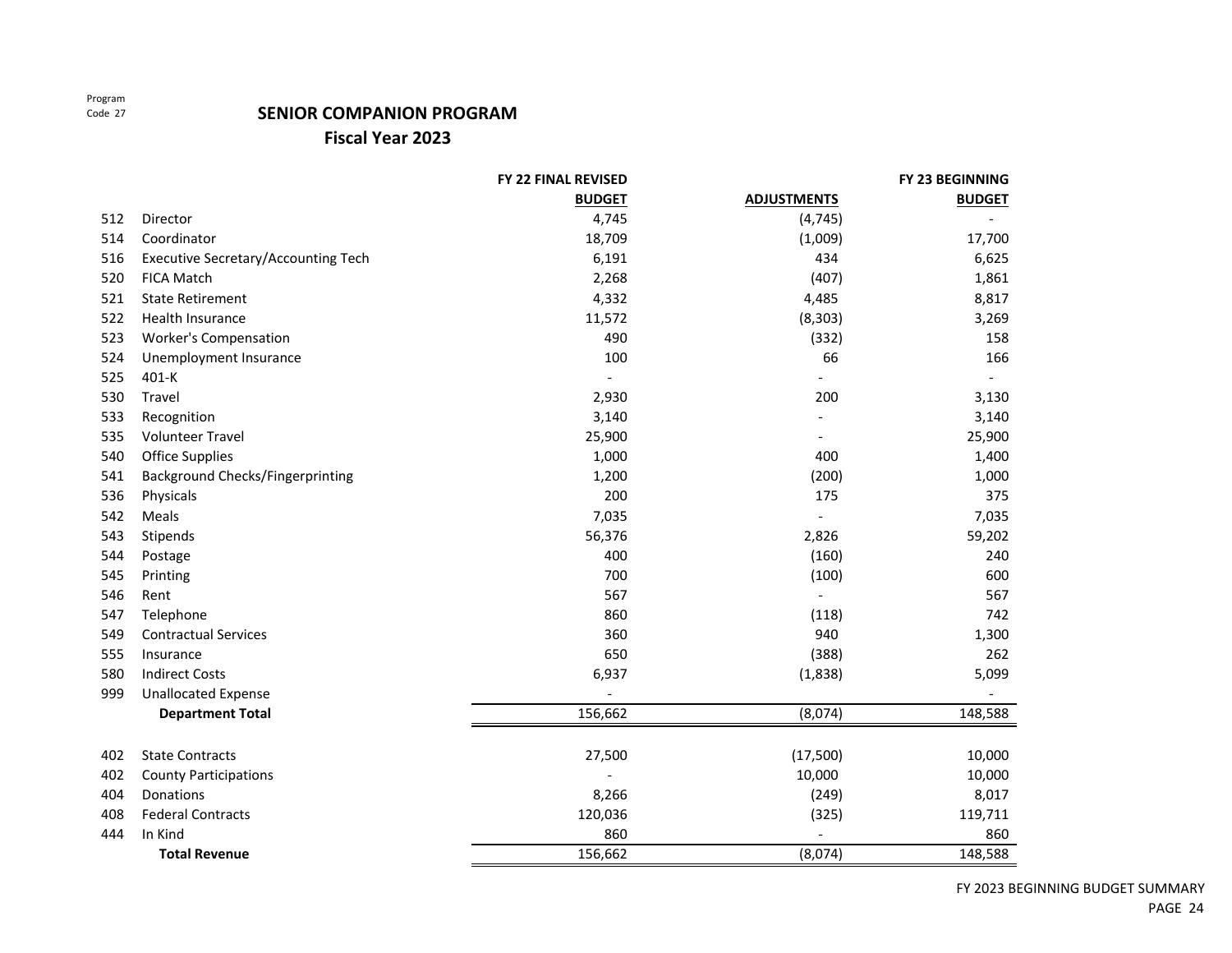#### **CSBG FY 21**

|     |                              | FY 22 FINAL REVISED |                    | FY 23 BEGINNING |
|-----|------------------------------|---------------------|--------------------|-----------------|
|     |                              | <b>BUDGET</b>       | <b>ADJUSTMENTS</b> | <b>BUDGET</b>   |
| 512 | Director                     | 14,443              | (727)              | 13,716          |
| 514 | Coordinator                  | 90,000              | (62623)            | 27,377          |
| 516 | Data Entry                   |                     | 0                  | 0               |
| 520 | <b>FICA Match</b>            | 7,141               | (3997)             | 3,144           |
| 521 | <b>State Retirement</b>      | 14,918              | (9323)             | 5,595           |
| 522 | <b>Health Insurance</b>      | 47,000              | (33922)            | 13,078          |
| 523 | <b>Worker's Compensation</b> | 1,000               | (644)              | 356             |
| 524 | Unemployment Insurance       | 800                 | (575)              | 225             |
| 525 | 401-K                        | 8,656               | (7451)             | 1,205           |
| 530 | Travel                       | 2,800               | 12200              | 15,000          |
| 540 | <b>Office Supplies</b>       | 10,000              | (4000)             | 6,000           |
| 541 | <b>COC-Match Leverage</b>    |                     | 0                  | 0               |
| 544 | Postage                      | 1,000               | 0                  | 1,000           |
| 545 | Printing                     | 1,000               | 2081               | 3,081           |
| 546 | Rent                         | 12,000              | (6000)             | 6,000           |
| 547 | Telephone                    | 8,000               | (7000)             | 1,000           |
| 549 | Contractors                  |                     | 6000               | 6,000           |
| 561 | Assistance                   | 69,326              | (22504)            | 46,822          |
| 580 | <b>Indirect Costs</b>        | 33,922              | (25434)            | 8,488           |
| 650 | Equipment                    |                     | 3750               | 3,750           |
|     | <b>Department Total</b>      |                     | 0                  | $\mathbf 0$     |
|     |                              | 322,006             | (160, 168)         | 161,837         |
|     |                              |                     | 0                  | $\Omega$        |
| 408 | <b>State Contract</b>        | 322,006             | (160169)           | 161,837         |
|     | <b>Total Revenue</b>         | 322,006             | (160169)           | 161,837         |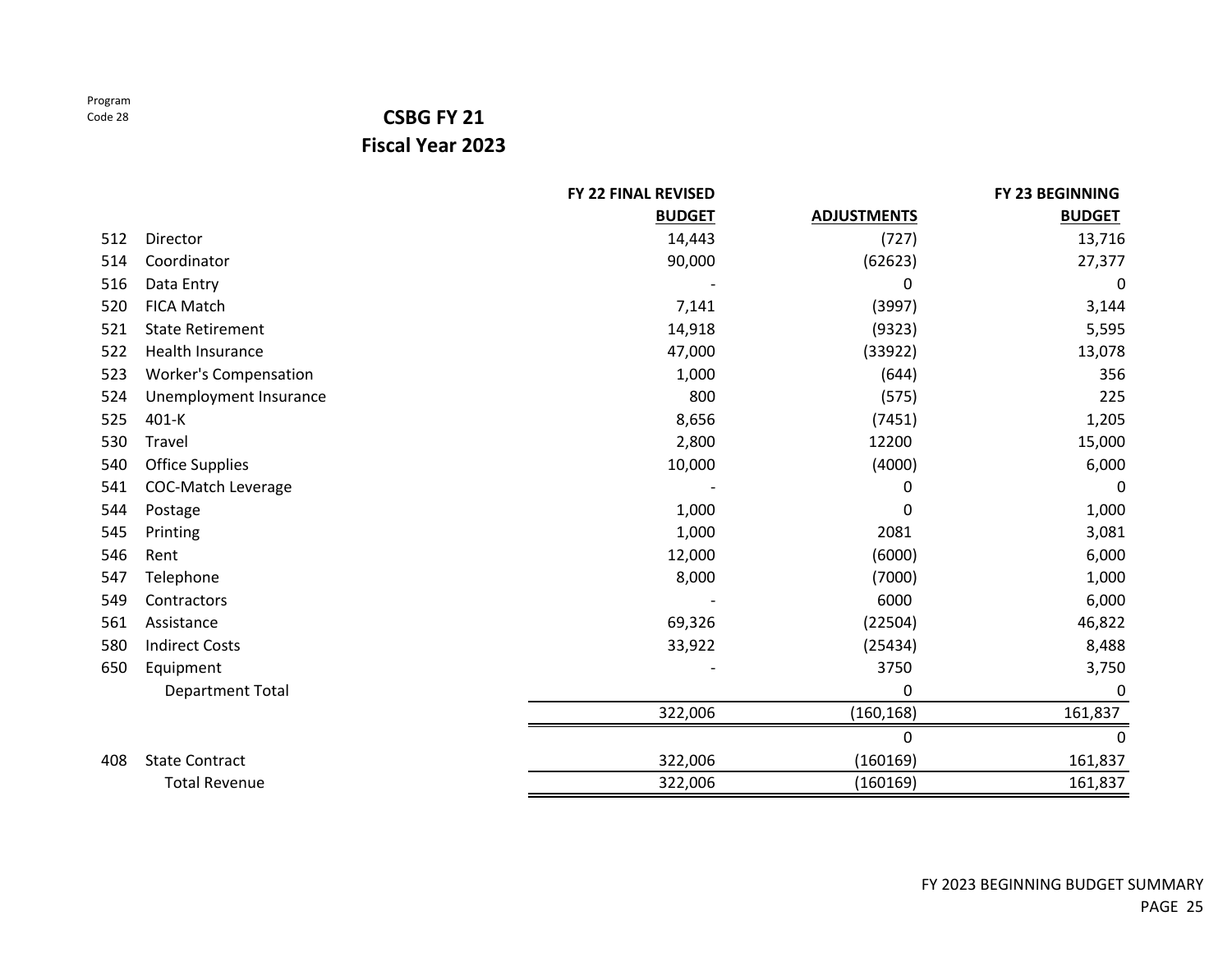### **Earn it Keep it Save It**

|     |                              | <b>FY 22 FINAL REVISED</b> |                    | FY 23 BEGINNING |
|-----|------------------------------|----------------------------|--------------------|-----------------|
|     |                              | <b>BUDGET</b>              | <b>ADJUSTMENTS</b> | <b>BUDGET</b>   |
| 512 | Director                     | 7,981                      | 2,852              | 10,833          |
| 514 | Planner                      |                            |                    |                 |
| 515 | <b>Site Contractors</b>      |                            |                    |                 |
| 516 | Secretary                    |                            |                    |                 |
| 520 | <b>FICA Match</b>            | 610                        | 219                | 829             |
| 521 | <b>State Retirement</b>      | 534                        | 1,416              | 1,950           |
| 522 | <b>Health Insurance</b>      | 3,844                      | 757                | 4,601           |
| 523 | <b>Worker's Compensation</b> | 167                        | 797                | 964             |
| 524 | Unemployment Insurance       | 20                         | 15                 | 35              |
| 525 | 401-K                        | 798                        | 285                | 1,083           |
| 530 | Travel                       | 1,000                      | (500)              | 500             |
| 533 | Recognition                  |                            |                    |                 |
| 540 | <b>Office Supplies</b>       | 1,463                      | (1, 244)           | 219             |
| 544 | Postage                      |                            | 200                | 200             |
| 545 | Printing                     | 1,400                      | (1,400)            |                 |
| 546 | Rent                         | 2,000                      | (800)              | 1,200           |
| 547 | Telephone                    |                            |                    |                 |
| 549 | <b>Site Contract Costs</b>   |                            |                    |                 |
| 580 | <b>Indirect Costs</b>        | 1,946                      | 782                | 2,728           |
| 650 | Equipment                    |                            |                    |                 |
|     | <b>Department Total</b>      | 21,763                     | 3,379              | 25,142          |
| 402 | <b>State Contracts</b>       | 21,763                     | 3,379              | 25,142          |
| 404 | Donations                    |                            |                    |                 |
|     | <b>Total Revenue</b>         | 21,763                     | 3,379              | 25,142          |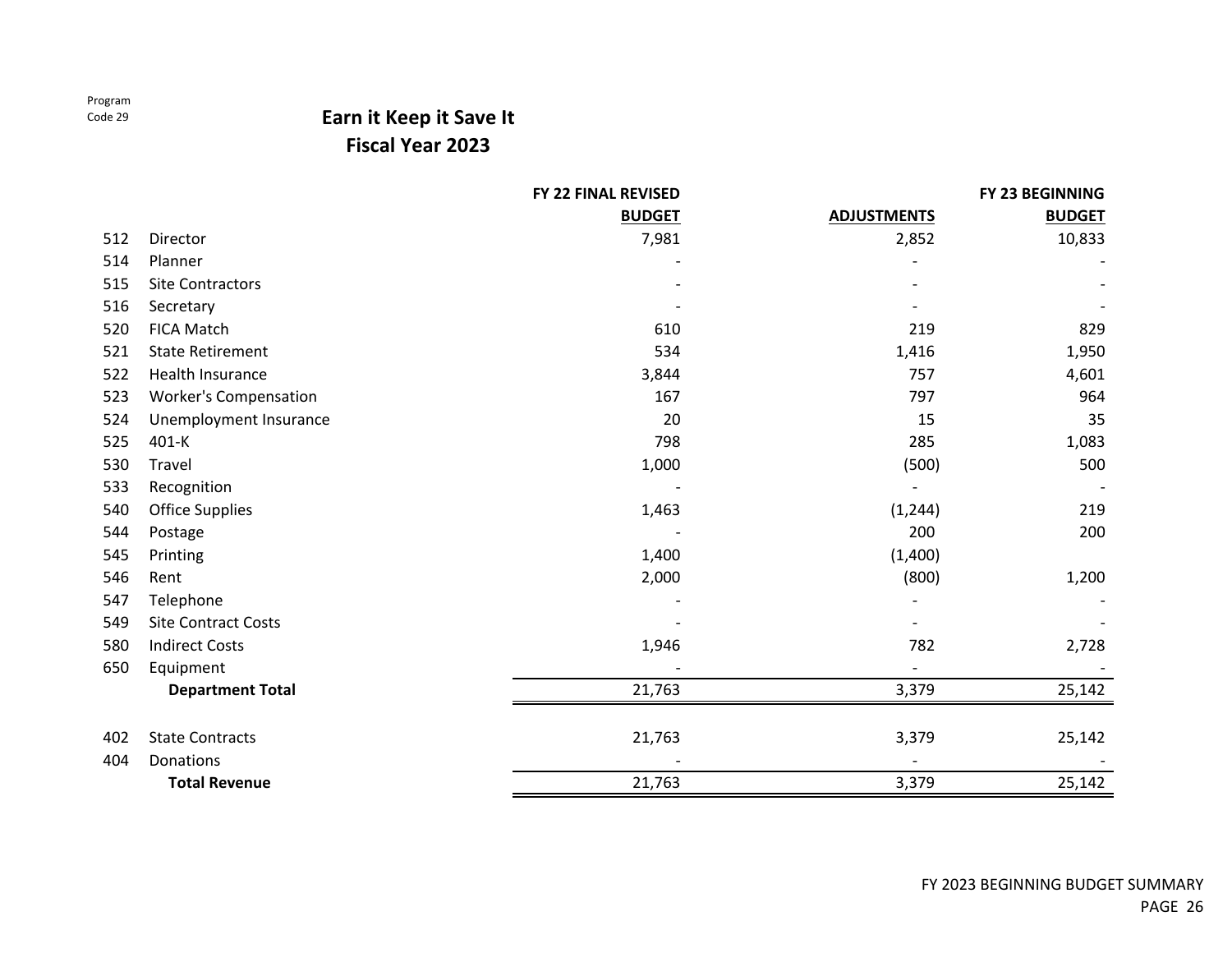### **CAREGIVER**

|     |                                 | FY 22 FINAL REVISED |                    | FY 23 BEGINNING |
|-----|---------------------------------|---------------------|--------------------|-----------------|
|     |                                 | <b>BUDGET</b>       | <b>ADJUSTMENTS</b> | <b>BUDGET</b>   |
| 512 | Director                        | 20,000              | (2, 230)           | 17,770          |
| 513 | <b>Accounting Tech</b>          | 14,000              | (6, 504)           | 7,496           |
| 514 | Case Managers/Program Staff     | 85,000              | 6,400              | 91,400          |
| 516 | <b>Administrative Assistant</b> |                     | 4,430              | 4,430           |
| 520 | <b>FICA Match</b>               | 9,200               | 84                 | 9,284           |
| 521 | <b>State Retirement</b>         | 18,000              | 2,508              | 20,508          |
| 522 | <b>Health Insurance</b>         | 54,000              | (6, 175)           | 47,825          |
| 523 | <b>Worker's Compensation</b>    | 800                 | (60)               | 740             |
| 524 | Unemployment Insurance          | 550                 | 80                 | 630             |
| 525 | 401-K                           | 1,500               | (1, 108)           | 392             |
| 530 | Travel                          | 3,000               | 4,000              | 7,000           |
| 540 | <b>Office Supplies</b>          | 6,500               | (4,500)            | 2,000           |
| 543 | <b>Program Supplies</b>         |                     | 5,500              | 5,500           |
| 544 | Postage                         | 1,000               |                    | 1,000           |
| 545 | Printing                        | 1,500               | 1,000              | 2,500           |
| 546 | Rent                            | 3,500               |                    | 3,500           |
| 547 | Telephone                       | 3,800               | (300)              | 3,500           |
| 551 | Provider/Vendor Costs           | 67,153              | (11, 511)          | 55,642          |
| 580 | <b>Indirect Costs</b>           | 28,000              | (1, 517)           | 26,483          |
| 650 | Equipment                       | 7,000               | (1,500)            | 5,500           |
|     | <b>Department Total</b>         | 324,503             | (11, 403)          | 313,100         |
| 402 | <b>State Contract</b>           | 323,503             | (12, 403)          | 311,100         |
| 404 | Project Income                  | 1,000               | 1,000              | 2,000           |
|     | <b>Total Revenue</b>            | 324,503             | (11, 403)          | 313,100         |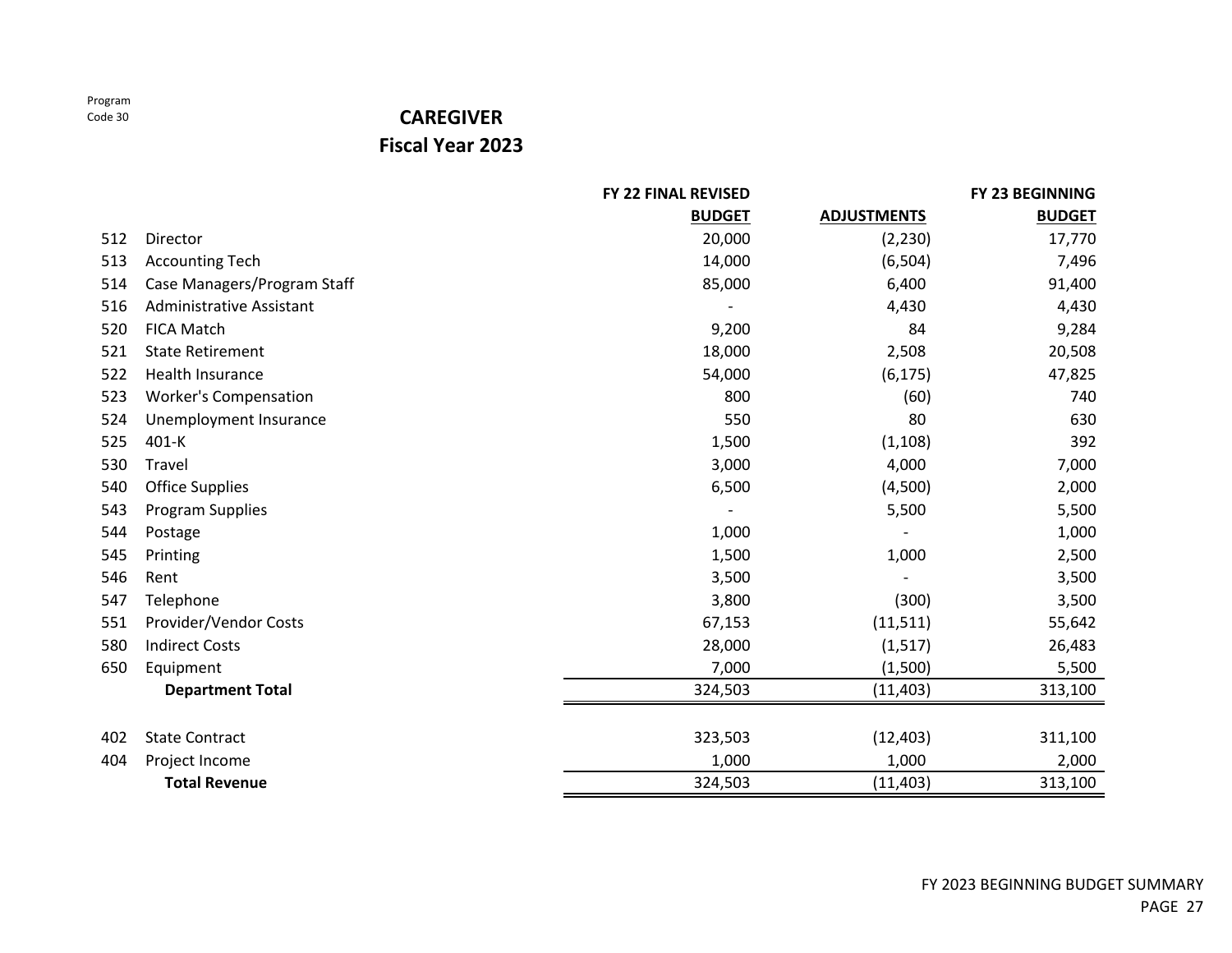### **Emergency Food Assistance Fiscal Year 2023**

|     |                          | <b>FY 22 FINAL REVISED</b> |                          | <b>FY 23 BEGINNING</b> |
|-----|--------------------------|----------------------------|--------------------------|------------------------|
|     |                          | <b>BUDGET</b>              | <b>ADJUSTMENTS</b>       | <b>BUDGET</b>          |
| 514 | Planner                  | 6,043                      | 2,591                    | 8,634                  |
| 520 | Fica Match               | 462                        | 198                      | 661                    |
| 521 | <b>State Retirement</b>  |                            | $\overline{\phantom{a}}$ |                        |
| 523 | Worker's compensation    | 400                        | (321)                    | 80                     |
| 524 | Unemployment Ins         | 330                        | (270)                    | 61                     |
| 525 | 401K                     |                            | $\overline{\phantom{a}}$ |                        |
| 530 | Travel                   | 65                         | (65)                     |                        |
| 540 | <b>Office Supplies</b>   | 35                         | (35)                     |                        |
| 546 | Rent                     | 28                         | 1,822                    | 1,850                  |
| 547 | Telephone                | 250                        | (250)                    |                        |
| 549 | Subcontracts             | 25,544                     | 4,456                    | 30,000                 |
| 580 | <b>Indirect Costs</b>    | 902                        | 336                      | 1,238                  |
| 650 | Equipment                |                            |                          |                        |
|     | <b>Department Total</b>  | 34,059                     |                          | 42,523                 |
| 408 | <b>Federal Contracts</b> | 34,059                     | 8,464                    | 42,523                 |
|     | <b>Total Revenue</b>     | 34,059                     | 8,464                    | 42,523                 |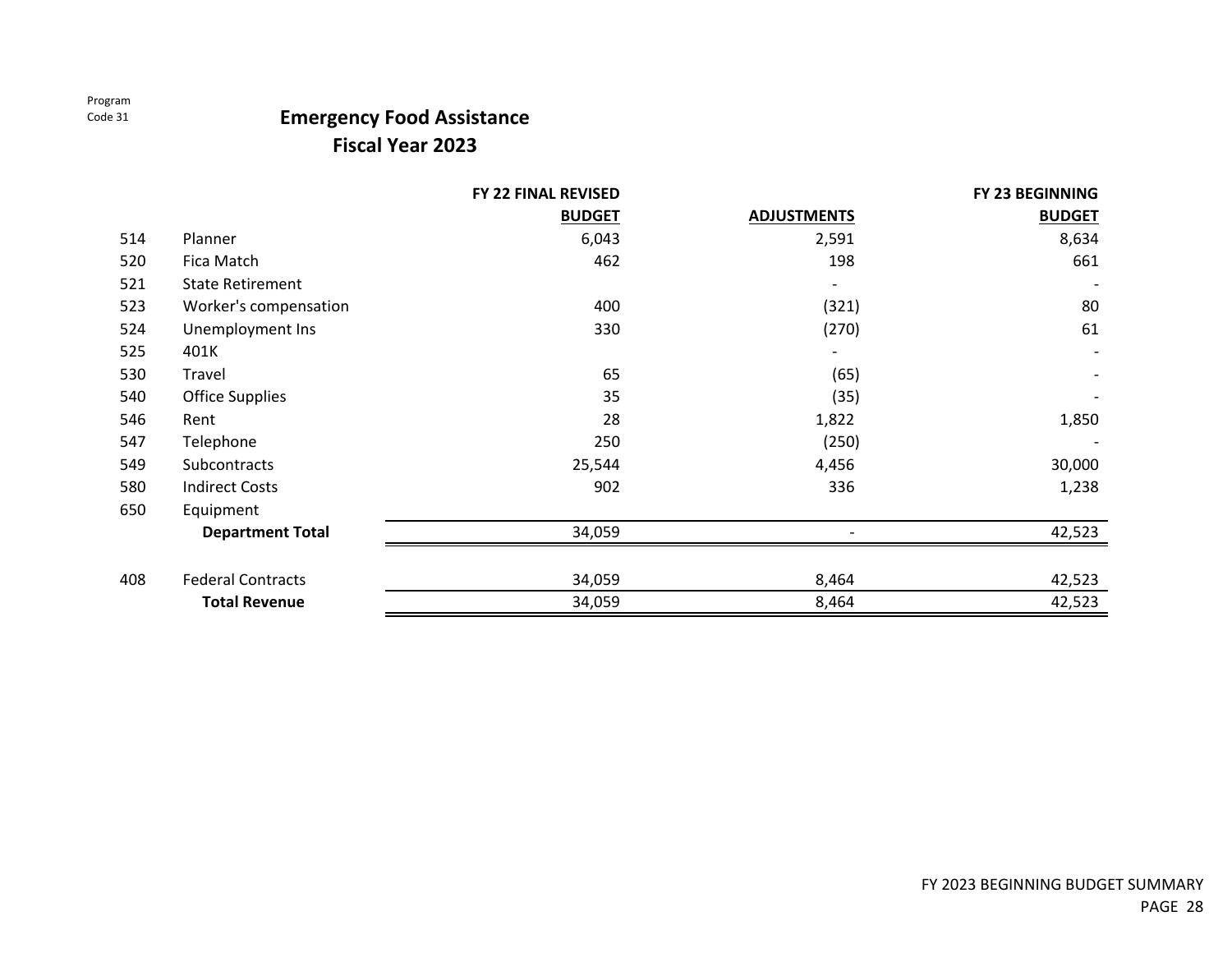### **IRON COUNTY RPOFiscal Year 2023**

|     |                              | FY 22 FINAL REVISED |                          | FY 23 BEGINNING |
|-----|------------------------------|---------------------|--------------------------|-----------------|
|     |                              | <b>BUDGET</b>       | <b>ADJUSTMENTS</b>       | <b>BUDGET</b>   |
| 512 | Director                     | 1,000               |                          | 1,000           |
| 514 | <b>Planning Manager</b>      | 22,200              | 1,513                    | 23,713          |
| 516 | Secretary                    |                     |                          |                 |
| 520 | <b>FICA Match</b>            | 1,765               | 124                      | 1,889           |
| 521 | <b>State Retirement</b>      | 1,633               | (9)                      | 1,624           |
| 522 | Health Insurance             | 5,914               | 369                      | 6,283           |
| 523 | <b>Worker's Compensation</b> | 250                 | (22)                     | 228             |
| 524 | Unemployment Insurance       | 75                  | 9                        | 84              |
| 525 | 401-K                        |                     |                          |                 |
| 530 | Travel                       | 2,200               | (900)                    | 1,300           |
| 540 | <b>Office Supplies</b>       | 400                 | (21)                     | 379             |
| 542 | <b>Consultant Services</b>   | 2,000               | (1,600)                  | 400             |
| 544 | Postage                      | 100                 | 100                      | 200             |
| 545 | Printing                     | 150                 | 50                       | 200             |
| 546 | Rent                         | 600                 |                          | 600             |
| 547 | Telephone                    | 300                 | 100                      | 400             |
| 580 | <b>Indirect Costs</b>        | 4,700               |                          | 4,700           |
| 650 | Equipment                    | 713                 | 287                      | 1,000           |
|     | <b>Department Total</b>      | 44,000              | $\overline{\phantom{a}}$ | 44,000          |
| 402 | <b>State Contracts</b>       |                     |                          |                 |
| 403 | Local Participation          | 44,000              |                          | 44,000          |
|     | <b>Total Revenue</b>         | 44,000              | $\overline{\phantom{a}}$ | 44,000          |

Program Code 32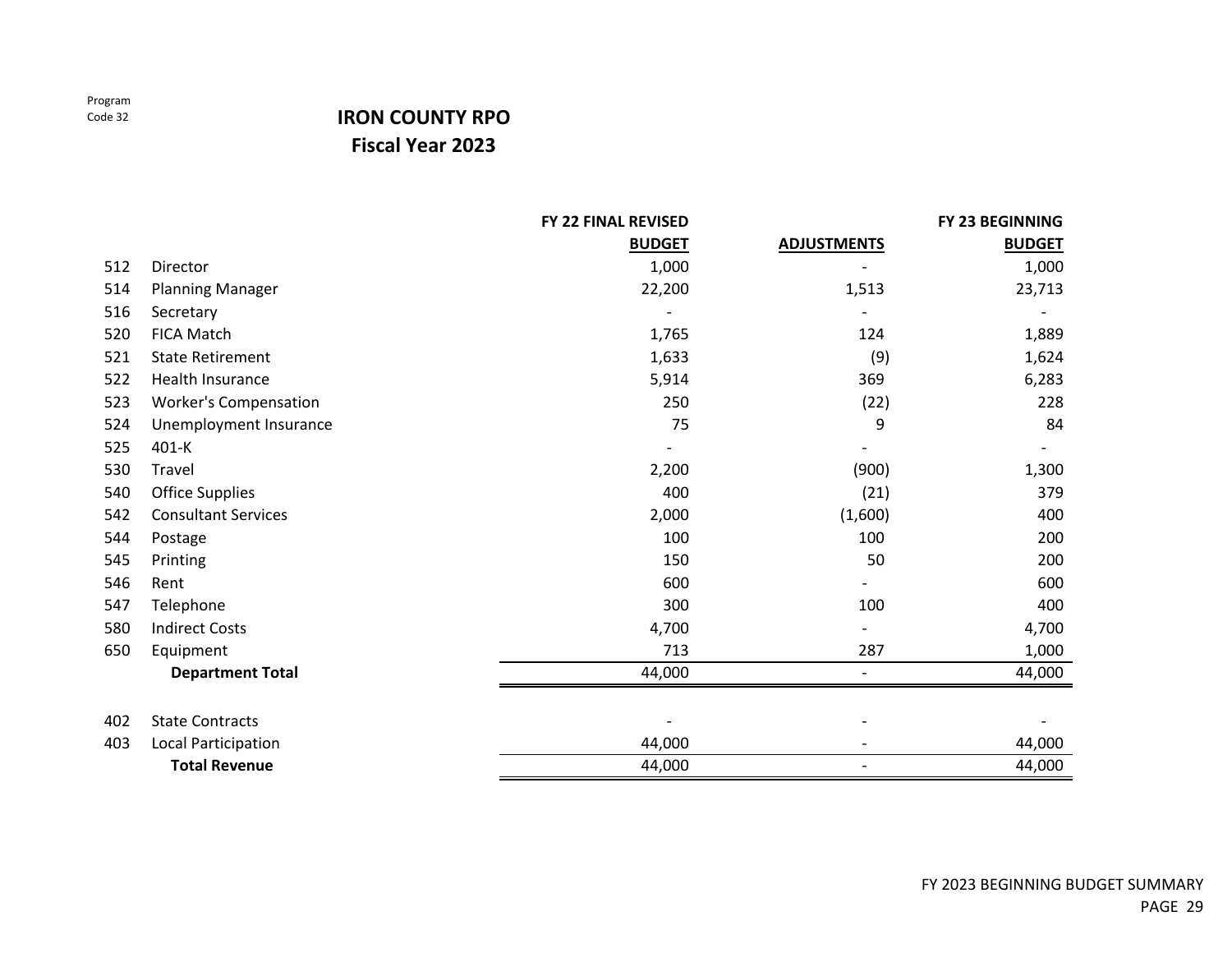#### Program

#### Code 33 **HOUSING ASSISTANCE PROGRAM (ERA)**

|     |                              | <b>FY 22 FINAL REVISED</b> |                    | FY 23 BEGINNING |
|-----|------------------------------|----------------------------|--------------------|-----------------|
|     |                              | <b>BUDGET</b>              | <b>ADJUSTMENTS</b> | <b>BUDGET</b>   |
| 512 | Director                     | 10,000                     | (4514)             | 5,487           |
| 514 | Planner                      | 96,636                     | 5949               | 102,585         |
| 520 | <b>FICA Match</b>            | 8,158                      | 110                | 8,267           |
| 521 | <b>State Retirement</b>      | 19,696                     | (2272)             | 17,423          |
| 522 | <b>Health Insurance</b>      | 49,661                     | (29752)            | 19,909          |
| 523 | <b>Worker's Compensation</b> | 3,000                      | (2001)             | 999             |
| 524 | Unemployment Insurance       | 2,000                      | (1260)             | 740             |
| 525 | 401-K                        | 4,000                      | (3817)             | 183             |
| 530 | Travel                       | 5,000                      | 0                  | 5,000           |
| 540 | <b>Office Supplies</b>       | 1,000                      | 1000               | 2,000           |
| 541 | <b>Rental Assistance</b>     | 0                          | 0                  | 0               |
| 543 | <b>Utility Assistance</b>    | 0                          | 0                  | 0               |
| 544 | Postage                      | 500                        | 500                | 1,000           |
| 545 | Printing                     | 500                        | 500                | 1,000           |
| 546 | Rent                         | 4,500                      | (4500)             | 0               |
| 547 | Telephone                    | 3,500                      | (2350)             | 1,150           |
| 548 | Training                     | 1,500                      |                    | 5,400           |
| 580 | <b>Indirect Costs</b>        | 26,195                     | (5789)             | 20,406          |
| 650 | Equipment                    | 6,000                      | 0                  | 6,000           |
|     | <b>Department Total</b>      | 241,845                    | (48196)            | 197,550         |
| 408 | <b>State Contract</b>        | 241,845                    | (44295)            | 197,550         |
|     | <b>Total Revenue</b>         | 241,845                    | (44295)            | 197,550         |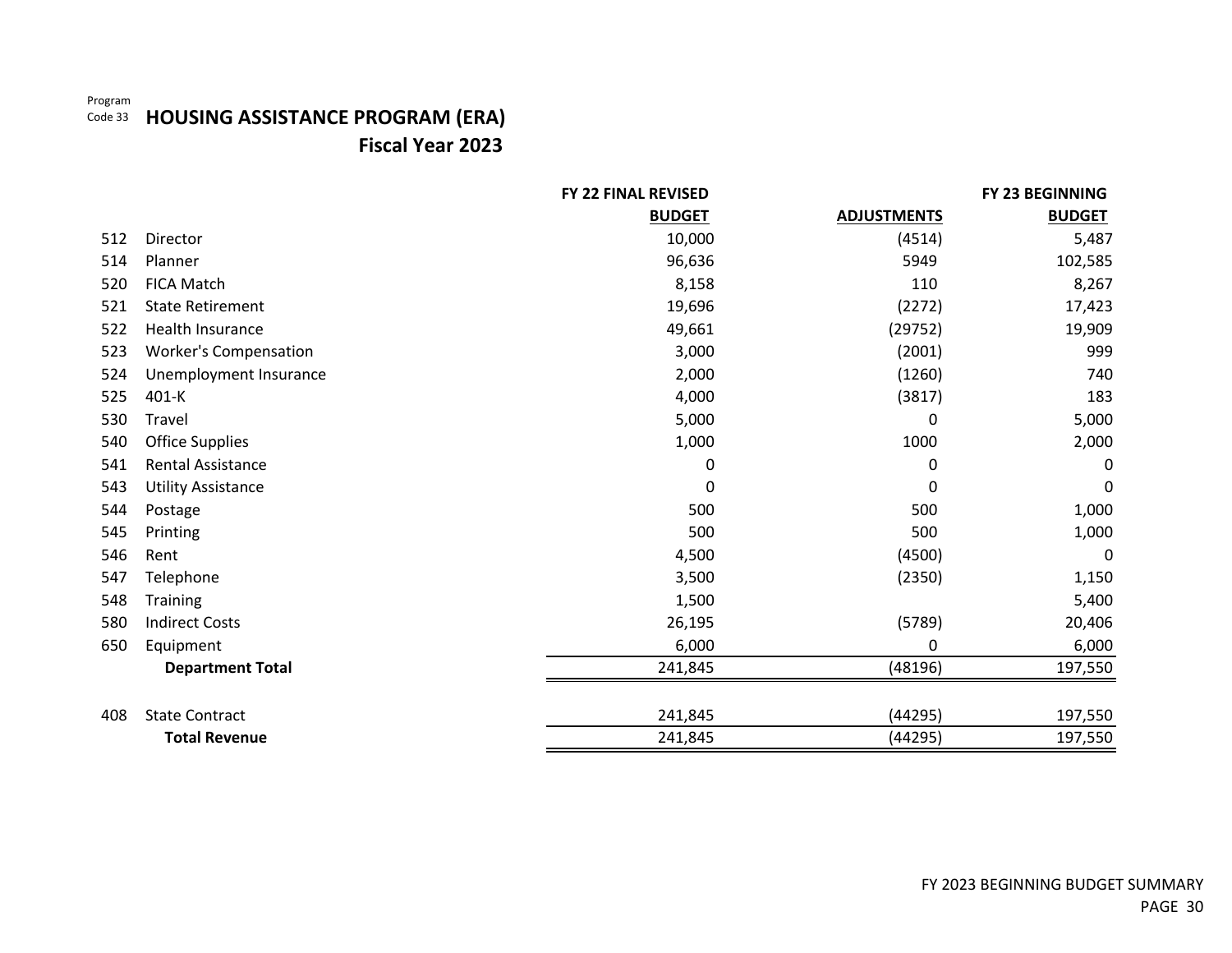### **Ombudsman**

#### **Fiscal Year 2023**

#### Transferred from Special Contracts

Dept Aging

|     |                                 | <b>FY 22 FINAL REVISED</b> |                    | <b>FY 23 BEGINNING</b> |
|-----|---------------------------------|----------------------------|--------------------|------------------------|
|     |                                 | <b>BUDGET</b>              | <b>ADJUSTMENTS</b> | <b>BUDGET</b>          |
| 512 | Director                        |                            |                    |                        |
| 513 | <b>Accounting Tech</b>          |                            |                    |                        |
| 514 | Case Managers/Program Staff     |                            | 51,250             | 51,250                 |
| 516 | <b>Administrative Assistant</b> |                            |                    |                        |
| 520 | <b>FICA Match</b>               |                            | 3,915              | 3,915                  |
| 521 | <b>State Retirement</b>         |                            | 7,520              | 7,520                  |
| 522 | <b>Health Insurance</b>         |                            | 1,830              | 1,830                  |
| 523 | <b>Worker's Compensation</b>    |                            | 365                | 365                    |
| 524 | Unemployment Insurance          |                            | 395                | 395                    |
| 525 | 401-K                           |                            | 25                 | 25                     |
| 530 | Travel                          |                            | 6,000              | 6,000                  |
| 540 | <b>Office Supplies</b>          |                            | 1,000              | 1,000                  |
| 543 | Program Supplies                |                            |                    |                        |
| 544 | Postage                         |                            | 200                | 200                    |
| 545 | Printing                        |                            | 600                | 600                    |
| 546 | Rent                            |                            | 600                | 600                    |
| 547 | Telephone                       |                            | 1,400              | 1,400                  |
| 551 | Provider/Vendor Costs           |                            |                    |                        |
| 580 | <b>Indirect Costs</b>           |                            |                    | charge to Aging        |
| 650 | Equipment                       |                            | 1,200              | 1,200                  |
|     | <b>Department Total</b>         | 67,900                     | 76,300             | 76,300                 |
| 402 | <b>State Contract</b>           |                            | 76,300             | 76,300                 |
| 404 | Project Income                  |                            |                    |                        |
|     | <b>Total Revenue</b>            | 67,900                     | 76,300             | 76,300                 |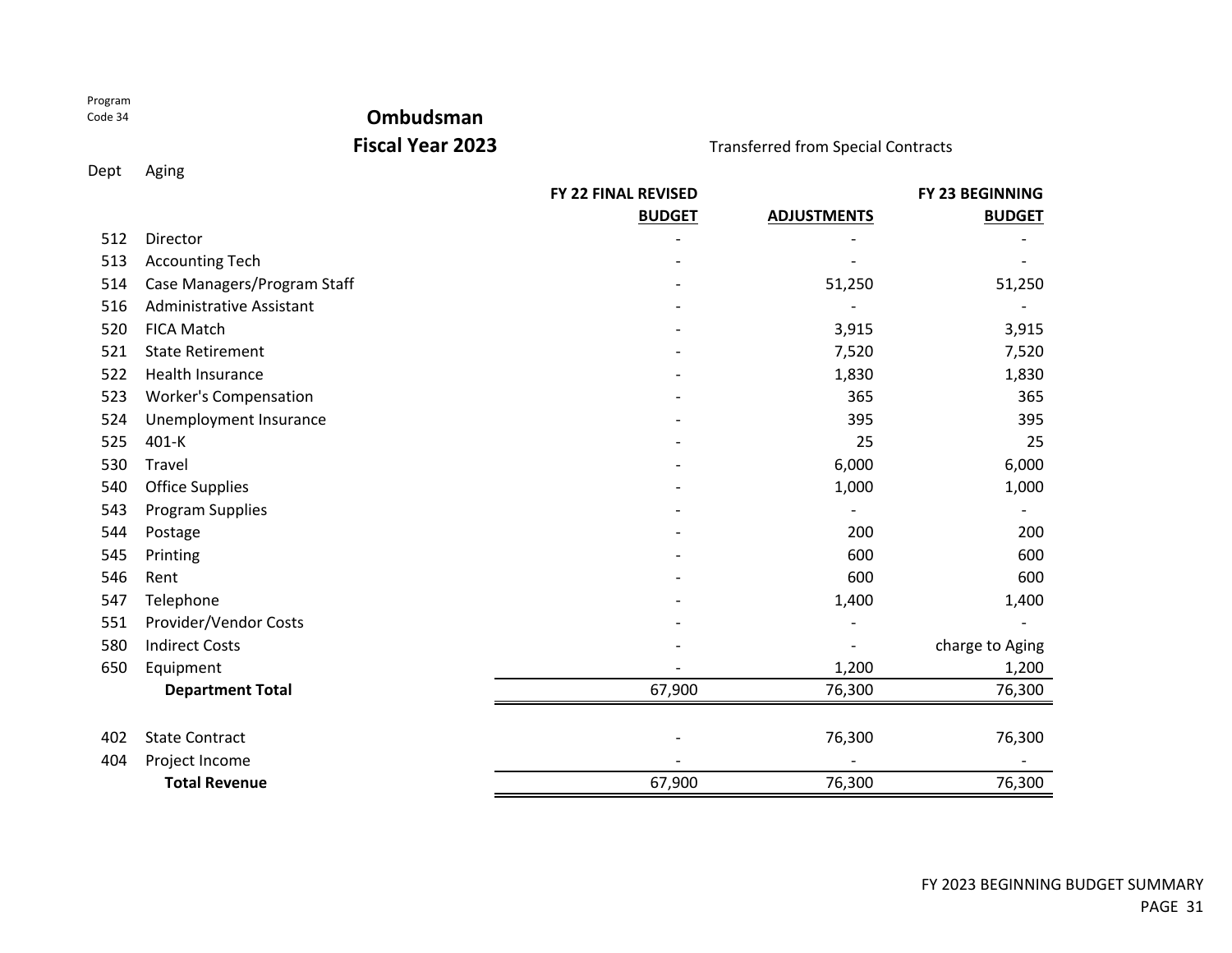| <b>ALTERNATIVES</b>     |
|-------------------------|
| <b>Fiscal Year 2023</b> |
|                         |

|     |                              | <b>FY 22 FINAL REVISED</b> |                    | <b>FY 23 BEGINNING</b> |
|-----|------------------------------|----------------------------|--------------------|------------------------|
|     |                              | <b>BUDGET</b>              | <b>ADJUSTMENTS</b> | <b>BUDGET</b>          |
| 512 | Director                     | 16,000                     | 2,621              | 18,621                 |
| 513 | Program Manger               | 6,000                      | (378)              | 5,622                  |
| 514 | Case Manager                 | 76,000                     | 7,321              | 83,321                 |
| 515 | Administrative Assistant     |                            | 2,215              | 2,215                  |
| 520 | <b>FICA Match</b>            | 7,500                      | 898                | 8,398                  |
| 521 | <b>State Retirement</b>      | 16,500                     | 2,252              | 18,752                 |
| 522 | Health Insurance             | 46,000                     | 2,639              | 48,639                 |
| 523 | <b>Worker's Compensation</b> | 750                        | (71)               | 679                    |
| 524 | Unemployment Insurance       | 475                        | 115                | 590                    |
| 525 | 401-K                        | 250                        | (94)               | 156                    |
| 530 | Travel                       | 6,500                      | 2,500              | 9,000                  |
| 540 | <b>Office Supplies</b>       | 3,000                      | 1,900              | 4,900                  |
| 544 | Postage                      | 800                        | (195)              | 605                    |
| 545 | Printing                     | 1,000                      | (200)              | 800                    |
| 546 | Rent                         | 3,500                      |                    | 3,500                  |
| 547 | Telephone                    | 3,000                      |                    | 3,000                  |
| 549 | <b>Contractor Costs</b>      | 274,225                    | (14, 225)          | 260,000                |
| 580 | <b>Indirect Costs</b>        | 25,000                     | (298)              | 24,702                 |
| 650 | Equipment                    | 7,000                      | (5,500)            | 1,500                  |
|     | <b>Department Total</b>      | 493,500                    | 1,500              | 495,000                |
| 402 | <b>State Contracts</b>       | 493,500                    |                    | 493,500                |
| 404 | <b>Client Fees</b>           |                            | 1,500              | 1,500                  |
|     | <b>Total Revenue</b>         | 493,500                    | 1,500              | 495,000                |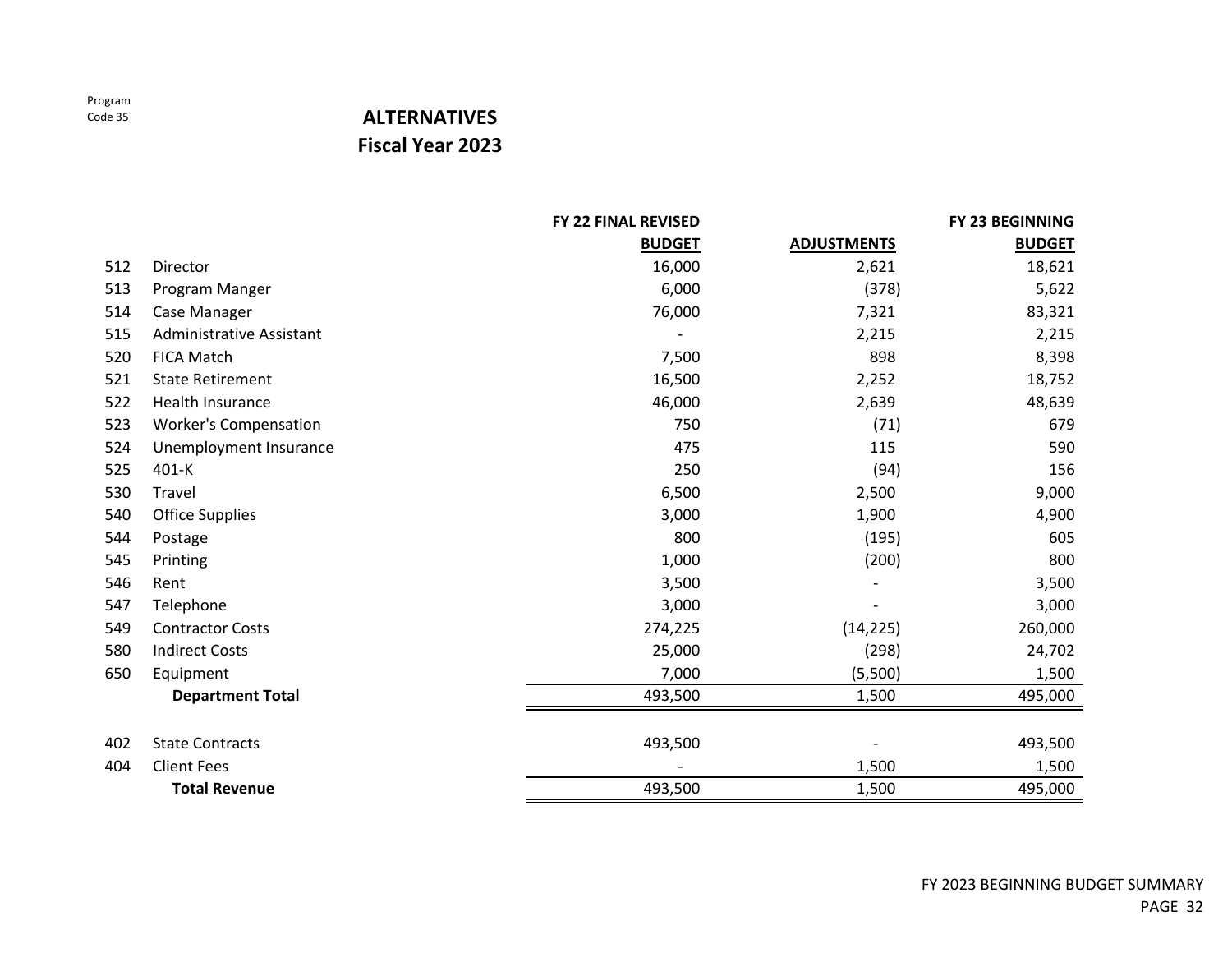### **NEW CHOICES WAIVER Fiscal Year 2023**

|     |                              | FY 22 FINAL REVISED |                    | FY 23 BEGINNING |
|-----|------------------------------|---------------------|--------------------|-----------------|
|     |                              | <b>BUDGET</b>       | <b>ADJUSTMENTS</b> | <b>BUDGET</b>   |
| 512 | Director                     | 15,000              | (2, 228)           | 12,772          |
| 513 | <b>Accounting Tech</b>       | 4,600               | (478)              | 4,122           |
| 514 | <b>Case Managers</b>         | 130,000             | (15, 843)          | 114,157         |
| 516 | Secretary                    |                     |                    |                 |
| 517 | <b>Nurses</b>                | 16,000              | 6,000              | 22,000          |
| 520 | <b>FICA Match</b>            | 12,000              | (1, 975)           | 10,025          |
| 521 | <b>State Retirement</b>      | 25,000              | (2,679)            | 22,321          |
| 522 | Health Insurance             | 55,000              | (5, 156)           | 49,844          |
| 523 | <b>Worker's Compensation</b> | 1,200               | (373)              | 827             |
| 524 | Unemployment Insurance       | 750                 | (65)               | 685             |
| 525 | $401-K$                      | 650                 | (374)              | 276             |
| 530 | Travel                       | 5,000               | 7,000              | 12,000          |
| 540 | <b>Office Supplies</b>       | 4,000               | (1,000)            | 3,000           |
| 541 | Training                     |                     |                    |                 |
| 544 | Postage                      | 100                 |                    | 100             |
| 545 | Printing                     | 1,800               | (50)               | 1,750           |
| 546 | Rent                         | 4,500               |                    | 4,500           |
| 547 | Telephone                    | 4,800               | 200                | 5,000           |
| 549 | <b>Contracted Services</b>   | 5,000               | (1,000)            | 4,000           |
| 580 | <b>Indirect Costs</b>        | 34,000              | (5, 595)           | 28,405          |
| 650 | Equipment                    | 1,000               |                    | 1,000           |
|     | <b>Department Total</b>      | 320,400             | (23, 616)          | 296,784         |
| 402 | <b>State Contracts</b>       | 315,400             | (22, 616)          | 292,784         |
| 405 | <b>Other Contracts</b>       | 5,000               | (1,000)            | 4,000           |
|     | <b>Total Revenue</b>         | 320,400             | (23, 616)          | 296,784         |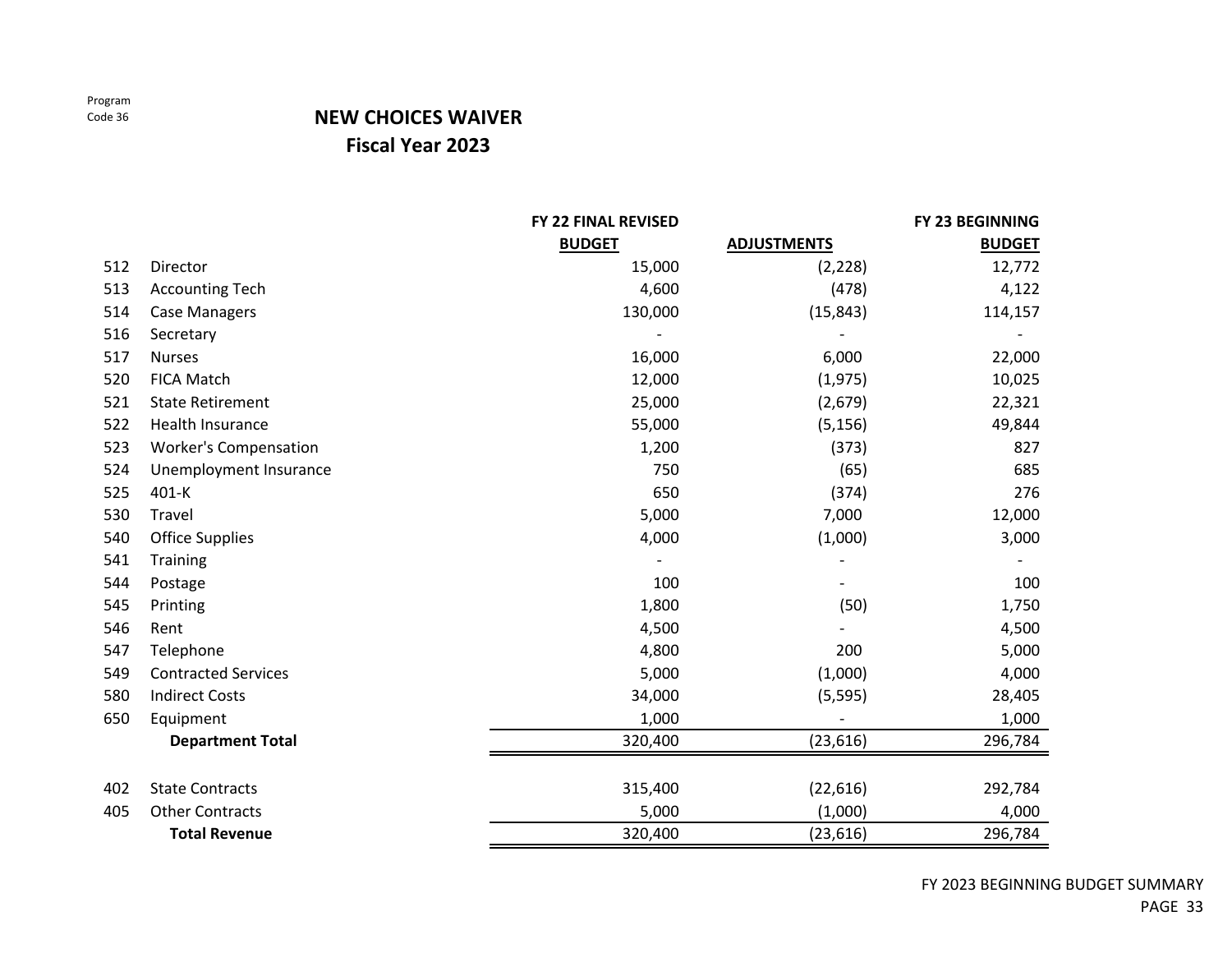| Program |  |
|---------|--|
| Code 37 |  |

### **Services VA**

**Fiscal Year 2023**

Transferred from Special Contracts

|     |                                | FY 22 FINAL REVISED |                    | <b>FY 23 BEGINNING</b> |
|-----|--------------------------------|---------------------|--------------------|------------------------|
|     |                                | <b>BUDGET</b>       | <b>ADJUSTMENTS</b> | <b>BUDGET</b>          |
| 512 | Director                       |                     |                    |                        |
| 513 | <b>Accounting Tech</b>         |                     |                    |                        |
| 514 | <b>Case Managers</b>           |                     | 28,700             | 28,700                 |
| 516 | <b>Staff Support</b>           |                     | 1,000              | 1,000                  |
| 520 | <b>FICA Match</b>              |                     | 2,200              | 2,200                  |
| 521 | <b>State Retirement</b>        |                     | 5,160              | 5,160                  |
| 522 | Health Insurance               |                     | 6,420              | 6,420                  |
| 523 | <b>Worker's Compensation</b>   |                     | 200                | 200                    |
| 524 | Unemployment Insurance         |                     | 120                | 120                    |
| 525 | 401-K                          |                     | 360                | 360                    |
| 530 | Travel                         |                     | 2,000              | 2,000                  |
| 540 | <b>Office Supplies</b>         |                     |                    |                        |
| 541 | Training                       |                     |                    |                        |
| 544 | Postage                        |                     |                    |                        |
| 545 | Printing                       |                     | 440                | 440                    |
| 546 | Rent                           |                     |                    |                        |
| 547 | Telephone                      |                     |                    |                        |
| 555 | <b>Miscellaneous Marketing</b> |                     | 1,500              | 1,500                  |
| 580 | <b>Indirect Costs</b>          |                     |                    |                        |
| 650 | Equipment                      |                     |                    |                        |
|     | <b>Department Total</b>        |                     | 48,100             | 48,100                 |
| 402 | <b>State Contracts</b>         |                     | 18,000             | 18,000                 |
| 405 | <b>Other Contracts</b>         |                     | 30,100             | 30,100                 |
|     | <b>Total Revenue</b>           |                     | 48,100             | 48,100                 |

Pr Code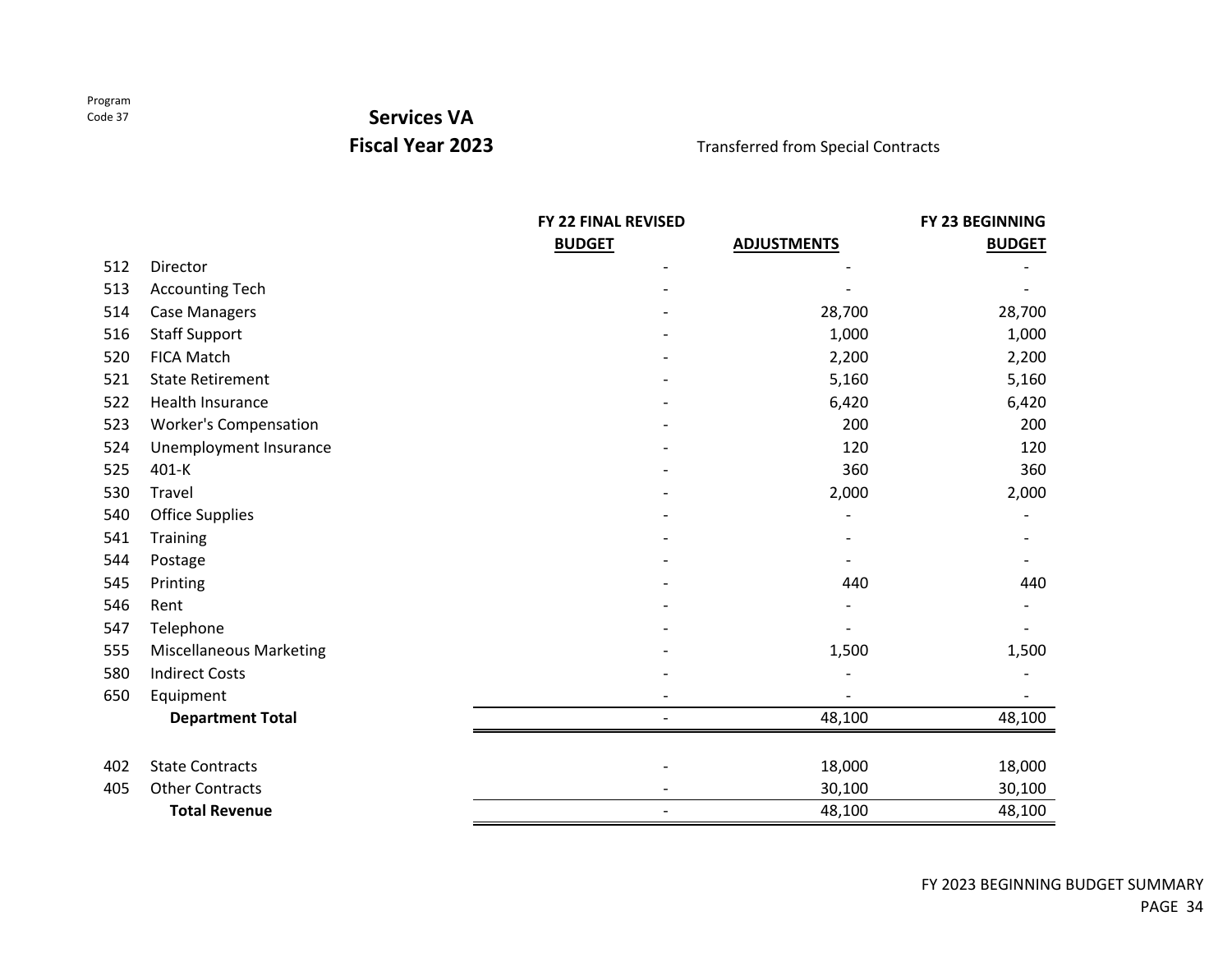### **CSBG FY 21 GRANT Fiscal Year 2023**

|     |                              | FY 22 FINAL REVISED |                    | FY 23 BEGINNING |
|-----|------------------------------|---------------------|--------------------|-----------------|
|     |                              | <b>BUDGET</b>       | <b>ADJUSTMENTS</b> | <b>BUDGET</b>   |
| 512 | Director                     | 10,000              | 3,716              | 13,716          |
| 514 | Coordinators                 | 38,500              | 72,635             | 111,135         |
| 520 | <b>FICA Match</b>            | 3,710               | 5,841              | 9,551           |
| 521 | <b>State Retirement</b>      | 8,730               | 10,728             | 19,458          |
| 522 | Health Insurance             | 27,720              | 4,064              | 31,784          |
| 523 | <b>Worker's Compensation</b> | 1,000               | 77                 | 1,077           |
| 524 | Unemployment Insurance       | 1,500               | (721)              | 779             |
| 525 | 401-K                        | 1,932               | (670)              | 1,262           |
| 530 | Travel                       | 15,000              | 954                | 15,954          |
| 540 | <b>Office Supplies</b>       | 2,000               | 6,000              | 8,000           |
| 541 | Training                     | 10,000              |                    | 10,000          |
| 549 | <b>Contractual Services</b>  |                     | 8,000              | 8,000           |
| 544 | Postage                      | 500                 | 500                | 1,000           |
| 545 | Printing                     | 500                 | 500                | 1,000           |
| 546 | Rent                         | 3,000               | 5,000              | 8,000           |
| 547 | Telephone                    | 3,000               | (600)              | 2,400           |
| 561 | <b>Client Services</b>       | 28,682              | 25,318             | 54,000          |
| 568 | Membership Dues and Fees     |                     |                    |                 |
| 580 | <b>Indirect Costs</b>        | 7,981               | 18,577             | 26,558          |
| 650 | Equipment                    |                     |                    |                 |
|     | <b>Department Total</b>      | 163,755             | 159,919            | 323,674         |
|     |                              |                     |                    |                 |
| 402 | State contract - CSBG FY 20  | 163,755             | 159,919            | 323,674         |
|     | <b>Total Revenue</b>         | 163,755             | 159,919            | 323,674         |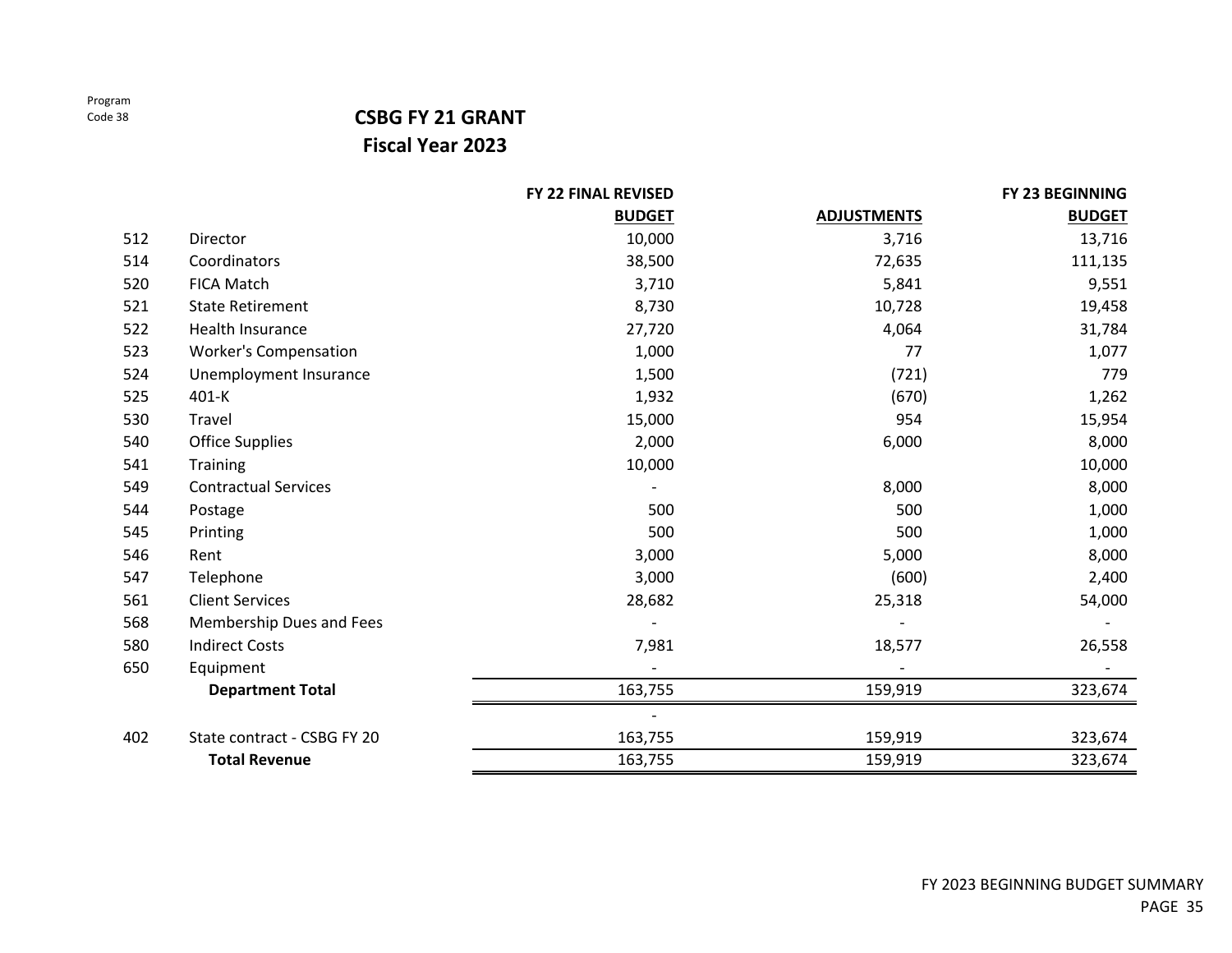# **ESG Cares Grant (Rapid Rehousing)**

|     |                              | <b>FY 22 FINAL REVISED</b> |                    | <b>FY 23 BEGINNING</b> |
|-----|------------------------------|----------------------------|--------------------|------------------------|
|     |                              | <b>BUDGET</b>              | <b>ADJUSTMENTS</b> | <b>BUDGET</b>          |
| 512 | Director                     |                            | 0                  | 0                      |
| 514 | Coordinators                 | 11,297                     | $-11,297$          | 0                      |
| 520 | FICA Match                   | 864                        | $-864$             | 0                      |
| 521 | <b>State Retirement</b>      | 1,756                      | $-1,756$           | 0                      |
| 522 | Health Insurance             | 414                        | $-414$             | 0                      |
| 523 | <b>Worker's Compensation</b> | 400                        | $-400$             | 0                      |
| 524 | Unemployment Insurance       | 175                        | $-175$             | 0                      |
| 525 | 401-K                        | 100                        | $-100$             | 0                      |
| 530 | Travel                       | 0                          | 0                  | 0                      |
| 540 | <b>Office Supplies</b>       |                            | <sup>0</sup>       | 0                      |
| 541 | <b>Rental Assistance</b>     | 102,722                    | $-102,722$         | 0                      |
| 543 | Other Assistance             | 20,000                     | $-20,000$          | 0                      |
| 574 | Furniture                    | 7,480                      | $-7,480$           | 0                      |
| 580 | <b>Indirect Costs</b>        | 2,150                      | $-2,150$           | 0                      |
| 650 | Equipment                    | 0                          | 0                  | 0                      |
|     | <b>Department Total</b>      | 147,359                    | $-147,359$         |                        |
|     |                              | 0                          |                    |                        |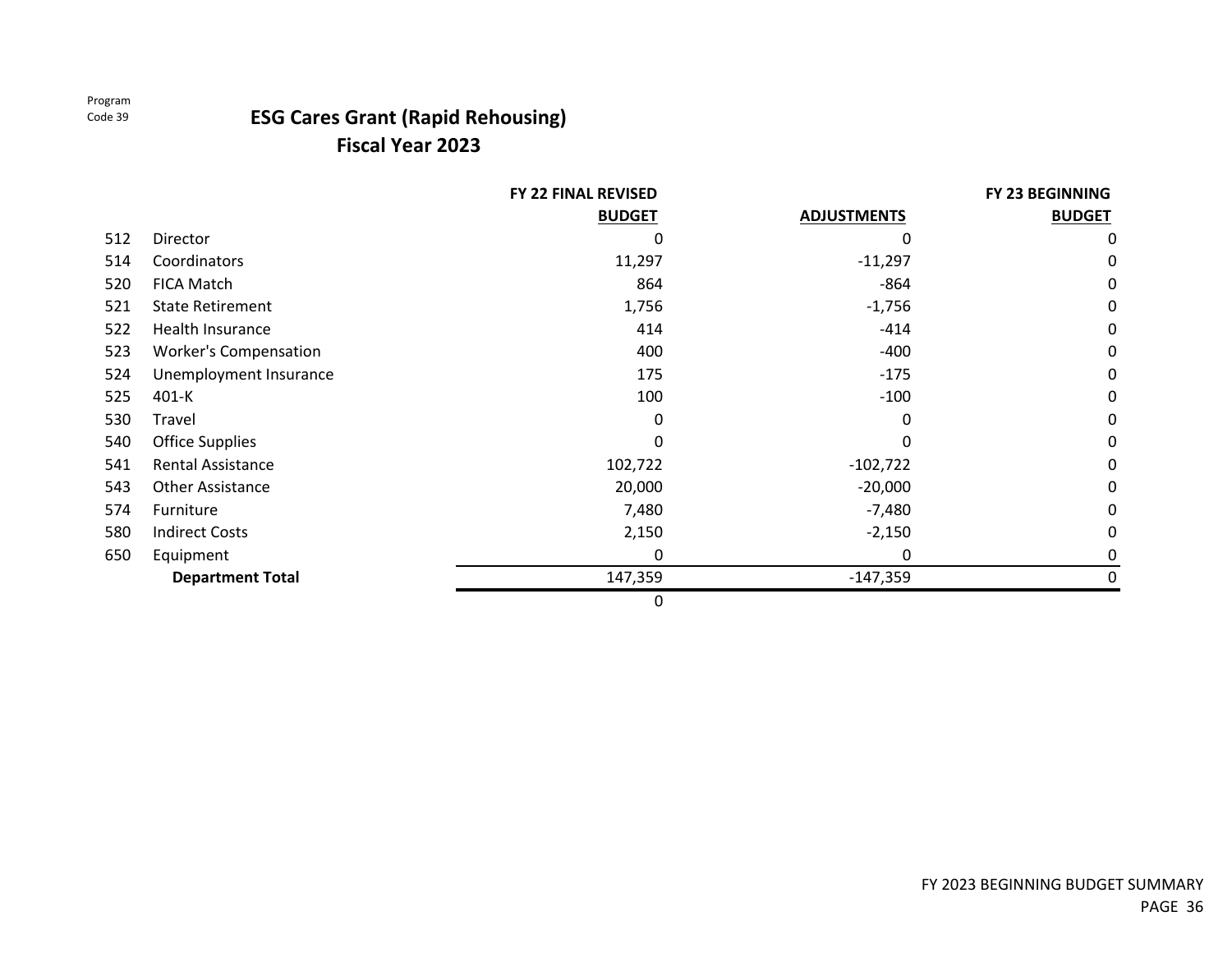### **EMERGENCY SOLUTIONS GRANT**

|     |                              | FY 22 FINAL REVISED          |                    | <b>FY 23 BEGINNING</b> |
|-----|------------------------------|------------------------------|--------------------|------------------------|
|     |                              | <b>BUDGET</b>                | <b>ADJUSTMENTS</b> | <b>BUDGET</b>          |
| 512 | Director                     |                              |                    |                        |
| 514 | Planner                      | 9,170                        | (506)              | 8,664                  |
| 520 | FICA Match                   | 701                          | (38)               | 663                    |
| 521 | <b>State Retirement</b>      | 1,580                        | (100)              | 1,480                  |
| 522 | Health Insurance             | 1,904                        | 814                | 2,718                  |
| 523 | <b>Worker's Compensation</b> | 85                           | (5)                | 80                     |
| 524 | Unemployment Insurance       | 46                           | 8                  | 54                     |
| 525 | $401 - K$                    | 45                           | (38)               | 7                      |
| 541 | <b>Client Rent</b>           | $\qquad \qquad \blacksquare$ | 23,333             | 23,333                 |
| 540 | <b>Office Supplies</b>       |                              |                    |                        |
| 541 | <b>Financial Assistance</b>  |                              |                    |                        |
| 561 | <b>Client Services</b>       | 43,530                       | (31, 530)          | 12,000                 |
| 580 | <b>Indirect Costs</b>        | 1,939                        |                    |                        |
|     | <b>Department Total</b>      | 59,000                       | (8,061)            | 49,000                 |
|     |                              |                              |                    |                        |
| 402 | <b>State Contract</b>        | 59,000                       | (10,000)           | 49,000                 |
|     | <b>Total Revenue</b>         | 59,000                       | (10,000)           | 49,000                 |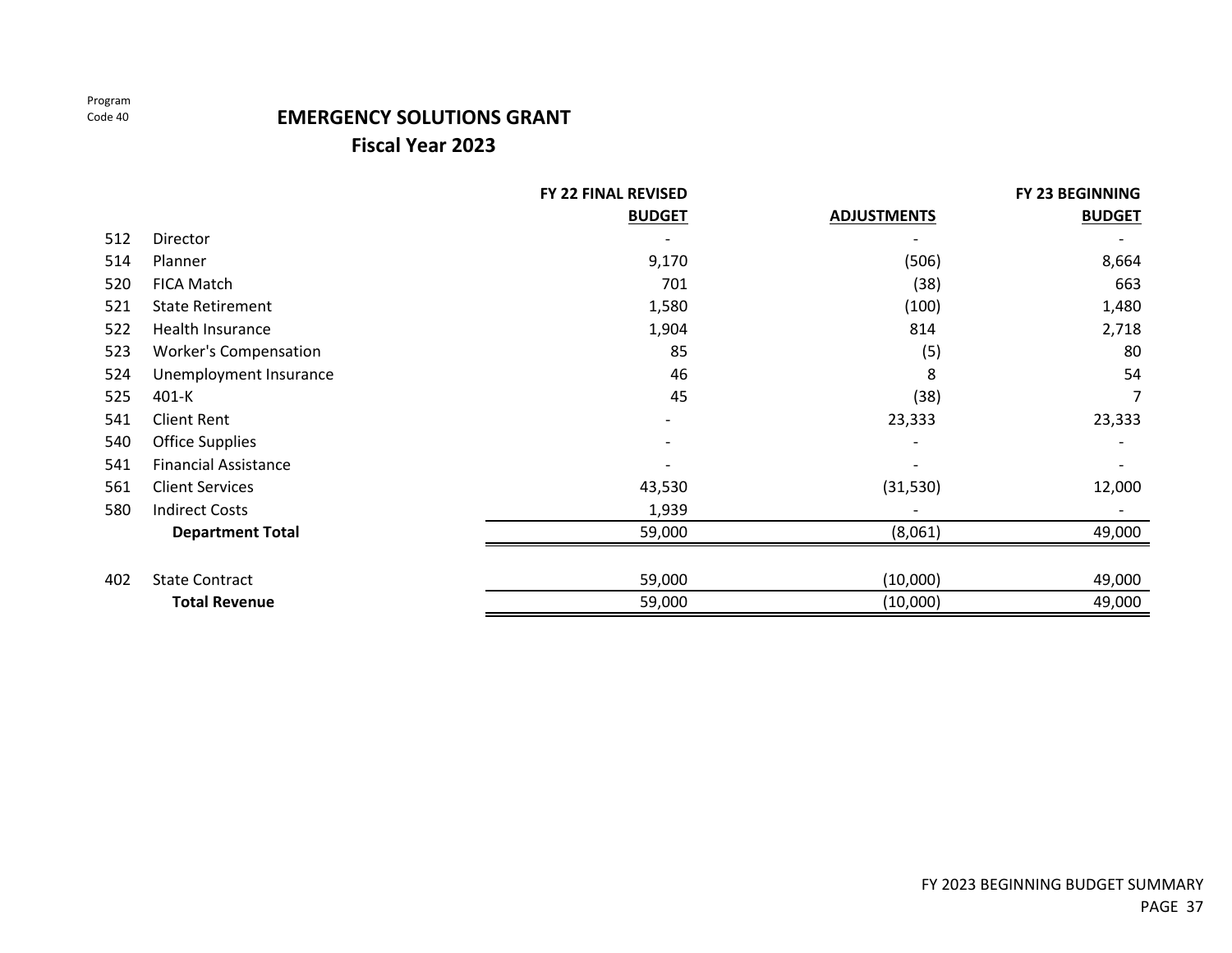### **IRON COUNTY EFSP Fiscal Year 2023**

|     |                              | FY 22 FINAL REVISED |                    | <b>FY 23 BEGINNING</b> |
|-----|------------------------------|---------------------|--------------------|------------------------|
|     |                              | <b>BUDGET</b>       | <b>ADJUSTMENTS</b> | <b>BUDGET</b>          |
| 514 | Planner                      |                     |                    |                        |
| 520 | FICA Match                   |                     |                    |                        |
| 521 | <b>State Retirement</b>      |                     |                    |                        |
| 522 | Health Insurance             |                     |                    |                        |
| 523 | <b>Worker's Compensation</b> |                     |                    |                        |
| 524 | Unemployment Insurance       |                     |                    |                        |
| 525 | 401-K                        |                     |                    |                        |
| 530 | Travel                       |                     |                    |                        |
| 542 | <b>Mass Feeding</b>          | 15,000              |                    | 15,000                 |
| 543 | <b>Mass Shelter</b>          | 15,000              |                    | 15,000                 |
| 545 | Printing                     |                     |                    |                        |
| 547 | Telephone                    |                     |                    |                        |
| 580 | <b>Indirect Costs</b>        |                     |                    |                        |
| 650 | Equipment                    |                     |                    |                        |
| 999 | <b>Unallocated Expense</b>   |                     |                    |                        |
|     | <b>Department Total</b>      | 30,000              |                    | 30,000                 |
| 408 | <b>Federal Contract</b>      | 30,000              |                    | 30,000                 |
|     | <b>Total Revenue</b>         | 30,000              |                    | 30,000                 |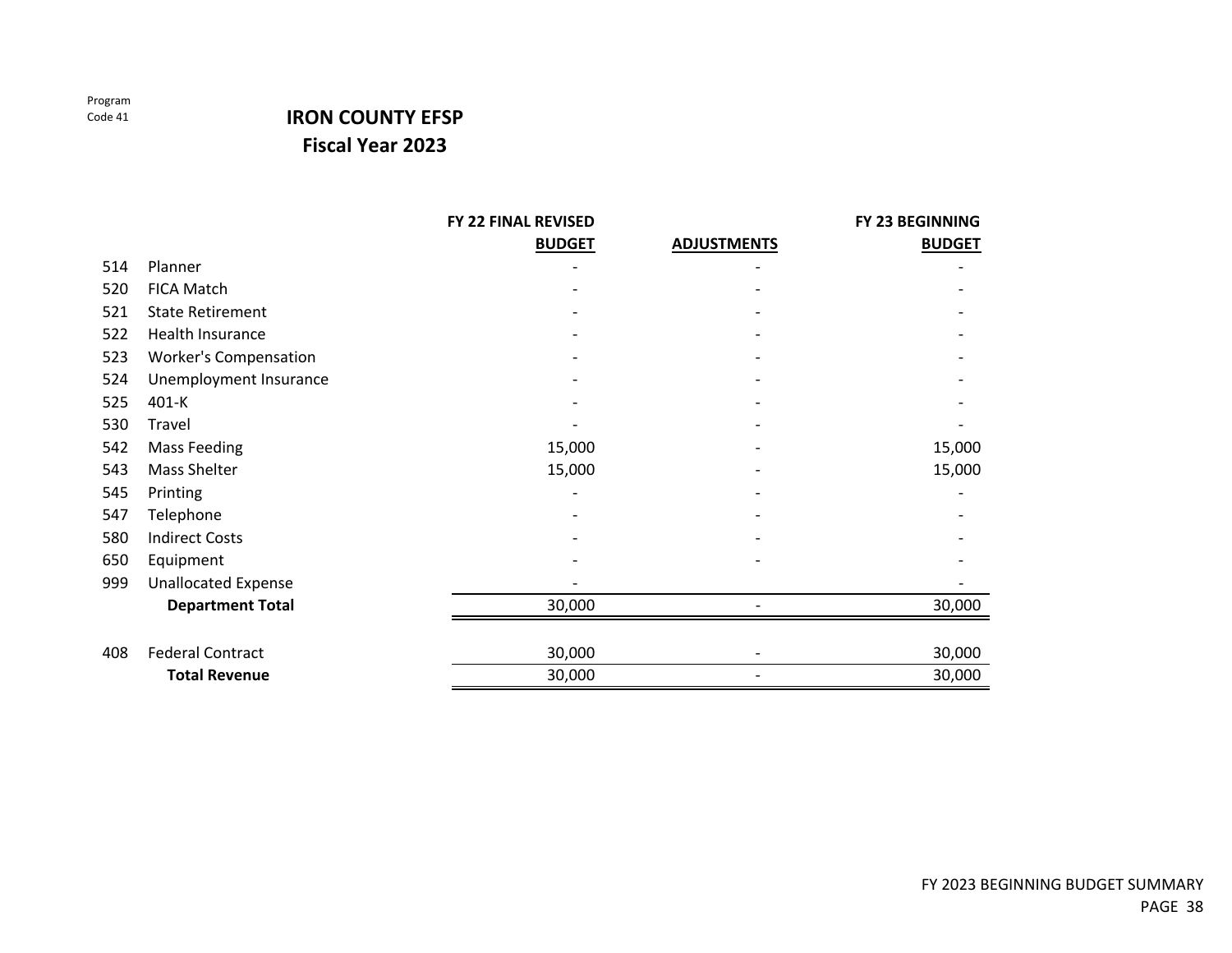### **FIVE COUNTY EFSPFiscal Year 2023**

|     |                              | FY 22 FINAL REVISED |                    | FY 23 BEGINNING |
|-----|------------------------------|---------------------|--------------------|-----------------|
|     |                              | <b>BUDGET</b>       | <b>ADJUSTMENTS</b> | <b>BUDGET</b>   |
| 514 | Planner                      |                     |                    |                 |
| 520 | FICA Match                   |                     |                    |                 |
| 521 | <b>State Retirement</b>      |                     |                    |                 |
| 522 | Health Insurance             |                     |                    |                 |
| 523 | <b>Worker's Compensation</b> |                     |                    |                 |
| 524 | Unemployment Insurance       |                     |                    |                 |
| 525 | 401-K                        |                     |                    |                 |
| 530 | Travel                       |                     |                    |                 |
| 542 | <b>Mass Feeding</b>          | 27,500              |                    | 27,500          |
| 543 | <b>Mass Shelter</b>          | 27,500              |                    | 27,500          |
| 545 | Printing                     |                     |                    |                 |
| 547 | Telephone                    |                     |                    |                 |
| 580 | <b>Indirect Costs</b>        |                     |                    |                 |
| 650 | Equipment                    |                     |                    |                 |
| 999 | <b>Unallocated Expense</b>   |                     |                    |                 |
|     | <b>Department Total</b>      | 55,000              |                    | 55,000          |
|     |                              |                     |                    |                 |
| 408 | <b>Federal Contract</b>      | 55,000              |                    | 55,000          |
|     | <b>Total Revenue</b>         | 55,000              |                    | 55,000          |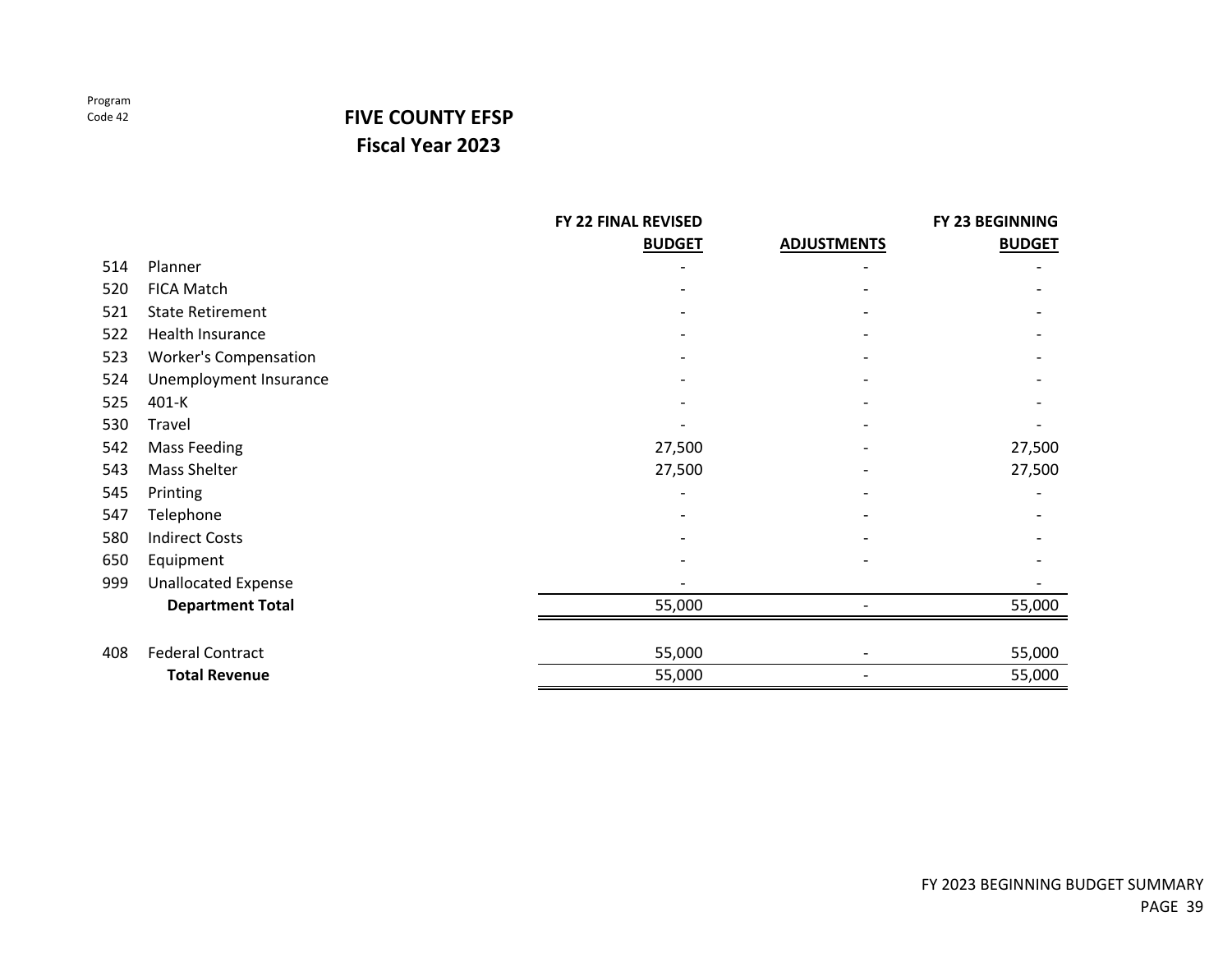### **ESG Cares Grant (Homeless Prevention) Fiscal Year 2023**

|     |                              | <b>FY 22 FINAL REVISED</b> |                    | FY 23 BEGINNING |
|-----|------------------------------|----------------------------|--------------------|-----------------|
|     |                              | <b>BUDGET</b>              | <b>ADJUSTMENTS</b> | <b>BUDGET</b>   |
| 512 | Director                     | 1,650                      | (1,650)            |                 |
| 514 | <b>Accounting Technician</b> | 1,100                      | (1, 100)           |                 |
| 514 | Case Manager                 | 23,000                     | (23,000)           |                 |
| 520 | FICA Match                   | 1,900                      | (1,900)            |                 |
| 521 | <b>State Retirement</b>      | 4,500                      | (4,500)            |                 |
| 522 | Health Insurance             | 8,800                      | (8,800)            |                 |
| 523 | <b>Worker's Compensation</b> | 150                        | (150)              |                 |
| 524 | Unemployment Insurance       | 150                        | (150)              |                 |
| 525 | 401-K                        | 50                         | (50)               |                 |
| 530 | <b>Travek</b>                |                            |                    |                 |
| 540 | <b>Office Supplies</b>       |                            |                    |                 |
| 541 | Assistance                   | 174,000                    | (174,000)          |                 |
| 544 | Postage                      | 100                        | (100)              |                 |
| 545 | Printing                     | 100                        | (100)              |                 |
| 562 | Furniture and move in items  | 5,500                      | (5,500)            |                 |
| 568 | <b>Training</b>              | 750                        | (750)              |                 |
| 580 | <b>Indirect Costs</b>        | 5,500                      | (5,500)            |                 |
| 650 | Equipment                    | 500                        | (500)              |                 |
|     | <b>Department Total</b>      | 227,750                    | (227, 750)         |                 |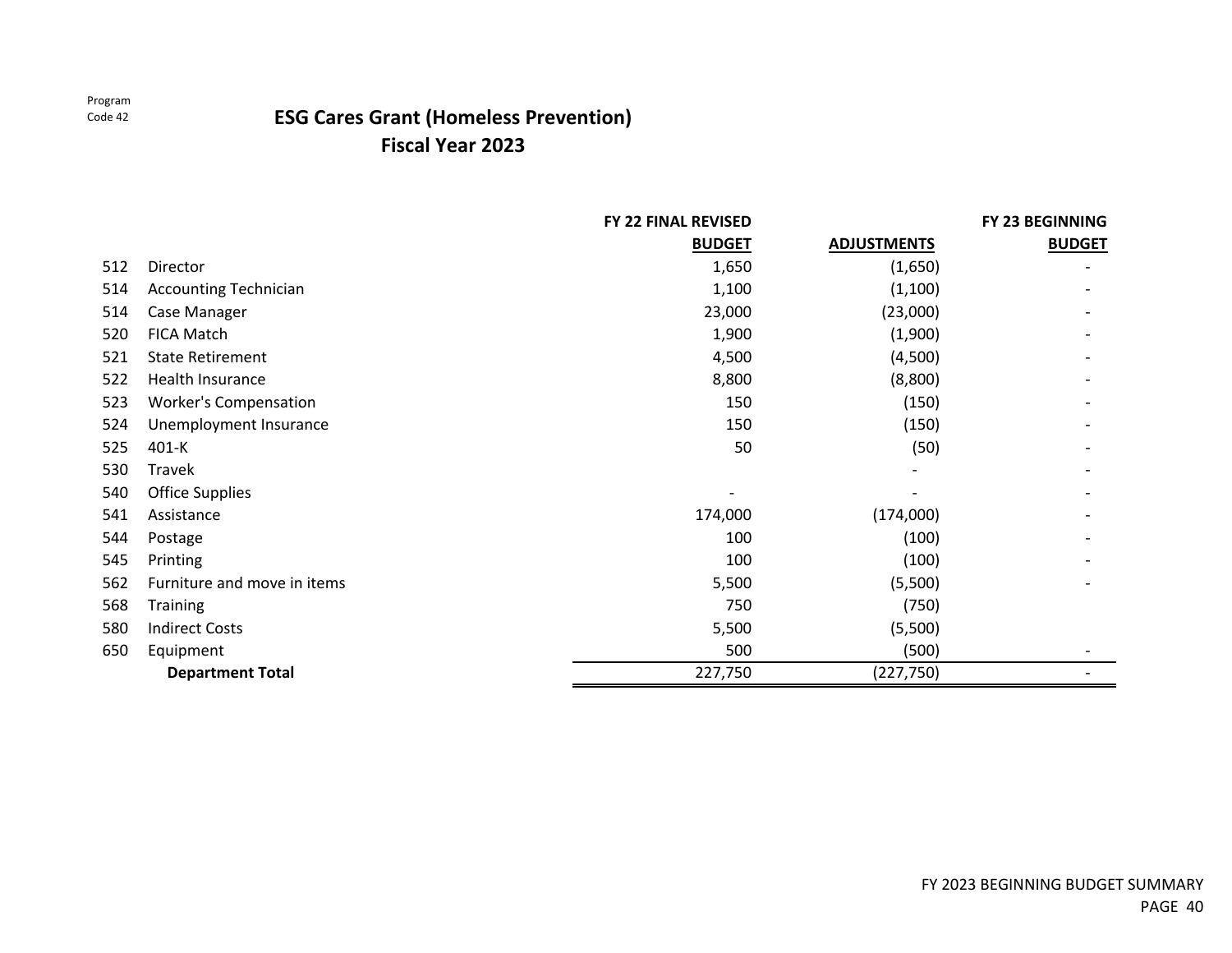### **ESG Cares Grant (Emergency Shelter) FY 2023**

|                         | FY 22 FINAL REVISED |                    | <b>FY 23 BEGINNING</b> |
|-------------------------|---------------------|--------------------|------------------------|
|                         | <b>BUDGET</b>       | <b>ADJUSTMENTS</b> | <b>BUDGET</b>          |
| 512 Director            |                     |                    |                        |
| 514 Planner             | 4,000               | (4,000)            |                        |
| 520 Fica                | 300                 | (300)              |                        |
| 521 State Retirement    | 500                 | (500)              |                        |
| 522 Health Insurance    |                     |                    |                        |
| 523 Worker's Comp       | 40                  | (40)               |                        |
| 524 State Unemployment  | 20                  | (20)               |                        |
| 525 401-K               |                     |                    |                        |
| 541 Assistance          | 28,000              | (28,000)           |                        |
| 580 Indirect Costs      | 696                 | (696)              |                        |
|                         |                     |                    |                        |
| <b>Department Total</b> | 33,556              | (33, 556)          |                        |
|                         |                     |                    |                        |
| 408 State Contract      | 33,556              | (33, 556)          |                        |
| <b>Total Revenue</b>    | 33,556              | (33, 556)          |                        |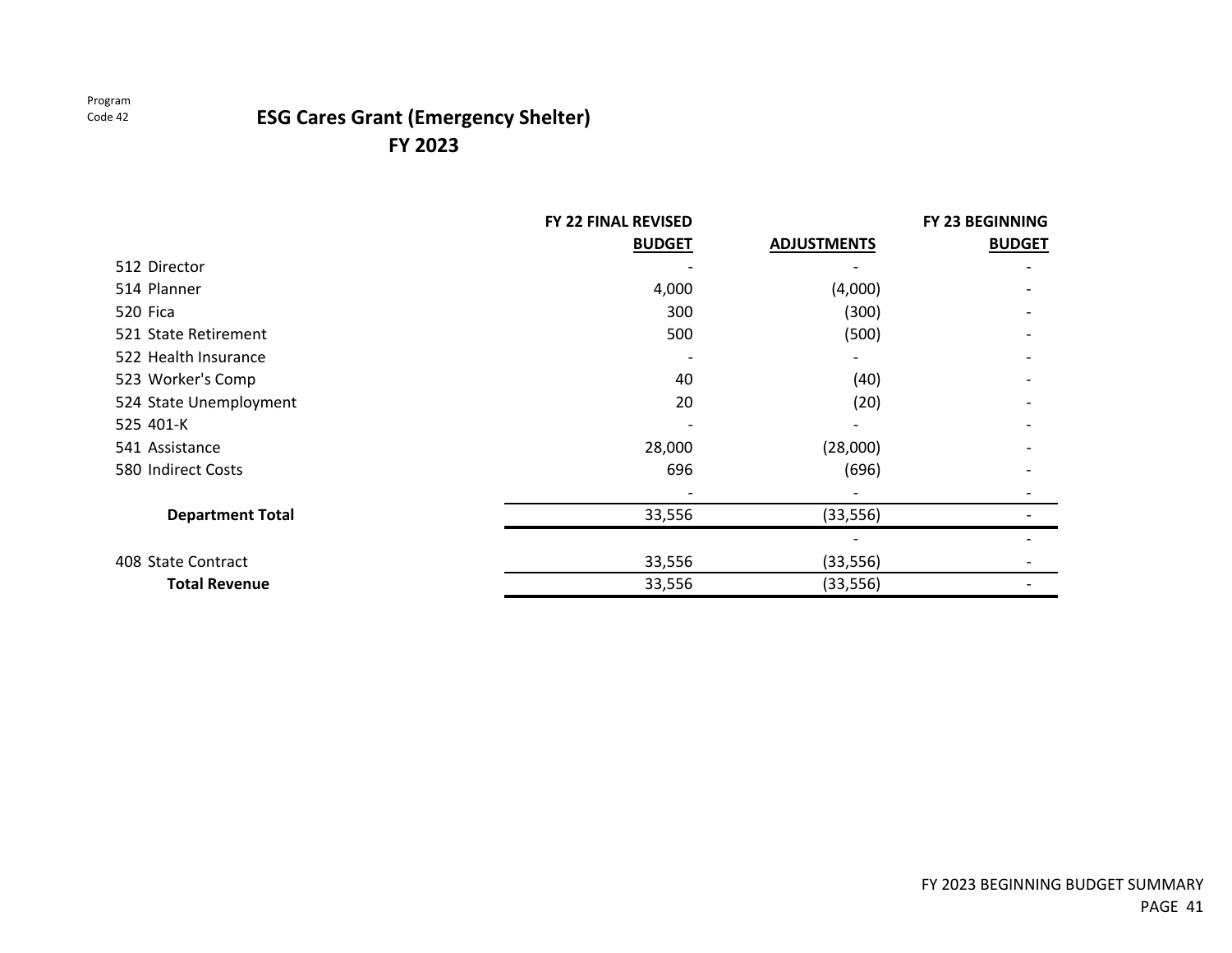### **CHILD CARE RESOURCE & REFERRAL STABILIZATION PLAN Fiscal Year 2023**

**FY 22 FINAL REVISED FY 23 BEGINNINGBUDGET ADJUSTMENTS BUDGET**514 Planner 45,000 3,214 48,214 520 FICA Match Match 3,443 245 3,688 521 State Retirement e Retirement 4,500 3,219 7,719 522 Health Insurance Insurance 25,559 (10,083) 15,476 523 Worker's Compensation 419 27 446 524 Unemployment Insurance 272 525 401‐K 2,491 (2,404) 87 530 Travel ‐ 1,350 1,350 540 Office Supplies Supplies 250 1,234 1,484 546 Rent ‐ ‐ ‐ 547 Telephone 636 364 1,000 561 Staff Professional Development 4,000 ‐ 4,000 562 Business Training Rural ‐ 20,000 20,000 563 Expanded Rural Outreach 29,000 (7,000) 22,000 564 and FFN Start Up Grant 22,000 (19,000) 3,000 565 Nature Explore Training 10,000 (8,000) 2,000 566 Outboarding Program 1,000 1,000 2,000 567 Outreach 5,000 (1,121) 3,879 568 Center Outreach Grant 500 126,500 127,000 580 Indirect Costs 2,000 ‐ (2,000) 650 Equipment 3,430 (2,430) 1,000 **Department Total** 264,615 402 State Contracts Contracts 160,773 103,842 264,615 **Total Revenue**160,773 103,842 264,615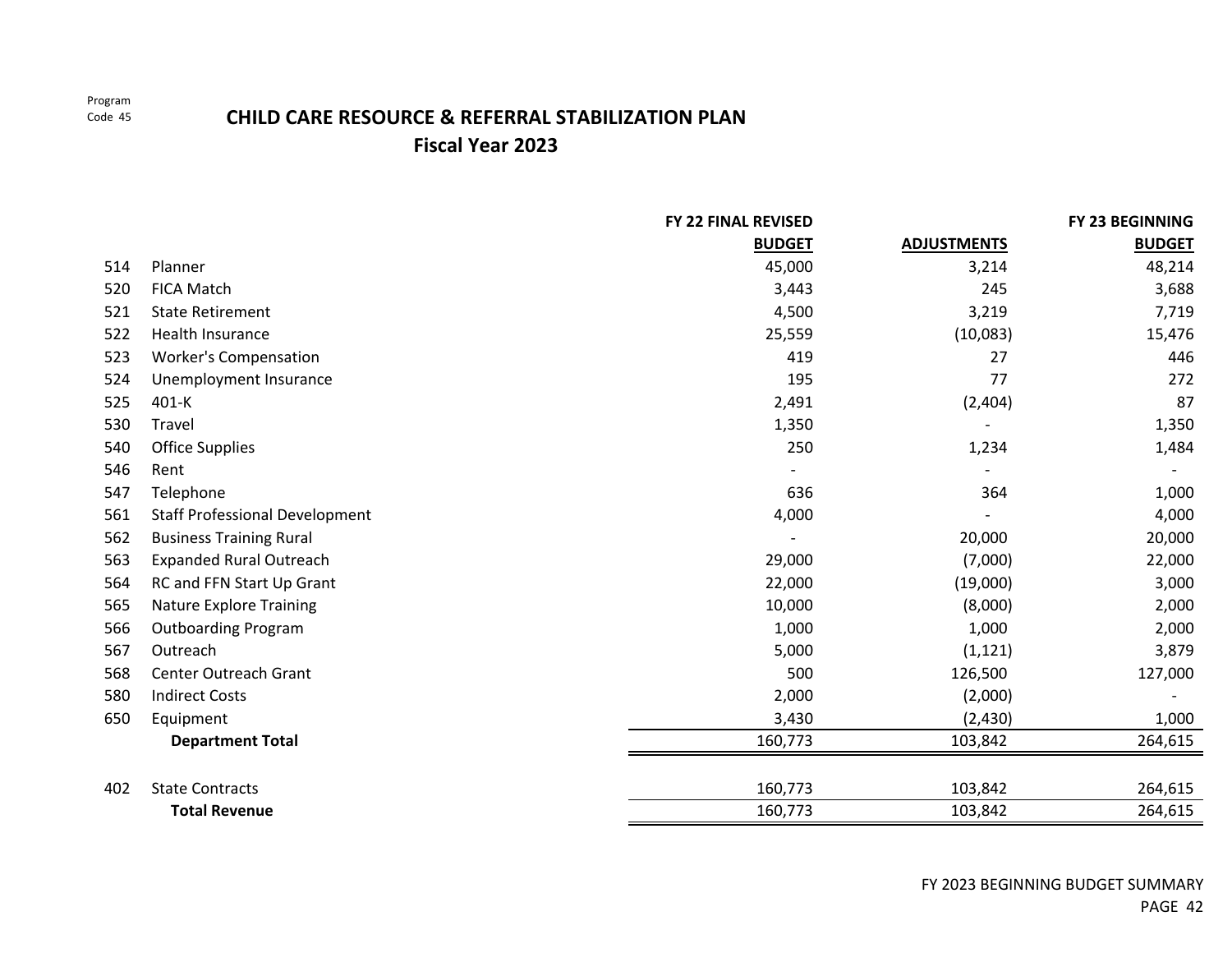### **TANF (Temporary Aid to Needy Families)**

|     |                              | FY 22 FINAL REVISED      |                    | FY 23 BEGINNING |
|-----|------------------------------|--------------------------|--------------------|-----------------|
|     |                              | <b>BUDGET</b>            | <b>ADJUSTMENTS</b> | <b>BUDGET</b>   |
| 512 | Director                     |                          | 5,487              | 5,487           |
| 514 | Planner                      |                          | 55,039             | 55,039          |
| 520 | <b>FICA Match</b>            |                          | 4,630              | 4,630           |
| 521 | <b>State Retirement</b>      |                          | 9,812              | 9,812           |
| 522 | Health Insurance             |                          | 37,743             | 37,743          |
| 523 | <b>Worker's Compensation</b> |                          | 560                | 560             |
| 524 | Unemployment Insurance       |                          | 408                | 408             |
| 525 | $401-K$                      |                          | 97                 | 97              |
| 530 | Travel                       |                          | 3,000              | 3,000           |
| 531 | Training                     |                          | 2,000              | 2,000           |
| 540 | <b>Office Supplies</b>       |                          | 500                | 500             |
| 541 | <b>Client Rent</b>           |                          | 148,850            | 148,850         |
| 544 | Postage                      |                          |                    | 300             |
| 545 | Printing                     |                          |                    | 400             |
| 546 | Rent                         |                          |                    | 1,200           |
| 547 | Telephone                    |                          |                    | 600             |
| 580 | <b>Indirect Costs</b>        |                          |                    | 14,926          |
| 650 | Equipment                    |                          | 5,500              | 5,500           |
|     | <b>Department Total</b>      |                          | 268,139            | 291,052         |
| 402 | <b>State Contract</b>        | $\overline{\phantom{0}}$ | 291,052            | 291,052         |
|     | <b>Total Revenue</b>         | $\qquad \qquad -$        | 291,052            | 291,052         |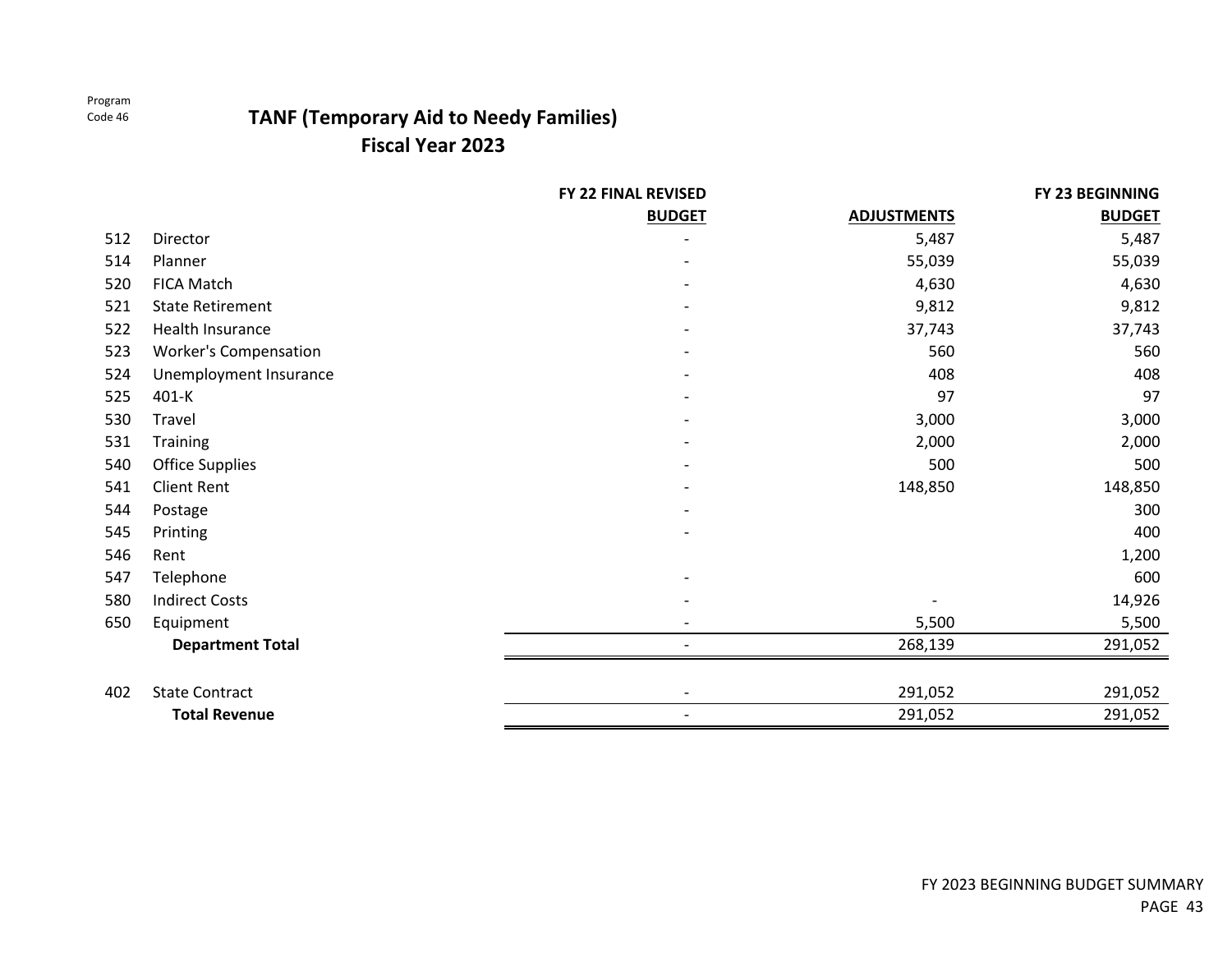### **COURT ORDERED COMMUNITY SERVICES Fiscal Year 2023**

|     |                                  | FY 22 FINAL REVISED |                    | FY 23 BEGINNING |
|-----|----------------------------------|---------------------|--------------------|-----------------|
|     |                                  | <b>BUDGET</b>       | <b>ADJUSTMENTS</b> | <b>BUDGET</b>   |
|     |                                  |                     |                    |                 |
| 512 | Program Director                 |                     |                    |                 |
| 514 | Planner                          | 4,500               | (356)              | 4,144           |
| 520 | <b>FICA Match</b>                | 350                 | (33)               | 317             |
| 521 | <b>State Retirement</b>          | 815                 | (70)               | 745             |
| 522 | Health Insurance                 | 1,750               | 254                | 2,004           |
| 523 | <b>Worker's Compensation</b>     | 35                  | 3                  | 38              |
| 524 | Unemployment Insurance           | 22                  | 5                  | 27              |
| 525 | 401-K                            | 6                   | (6)                |                 |
| 530 | Travel                           |                     |                    |                 |
| 540 | <b>Office Supplies</b>           |                     | 100                | 100             |
| 541 | <b>Merchant Lease Charges</b>    | 1,420               | 30                 | 1,450           |
| 544 | Postage                          | 30                  |                    | 30              |
| 545 | Printing                         | 300                 | 200                | 500             |
| 546 | Rent                             |                     |                    |                 |
| 547 | Telephone                        | 120                 | 80                 | 200             |
| 580 | <b>Indirect Costs</b>            | 1,073               | (119)              | 954             |
| 650 | Equipment                        |                     |                    |                 |
|     | <b>Department Total</b>          | 10,421              | 88                 | 10,509          |
|     |                                  |                     |                    |                 |
| 404 | Project Income-Washington County | 6,721               | (12)               | 6,709           |
| 404 | Project Income-Iron County       | 1,000               |                    | 1,000           |
| 403 | <b>County Participation</b>      | 2,700               | 100                | 2,800           |
|     | <b>Total Revenue</b>             | 10,421              | 88                 | 10,509          |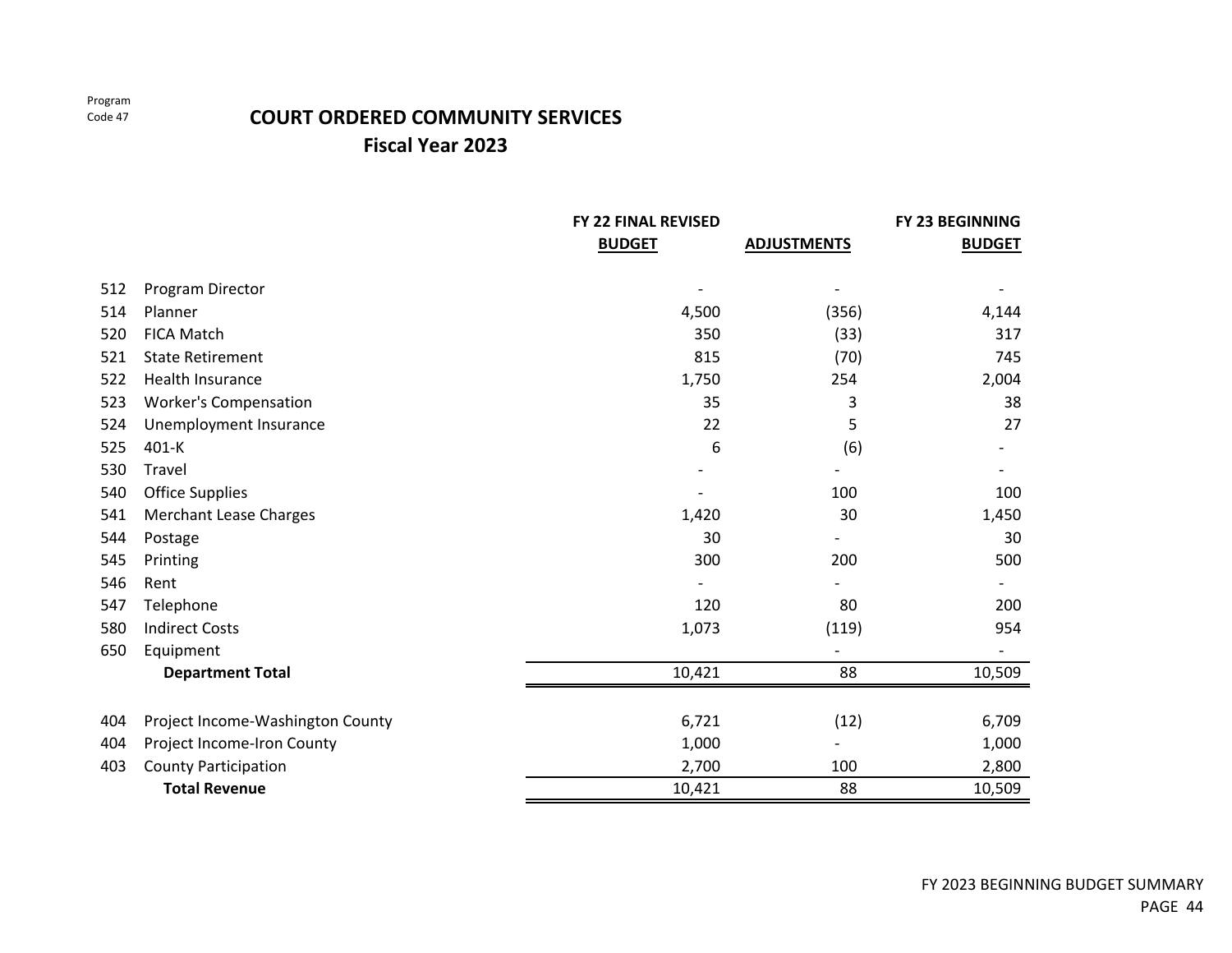#### **TEFAP**

|     |                              | FY 22 FINAL REVISED |                    | FY 23 BEGINNING |
|-----|------------------------------|---------------------|--------------------|-----------------|
|     |                              | <b>BUDGET</b>       | <b>ADJUSTMENTS</b> | <b>BUDGET</b>   |
| 512 | Program Director             |                     |                    |                 |
| 514 | Pantry Manager               | 1,500               | 7,134              | 8,634           |
| 520 | <b>FICA Match</b>            | 110                 | 551                | 661             |
| 521 | <b>State Retirement</b>      | 85                  | (85)               |                 |
| 522 | Health Insurance             | 135                 | (135)              |                 |
| 523 | <b>Worker's Compensation</b> | 15                  | 65                 | 80              |
| 524 | Unemployment Insurance       | 5                   | 56                 | 61              |
| 525 | 401-K                        | 5                   | (5)                |                 |
| 530 | Travel                       |                     |                    |                 |
| 540 | <b>Office Supplies</b>       | 280                 | (280)              |                 |
| 542 | Subrecipients                | 60,500              | (55, 300)          | 5,200           |
| 544 | Postage                      | 168                 | (68)               | 100             |
| 545 | Printing                     |                     |                    |                 |
| 546 | Rent                         | 13,875              | 685                | 14,560          |
| 547 | Telephone                    | 2,221               | (254)              | 1,967           |
| 580 | <b>Indirect Costs</b>        | 259                 | 979                | 1,238           |
| 650 | Equipment                    |                     |                    |                 |
|     | <b>Department Total</b>      | 79,158              | (46,658)           | 32,500          |
| 402 | <b>State Contract</b>        | 79,158              | (46, 658)          | 32,500          |
| 404 | <b>Total Revenue</b>         | 79,158              | (46, 658)          | 32,500          |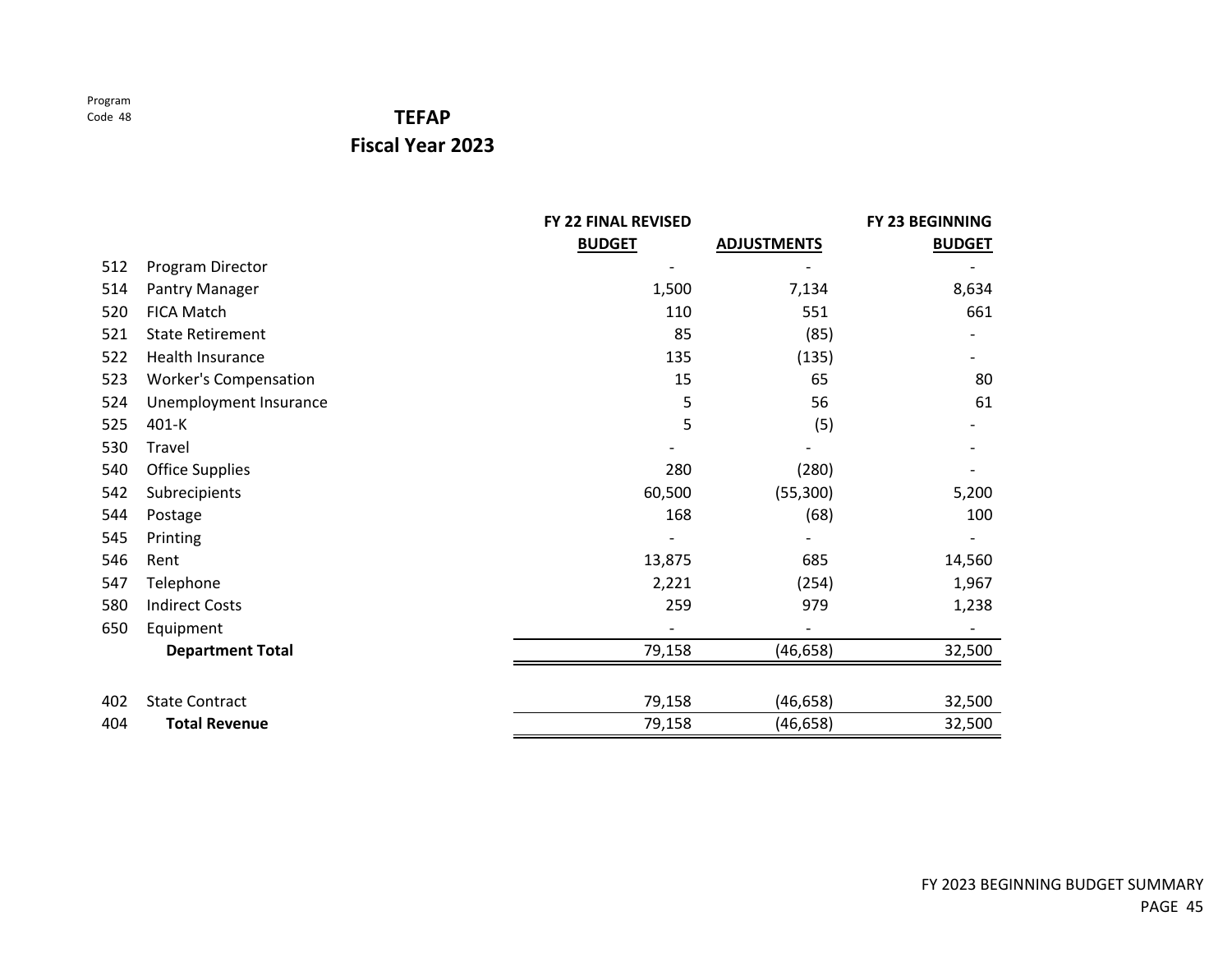### **INSTITUTE OF AUTONOMOUS MOBILITY UTAHFiscal Year 2023**

|     |                              | FY 22 FINAL REVISED |                    | FY 23 BEGINNING |
|-----|------------------------------|---------------------|--------------------|-----------------|
|     |                              | <b>BUDGET</b>       | <b>ADJUSTMENTS</b> | <b>BUDGET</b>   |
| 512 | Program Director             |                     |                    |                 |
| 514 | Coordinator                  |                     |                    |                 |
| 520 | <b>FICA Match</b>            |                     |                    |                 |
| 521 | <b>State Retirement</b>      |                     |                    |                 |
| 522 | Health Insurance             |                     |                    |                 |
| 523 | <b>Worker's Compensation</b> |                     |                    |                 |
| 524 | Unemployment Insurance       |                     |                    |                 |
| 525 | 401-K                        |                     |                    |                 |
| 530 | Travel                       |                     |                    |                 |
| 540 | <b>Office Supplies</b>       |                     |                    |                 |
| 542 | Subrecipients                | 5,000               |                    | 5,000           |
| 544 | Postage                      |                     |                    |                 |
| 545 | Printing                     |                     |                    |                 |
| 546 | Rent                         |                     |                    |                 |
| 547 | Telephone                    |                     |                    |                 |
| 550 | <b>Indirect Costs</b>        |                     |                    |                 |
| 580 | Equipment                    |                     |                    |                 |
| 650 | <b>Department Total</b>      | 5,000               |                    | 5,000           |
|     |                              |                     |                    |                 |
| 402 | <b>State Contratct</b>       | 5,000               |                    | 5,000           |
| 404 | <b>Total Revenue</b>         | 5,000               |                    | 5,000           |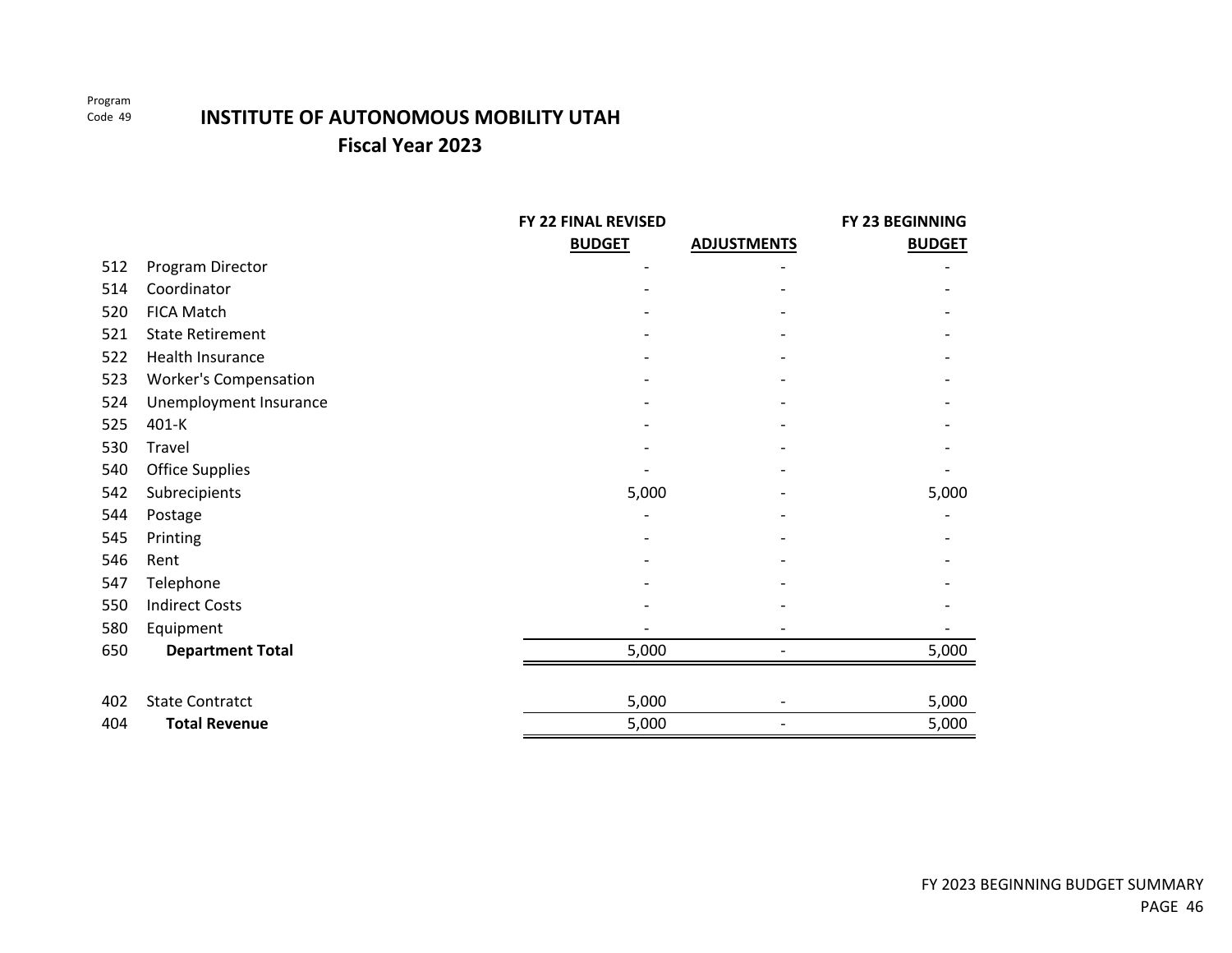### **EARN IT KEEP IT SAVE IT FEDERAL CONTRACT Fiscal Year 2023**

|     |                              | FY 22 FINAL REVISED |                    | FY 23 BEGINNING |
|-----|------------------------------|---------------------|--------------------|-----------------|
|     |                              | <b>BUDGET</b>       | <b>ADJUSTMENTS</b> | <b>BUDGET</b>   |
| 512 | Program Director             | 20,810              | 253                | 21,063          |
| 514 | Coordinator                  | 1,592               | (1, 592)           |                 |
| 520 | <b>FICA Match</b>            | 1,392               | 219                | 1,611           |
| 521 | <b>State Retirement</b>      | 9,262               | (5, 471)           | 3,791           |
| 522 | Health Insurance             | 104                 | 8,842              | 8,946           |
| 523 | <b>Worker's Compensation</b> | 192                 | (10)               | 182             |
| 524 | Unemployment Insurance       | 2,081               | (2,013)            | 68              |
| 525 | 401-K                        | 1,580               | 526                | 2,106           |
| 530 | Travel                       |                     | 500                | 500             |
| 540 | <b>Office Supplies</b>       | 71,086              | (71,086)           |                 |
| 542 | Subrecipients/Contracts      |                     | 71,086             | 71,086          |
| 544 | Postage                      |                     |                    |                 |
| 545 | Printing                     |                     |                    |                 |
| 546 | Rent                         | 7,000               | (7,000)            |                 |
| 547 | Telephone                    | 4,825               | 833                | 5,658           |
| 580 | <b>Indirect Costs</b>        |                     | 4,989              | 4,989           |
| 650 | Equipment                    |                     |                    |                 |
| 48  | <b>Department Total</b>      | 119,924             | (177)              | 120,000         |
| 408 | <b>Federal Contract</b>      | 119,924             | 76                 | 120,000         |
|     | <b>Total Revenue</b>         | 119,924             | 76                 | 120,000         |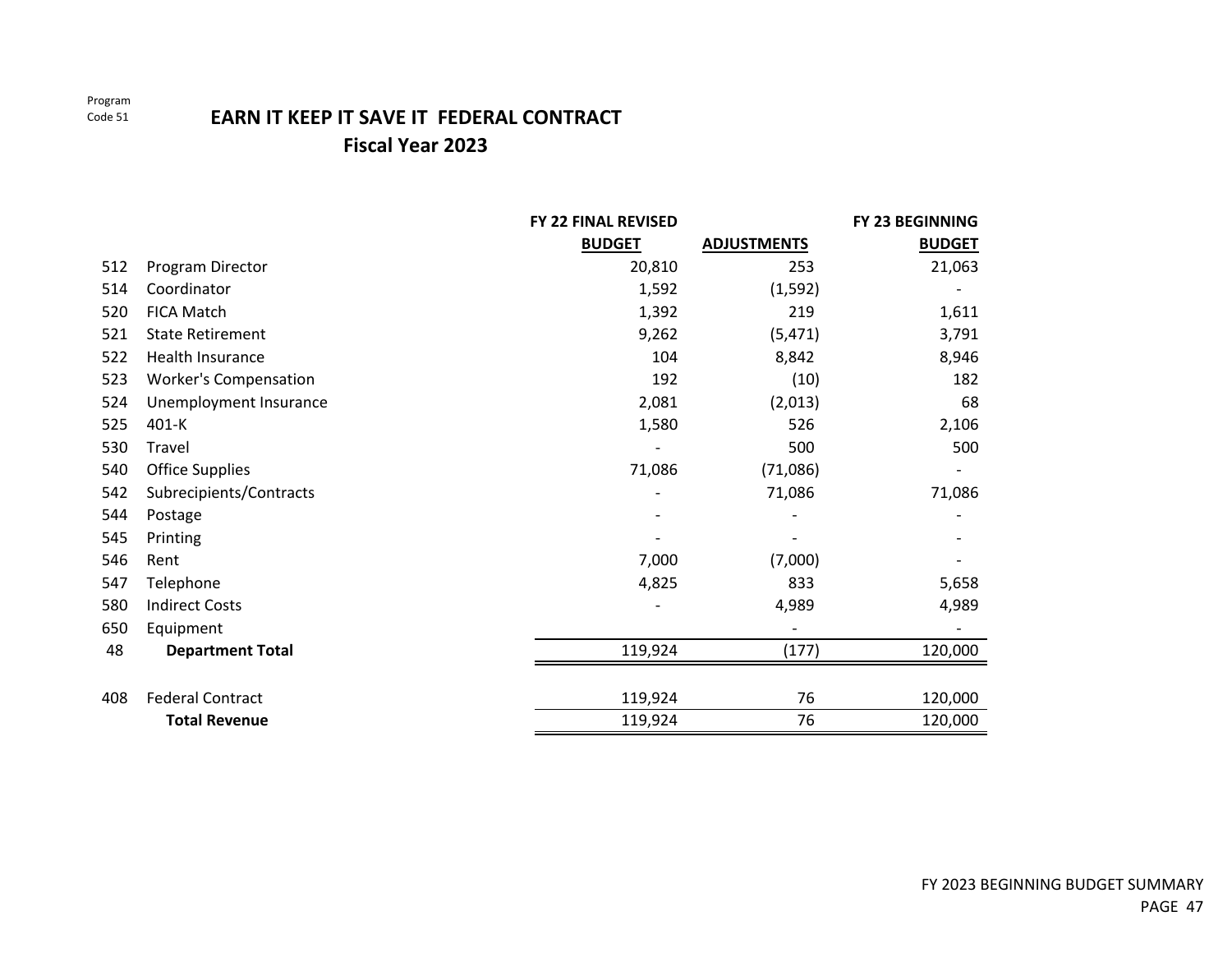### **CONTINUUM OF CARE Transitional Rapid Rehousing**

### **Transitional Rapid Rehousing Fiscal Year 2023**

|     |                                 | FY 22 FINAL REVISED |                    | FY 23 BEGINNING |
|-----|---------------------------------|---------------------|--------------------|-----------------|
|     |                                 | <b>BUDGET</b>       | <b>ADJUSTMENTS</b> | <b>BUDGET</b>   |
| 512 | Director of Community Action    | 3,200               | (457)              | 2,743           |
| 514 | Case Manager                    |                     | 11,896             | 11,896          |
| 520 | <b>FICA Match</b>               | 245                 | 875                | 1,120           |
| 521 | <b>State Retirement</b>         | 293                 | 2,284              | 2,577           |
| 522 | Health Insurance                | 200                 | 210                | 410             |
| 523 | <b>Worker's Compensation</b>    | 50                  | 85                 | 135             |
| 524 | Unemployment Insurance          | 12                  | 70                 | 82              |
| 525 | 401-K                           |                     | 5                  | 5               |
| 530 | Travel                          |                     |                    |                 |
| 541 | <b>Rental Assistance</b>        | 35,400              | (18, 673)          | 16,727          |
| 542 | Supportive Services/Subgrantees | 14,832              |                    | 14,832          |
| 544 | Leasing                         | 23,748              | 12,570             | 36,318          |
| 545 | Printing                        |                     |                    |                 |
| 547 | Telephone                       |                     |                    |                 |
| 580 | <b>Indirect Costs</b>           |                     | 1,969              | 1,969           |
| 650 | Equipment                       |                     |                    |                 |
| 999 | <b>Unallocated Expense</b>      |                     |                    |                 |
|     | <b>Department Total</b>         | 77,980              | 10,834             | 88,814          |
|     |                                 |                     |                    |                 |
| 408 | <b>Federal Contract</b>         | 77,980              | 10,834             | 88,814          |
|     | <b>Total Revenue</b>            | 77,980              | 10,834             | 88,814          |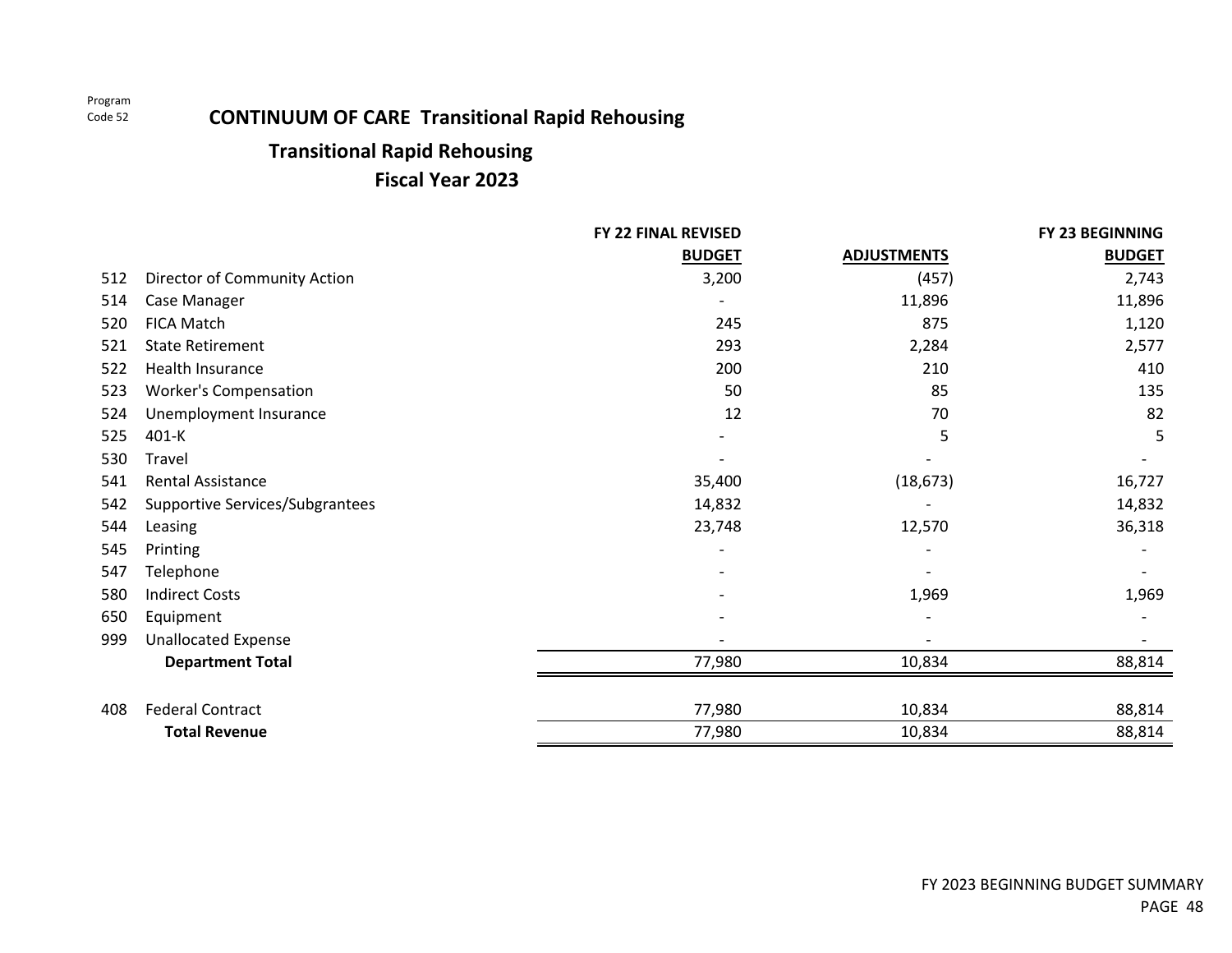## **BALANCE OF FUNDS CSBG CARES Fiscal Year 2023**

|     |                              | <b>FY 22 FINAL REVISED</b> |                    | FY 23 BEGINNING |
|-----|------------------------------|----------------------------|--------------------|-----------------|
|     |                              | <b>BUDGET</b>              | <b>ADJUSTMENTS</b> | <b>BUDGET</b>   |
| 512 | Director                     | 11,248                     | (275)              | 10,973          |
| 514 | Coordinators                 | 84,765                     | (70, 619)          | 14,146          |
| 520 | FICA Match                   | 7,344                      | (5, 422)           | 1,922           |
| 521 | <b>State Retirement</b>      | 15,836                     | (11, 652)          | 4,184           |
| 522 | Health Insurance             | 60,480                     | (50, 790)          | 9,690           |
| 523 | <b>Worker's Compensation</b> | 2,008                      | (1,776)            | 232             |
| 524 | Unemployment Insurance       | 332                        | (182)              | 150             |
| 525 | 401-K                        | 1,315                      | (1, 285)           | 30              |
| 530 | Travel                       |                            |                    |                 |
| 540 | <b>Office Supplies</b>       | 500                        | (500)              |                 |
| 541 | COC Match Leverage           | $\overline{\phantom{a}}$   | $\qquad \qquad -$  |                 |
| 549 | <b>Contractual Services</b>  |                            | 48,657             | 48,657          |
| 544 | Postage                      | 500                        | 1,500              | 2,000           |
| 545 | Printing                     | 151                        | 1,849              | 2,000           |
| 546 | Rent                         | 2,500                      |                    | 2,500           |
| 547 | Telephone                    | 1,000                      | 1,028              | 2,028           |
| 561 | Deposit Assistance           | 60,000                     | 66,200             | 126,200         |
| 580 | <b>Indirect Costs</b>        | 45224                      | (39, 459)          | 5,765           |
| 650 | Equipment                    | 0                          |                    |                 |
|     | <b>Department Total</b>      | 293,203                    | $-62,727$          | 230,476         |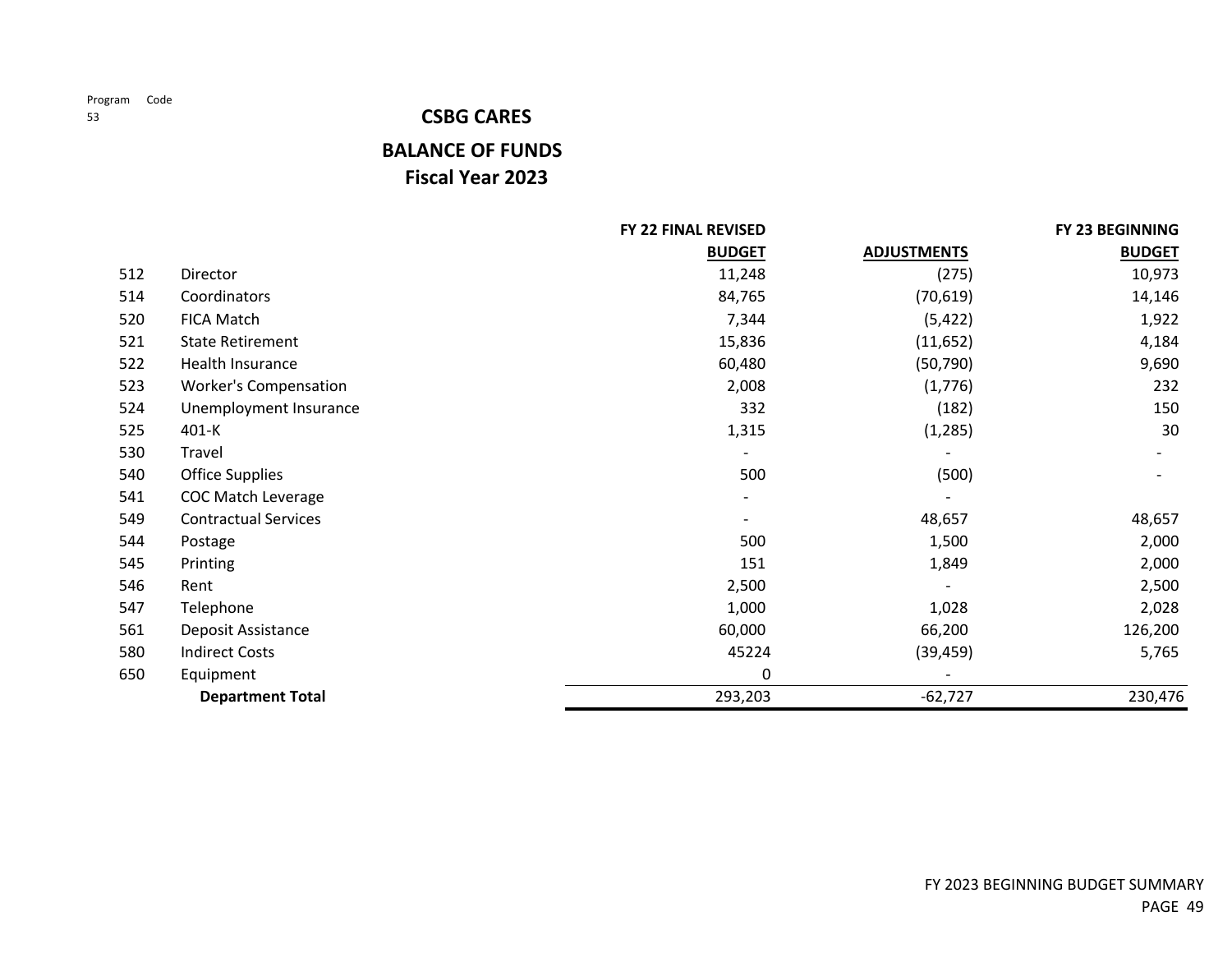### **CSBG Cares Supplemental**

|     | FY 22 FINAL REVISED              |               |                    | FY 23 BEGINNING |  |
|-----|----------------------------------|---------------|--------------------|-----------------|--|
|     |                                  | <b>BUDGET</b> | <b>ADJUSTMENTS</b> | <b>BUDGET</b>   |  |
| 512 | Director                         | 5,363         | (5, 363)           |                 |  |
| 514 | Coordinators                     | 30,000        | (30,000)           |                 |  |
| 520 | FICA Match                       | 2,705         | (2,705)            |                 |  |
| 521 | <b>State Retirement</b>          | 6,365         | (6, 365)           |                 |  |
| 522 | Health Insurance                 | 21,400        | (21, 400)          |                 |  |
| 523 | <b>Worker's Compensation</b>     | 1,200         | (1,200)            |                 |  |
| 524 | Unemployment Insurance           | 1,100         | (1, 100)           |                 |  |
| 525 | 401-K                            | 532           | (532)              |                 |  |
| 530 | Travel                           | 7,000         | (7,000)            |                 |  |
| 540 | <b>Office Supplies</b>           | 2,000         | (2,000)            |                 |  |
| 541 | <b>COC Match Leverage</b>        |               |                    |                 |  |
| 549 | <b>Contractual Services</b>      |               |                    |                 |  |
| 544 | Postage                          | 600           | (600)              |                 |  |
| 545 | Printing                         | 400           | (400)              |                 |  |
| 546 | Rent                             |               |                    |                 |  |
| 651 | <b>Training</b>                  | 3,000         | (3,000)            |                 |  |
| 561 | Deposit Assistance               | 17,000        | (17,000)           |                 |  |
| 562 | <b>Transportation Assistance</b> | 4,000         | (4,000)            |                 |  |
| 563 | <b>Employment Supports</b>       | 4,000         | (4,000)            |                 |  |
| 564 | <b>Hotel Vouchers</b>            | 870           | (870)              |                 |  |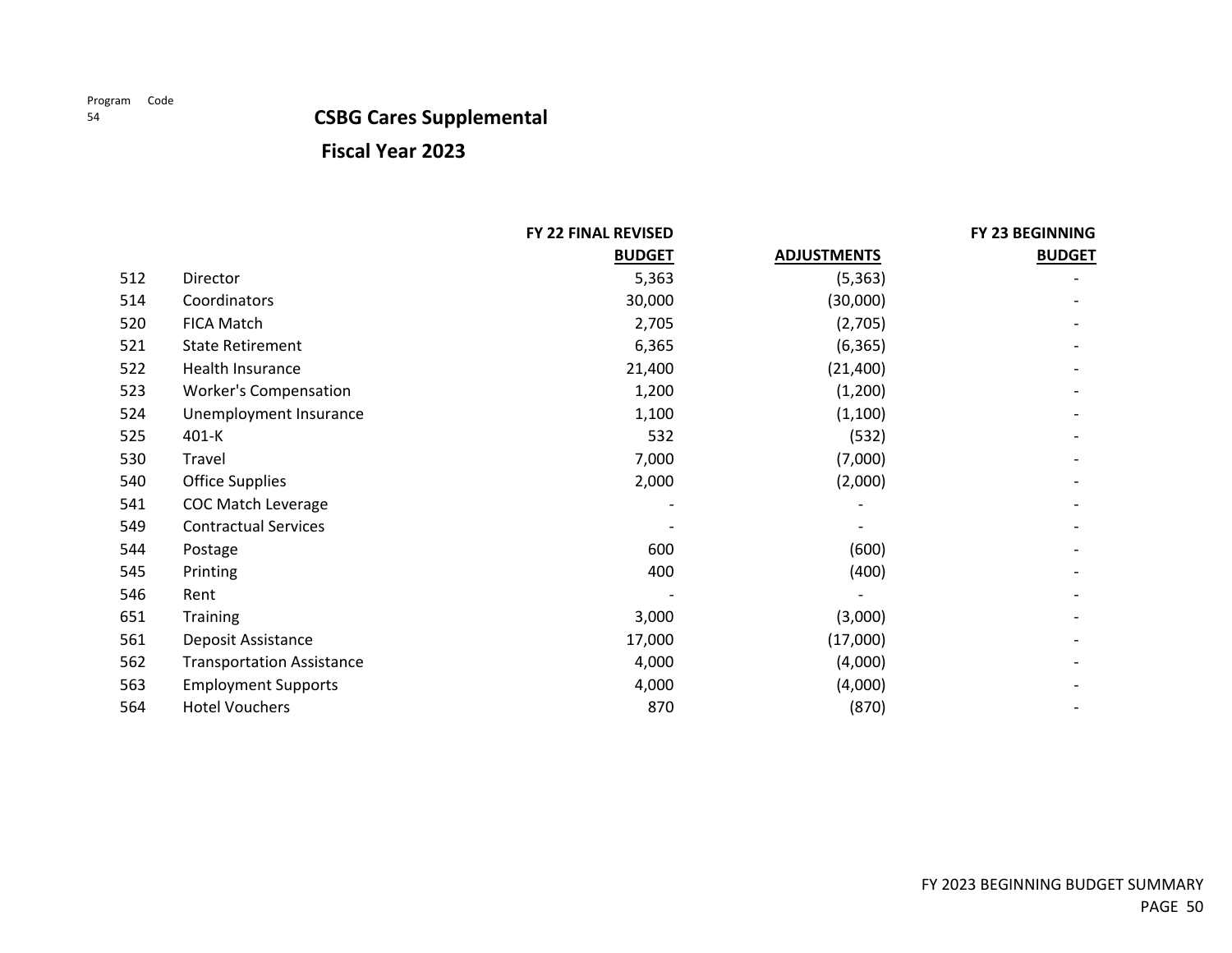# **Senior Medicare Patrol**

**Fiscal Year 2023**

Transferred from Special Contracts

|     |                                            | <b>FY 22 FINAL REVISED</b> |                    | <b>FY 23 BEGINNING</b> |
|-----|--------------------------------------------|----------------------------|--------------------|------------------------|
|     |                                            | <b>BUDGET</b>              | <b>ADJUSTMENTS</b> | <b>BUDGET</b>          |
| 512 | Director                                   |                            |                    |                        |
| 513 | <b>Accounting Tech</b>                     |                            |                    |                        |
| 514 | <b>Case Managers</b>                       |                            | 12,414             | 12,414                 |
| 516 | <b>Staff Support</b>                       |                            |                    |                        |
| 520 | <b>FICA Match</b>                          |                            | 950                | 950                    |
| 521 | <b>State Retirement</b>                    |                            | 1,986              | 1,986                  |
| 522 | Health Insurance                           |                            | 1,369              | 1,369                  |
| 523 | <b>Worker's Compensation</b>               |                            | 81                 | 81                     |
| 524 | Unemployment Insurance                     |                            | 87                 | 87                     |
| 525 | 401-K                                      |                            | 22                 | 22                     |
| 530 | Travel                                     |                            | 1,100              | 1,100                  |
| 540 | <b>Office Supplies</b>                     |                            | 406                | 406                    |
| 541 | Training                                   |                            |                    |                        |
| 544 | Postage                                    |                            | 100                | 100                    |
| 545 | Printing                                   |                            | 300                | 300                    |
| 546 | Rent                                       |                            | 900                | 900                    |
| 547 | Telephone                                  |                            | 500                | 500                    |
| 555 | Miscellaneous dues, software, in, conf etc |                            |                    |                        |
| 580 | <b>Indirect Costs</b>                      |                            | 2,234              | 2,234                  |
| 650 | Equipment                                  |                            |                    |                        |
|     | <b>Department Total</b>                    | 20,000                     | 22,449             | 22,449                 |
| 402 | <b>State Contracts</b>                     |                            | 22,449             | 22,449                 |
| 405 | <b>Other Contracts</b>                     |                            |                    |                        |
|     | <b>Total Revenue</b>                       | 20,000                     | 22,449             | 22,449                 |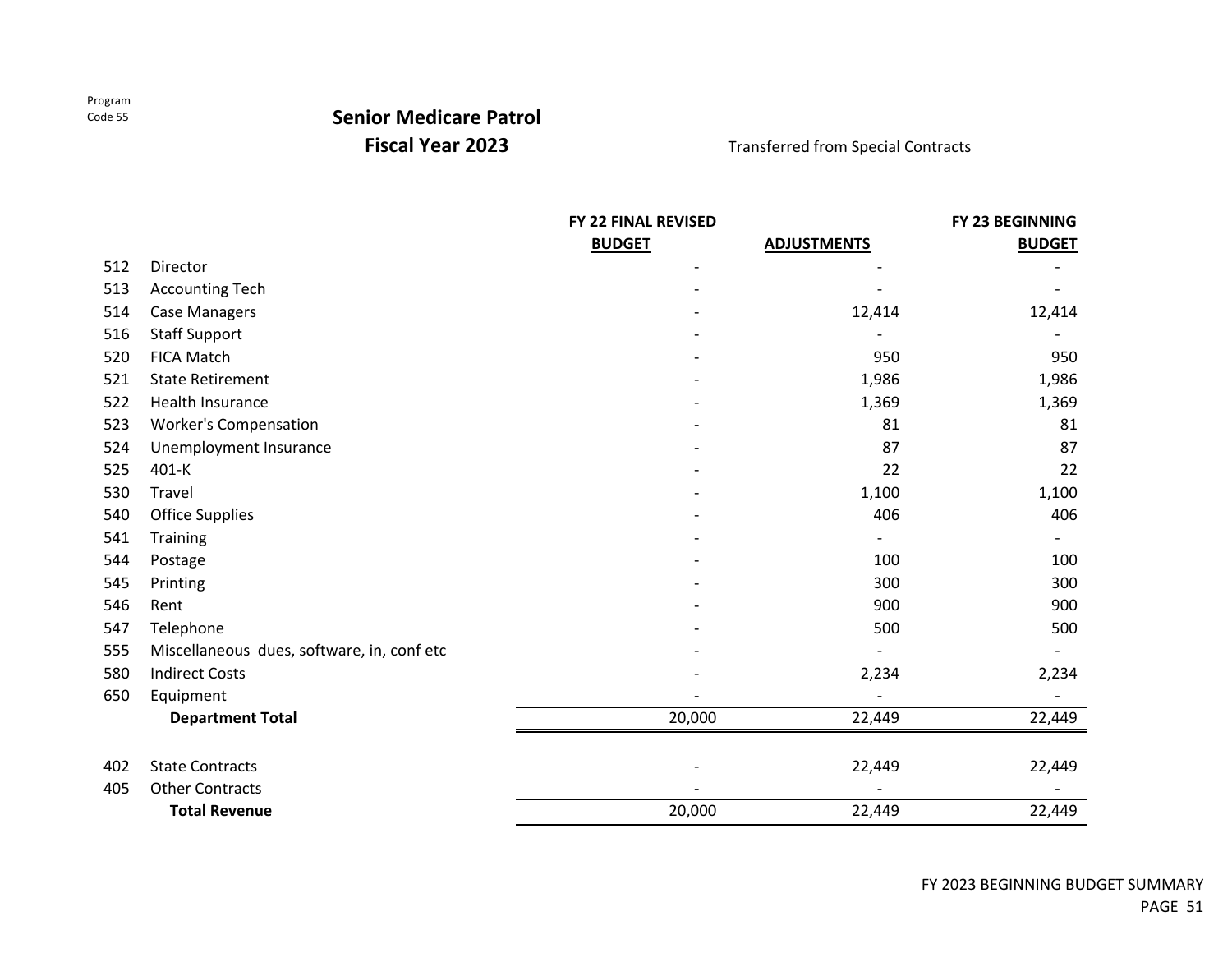### **SHIIP (Health Insurance Counseling)**

**Fiscal Year 2023**

Transferred from Special Contracts

|     |                                            | <b>FY 22 FINAL REVISED</b> |                    | <b>FY 23 BEGINNING</b> |
|-----|--------------------------------------------|----------------------------|--------------------|------------------------|
|     |                                            | <b>BUDGET</b>              | <b>ADJUSTMENTS</b> | <b>BUDGET</b>          |
| 512 | Director                                   |                            |                    |                        |
| 513 | <b>Accounting Tech</b>                     |                            |                    |                        |
| 514 | <b>Case Managers</b>                       |                            | 23,868             | 23,868                 |
| 516 | <b>Staff Support</b>                       |                            |                    |                        |
| 520 | <b>FICA Match</b>                          |                            | 1,826              | 1,826                  |
| 521 | <b>State Retirement</b>                    |                            | 3,821              | 3,821                  |
| 522 | Health Insurance                           |                            | 1,852              | 1,852                  |
| 523 | <b>Worker's Compensation</b>               |                            | 155                | 155                    |
| 524 | Unemployment Insurance                     |                            | 167                | 167                    |
| 525 | $401-K$                                    |                            | 43                 | 43                     |
| 530 | Travel                                     |                            | 713                | 713                    |
| 540 | <b>Office Supplies</b>                     |                            | 200                | 200                    |
| 541 | <b>Training</b>                            |                            |                    |                        |
| 544 | Postage                                    |                            | 150                | 150                    |
| 545 | Printing                                   |                            | 200                | 200                    |
| 546 | Rent                                       |                            | 900                | 900                    |
| 547 | Telephone                                  |                            | 950                | 950                    |
| 555 | Miscellaneous dues, software, in, conf etc |                            |                    |                        |
| 580 | <b>Indirect Costs</b>                      |                            | 4,192              | 4,192                  |
| 650 | Equipment                                  |                            |                    |                        |
|     | <b>Department Total</b>                    | 38,500                     | 39,037             | 39,037                 |
| 402 | <b>State Contracts</b>                     |                            | 39,037             | 39,037                 |
| 405 | <b>Other Contracts</b>                     |                            |                    |                        |
|     | <b>Total Revenue</b>                       | 38,500                     | 39,037             | 39,037                 |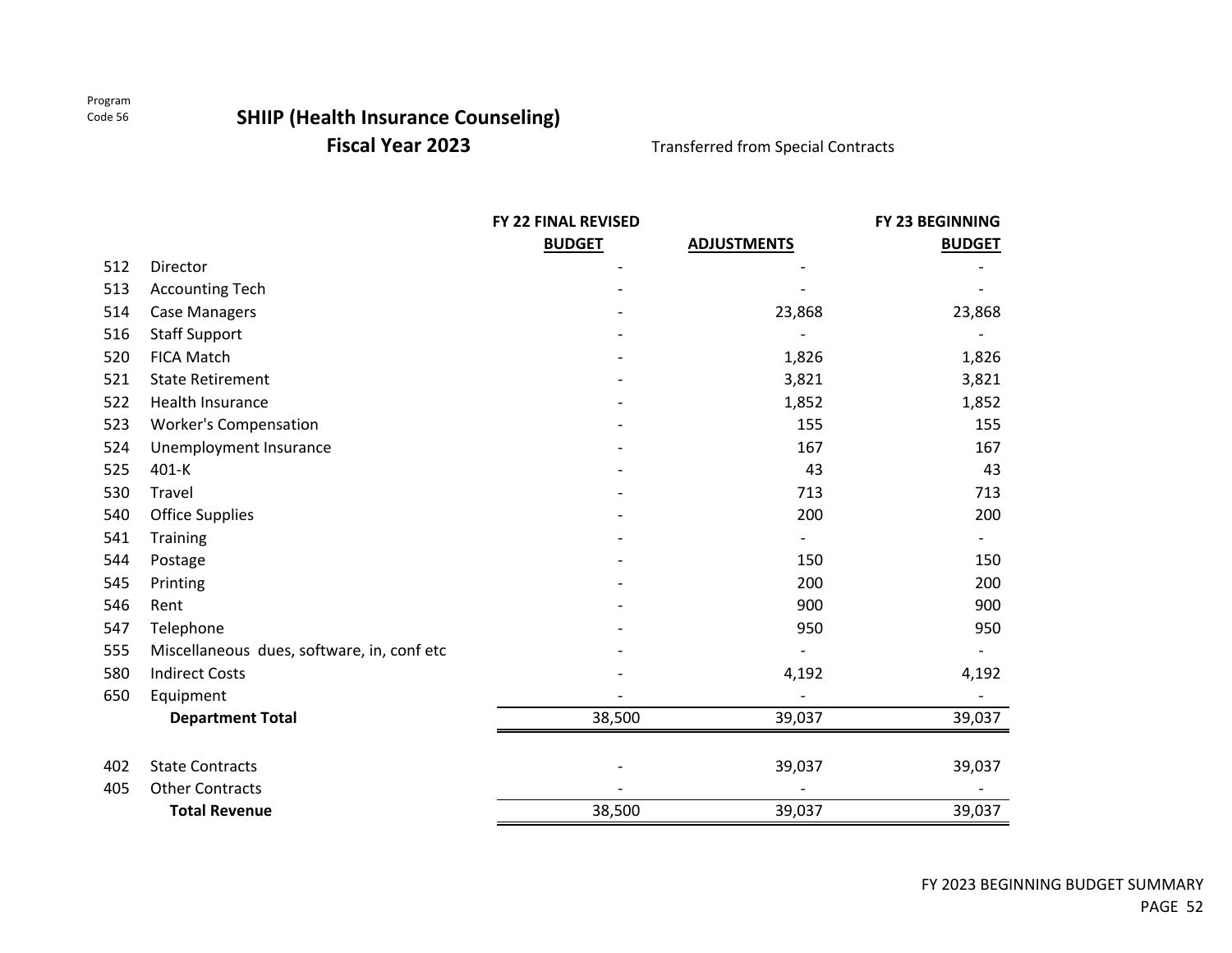## **Benefit Enrollment Center**

**Fiscal Year 2023**

Transferred from Special Contracts

|     |                              | <b>FY 22 FINAL REVISED</b> |                    | <b>FY 23 BEGINNING</b> |
|-----|------------------------------|----------------------------|--------------------|------------------------|
|     |                              | <b>BUDGET</b>              | <b>ADJUSTMENTS</b> | <b>BUDGET</b>          |
| 512 | Director                     |                            |                    |                        |
| 513 | <b>Accounting Tech</b>       |                            |                    |                        |
| 514 | <b>Case Managers</b>         |                            | 43,200             | 43,200                 |
| 516 | <b>Staff Support</b>         |                            |                    |                        |
| 520 | <b>FICA Match</b>            |                            | 3,360              | 3,360                  |
| 521 | <b>State Retirement</b>      |                            | 8,100              | 8,100                  |
| 522 | Health Insurance             |                            | 2,700              | 2,700                  |
| 523 | <b>Worker's Compensation</b> |                            | 310                | 310                    |
| 524 | Unemployment Insurance       |                            | 115                | 115                    |
| 525 | 401-K                        |                            | 215                | 215                    |
| 530 | Travel                       |                            | 4,500              | 4,500                  |
| 540 | <b>Office Supplies</b>       |                            | 600                | 600                    |
| 531 | <b>Training</b>              |                            |                    |                        |
| 544 | Postage                      |                            | 200                | 200                    |
| 545 | Printing                     |                            | 700                | 700                    |
| 546 | Rent                         |                            | 1,000              | 1,000                  |
| 547 | Telephone                    |                            | 735                | 735                    |
| 555 | Miscellaneous marketing      |                            | 600                | 600                    |
| 580 | <b>Indirect Costs</b>        |                            | 7,665              | 7,665                  |
| 650 | Equipment                    |                            | 1,000              | 1,000                  |
|     | <b>Department Total</b>      | 75,000                     | 75,000             | 75,000                 |
| 402 | <b>State Contracts</b>       |                            |                    |                        |
| 405 | <b>Other Contracts</b>       |                            | 75,000             | 75,000                 |
|     | <b>Total Revenue</b>         | 75,000                     | 75,000             | 75,000                 |